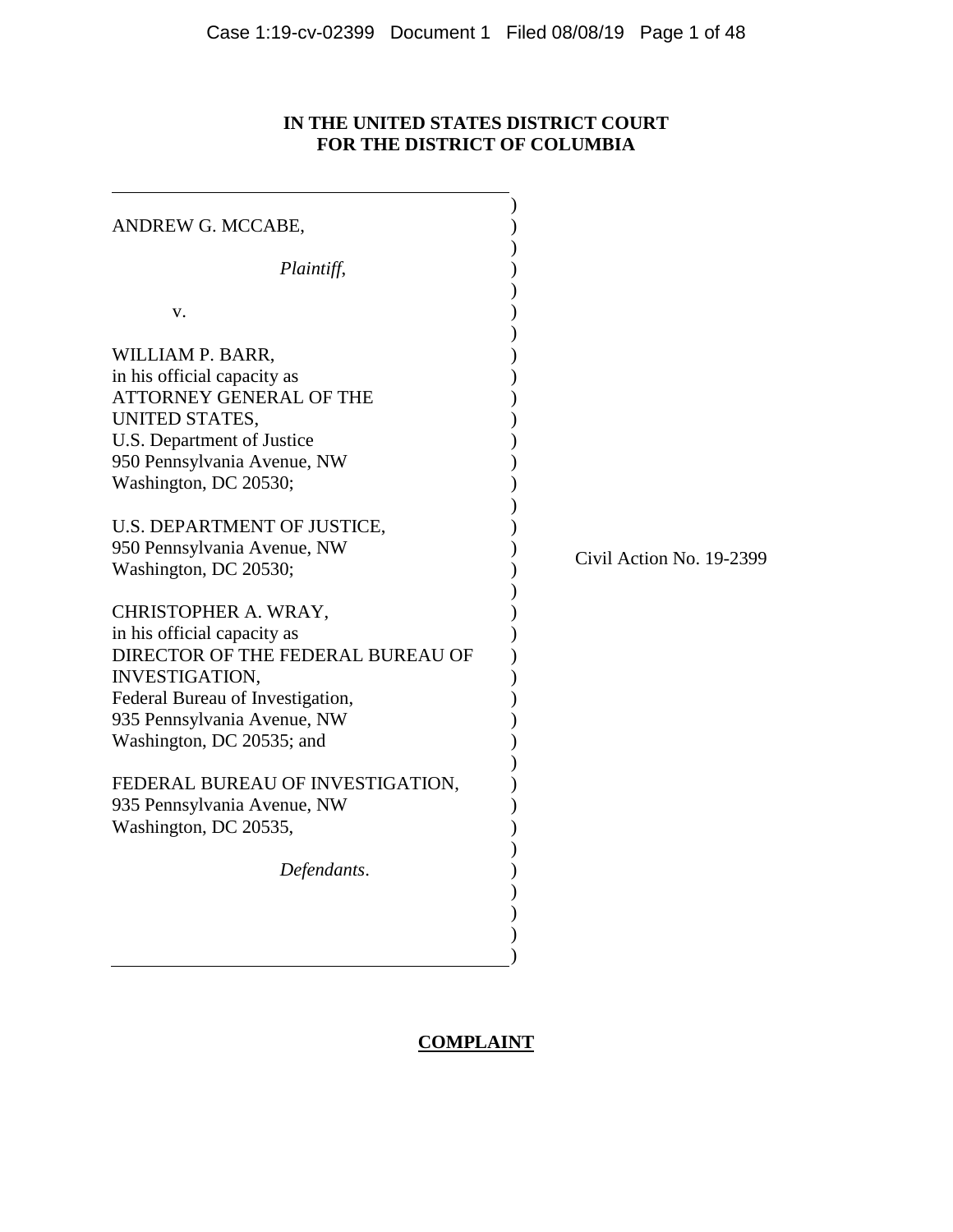Plaintiff Andrew G. McCabe, by and through his attorneys, hereby brings this Complaint against William P. Barr, acting in an official capacity as Attorney General of the United States; the U.S. Department of Justice ("DOJ"); the Federal Bureau of Investigation ("FBI"); and Christopher A. Wray, acting in an official capacity as Director of the FBI. In support thereof, upon personal knowledge as well as information and belief, Plaintiff alleges the following:

## **NATURE OF THE ACTION**

1. Plaintiff is the former Deputy Director of the FBI and a career civil servant. He believes that the United States government remains "a government of laws, and not of men," *Marbury v. Madison*, 5 U.S. 137, 163 (1803), and has brought this case to remedy Defendants' unlawful retaliation for his refusal to pledge allegiance to a single man.

2. Plaintiff served the FBI with fidelity, bravery, and integrity for more than 21 years, defending the United States against enemies both foreign and domestic. Most recently, Plaintiff's work at the FBI included investigating whether the 2016 U.S. presidential campaign of then-Republican Party nominee Donald J. Trump ("Trump") was linked to the Russian government's efforts to interfere in the 2016 U.S. presidential election ("the Russia investigation"). Defendants responded to Plaintiff's two decades of unblemished and non-partisan public service with a politically motivated and retaliatory demotion in January 2018 and public firing in March 2018 on the very night of Plaintiff's long-planned retirement from the FBI. Defendants' actions have harmed Plaintiff's reputation, professional standing, and dramatically reduced his retirement benefits. Plaintiff asks this Court to find that his demotion was unlawful and his purported termination was either a legal nullity or, in the alternative, unlawful, and to award him any and all relief necessary for him to retire as he had originally planned: as the Deputy Director of the FBI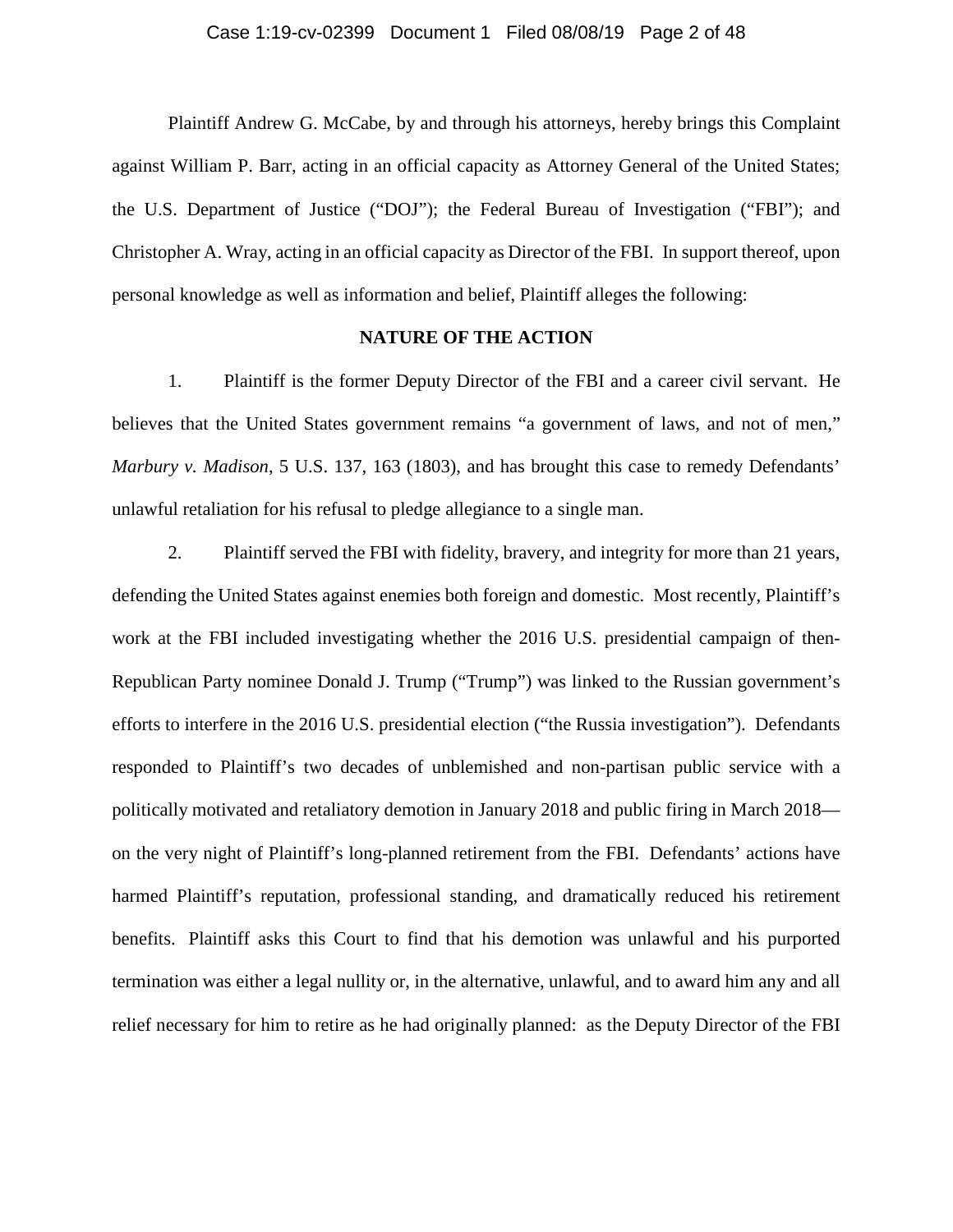## Case 1:19-cv-02399 Document 1 Filed 08/08/19 Page 3 of 48

and an agent in good standing, with sufficient time in service to enable him to receive his full earned law enforcement pension, healthcare insurance, and other retirement benefits.

3. Trump, acting in an official capacity as President of the United States, is responsible and accountable for Defendants' actions. Trump purposefully and intentionally caused the unlawful actions of Defendants and other Executive Branch subordinates that led to Plaintiff's demotion and purported termination. It was Trump's unconstitutional plan and scheme to discredit and remove DOJ and FBI employees who were deemed to be his partisan opponents because they were not politically loyal to him. Plaintiff's termination was a critical element of Trump's plan and scheme. Defendants—as well as then-Attorney General ("AG") Jefferson Beauregard Sessions III ("Sessions"), Defendant Barr's predecessor—knowingly acted in furtherance of Trump's plan and scheme, with knowledge that they were implementing Trump's unconstitutional motivations for removing Plaintiff from the civil service. Trump demanded Plaintiff's personal allegiance, he sought retaliation when Plaintiff refused to give it, and Sessions, Wray, and others served as Trump's personal enforcers rather than the nation's highest law enforcement officials, catering to Trump's unlawful whims instead of honoring their oaths to uphold the Constitution. Were it not for Trump's plan and scheme and the complicity of Defendants and other Executive Branch subordinates, Plaintiff would have otherwise been permitted to retire as he had long planned.

4. Since the 2016 U.S. presidential election, Trump's public statements reflect his false and unreasonable view that DOJ and FBI employees' work in support of the Russia investigation—including the work by Plaintiff, former FBI Director James B. Comey ("Comey"), and the members of Special Counsel Robert S. Mueller III's investigative team—is evidence of those employees' affiliation with Trump's partisan opponents in the Democratic Party.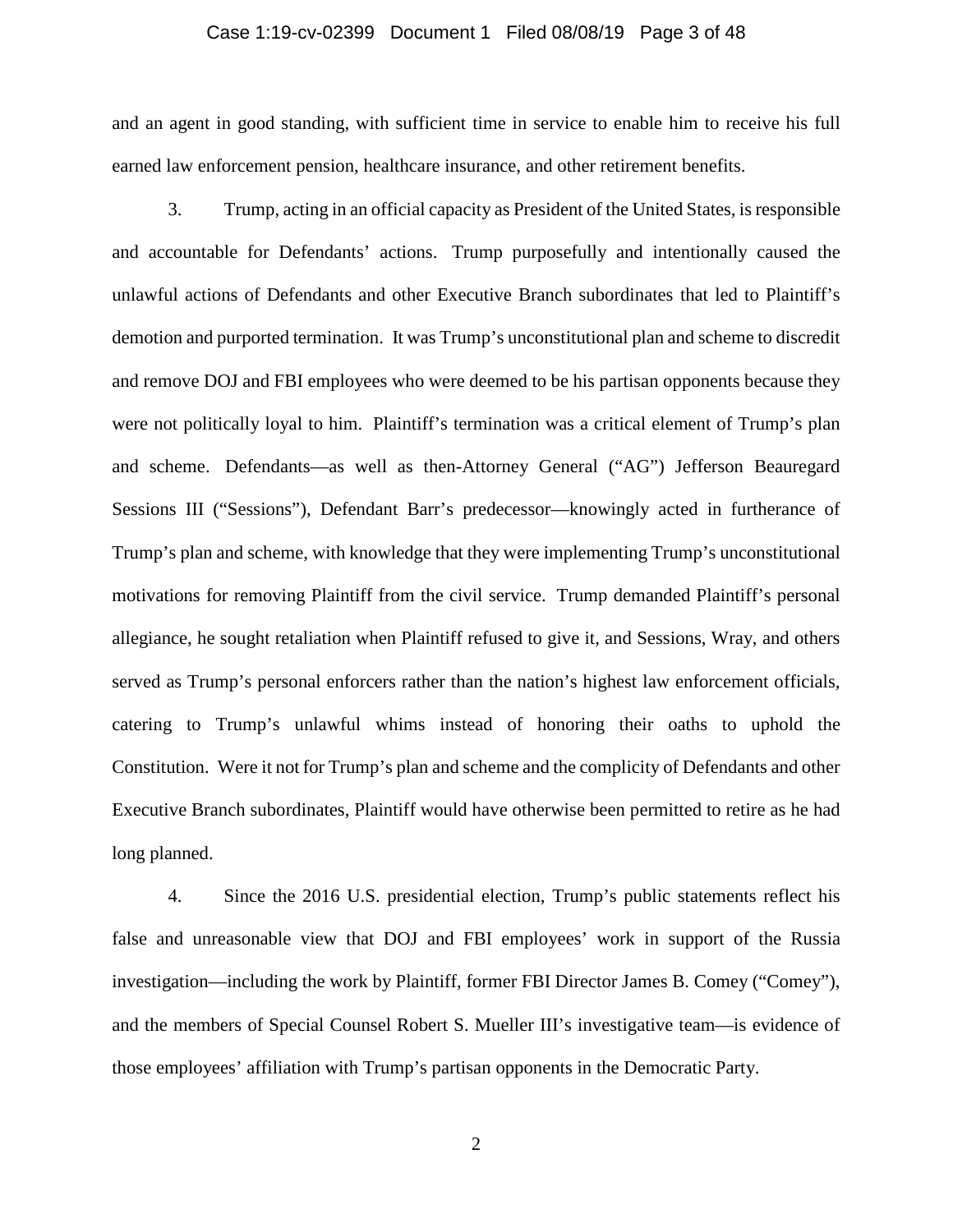## Case 1:19-cv-02399 Document 1 Filed 08/08/19 Page 4 of 48

5. But even before Trump knew of Plaintiff's work on the Russia investigation, Trump had already repeatedly lied about Plaintiff, singling him out for his alleged but non-existent association with Trump's political opponents. During the 2016 U.S. presidential campaign, Trump repeatedly and falsely attacked Plaintiff for his wife's political activity and alleged ties to Trump's election opponent, Hillary Rodham Clinton ("Clinton"), the Democratic presidential nominee, former U.S. Secretary of State, and wife of former President William J. Clinton. After the election, Trump continued and amplified these false attacks after learning that Plaintiff did not vote for Trump in the 2016 U.S. presidential election. Trump's repeated public and private statements are direct evidence of Trump's perception of Plaintiff's partisan affiliation, Trump's attribution of Plaintiff's wife's political activity to Plaintiff based solely upon their marriage, and Trump's constitutionally improper motives for removing Plaintiff from the career civil service.

6. In 2017, Trump determined to have Plaintiff fired as soon as possible in order to deprive Plaintiff of his full retirement benefits. Trump's decision was motivated by his unconstitutional desire to punish Plaintiff for his refusal to pledge partisan allegiance to Trump, for Trump's misperception of Plaintiff's partisan affiliation, and for Plaintiff's lawful exercise of his First Amendment-protected rights of expression and association. Through public statements and private communications detailed herein, Trump repeatedly made his determination to fire Plaintiff known to DOJ and FBI officials, and Defendants knew that they were implementing Trump's unconstitutional motivations for removing Plaintiff from the civil service.

7. In January 2018, Defendant Wray demoted Plaintiff from the role of Deputy Director of the FBI without meaningful explanation. Wray rebuffed Plaintiff's request to explain the specific basis for the demotion, saying that Wray and Sessions had agreed not to discuss the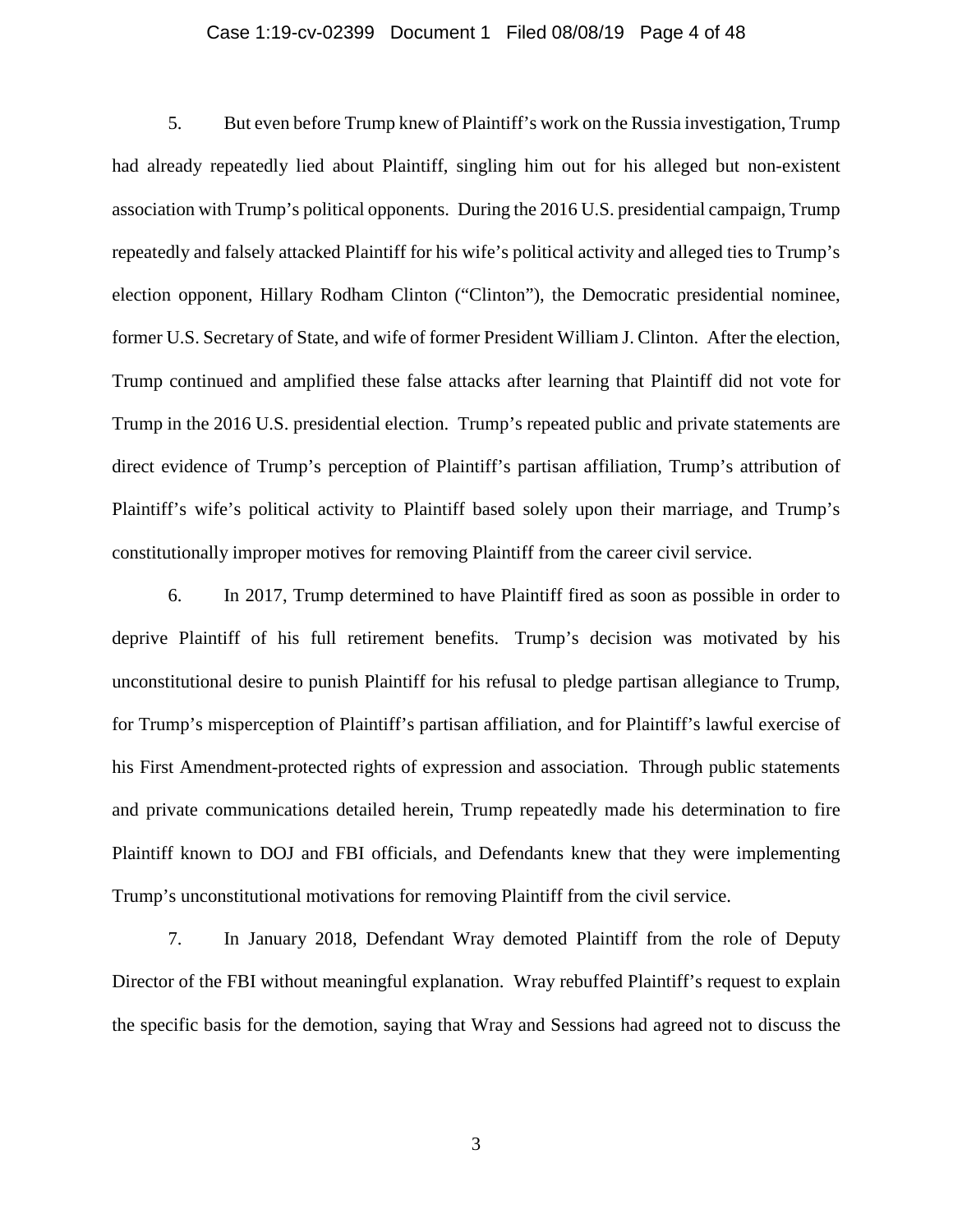## Case 1:19-cv-02399 Document 1 Filed 08/08/19 Page 5 of 48

specific reason with Plaintiff. In truth, the demotion was politically motivated and had no legal basis, because Wray and Sessions were bowing to Trump's illegitimate directions.

8. In February and March 2018, because of and in direct response to Trump's requests, pressure, and influence, Defendants initiated and accelerated pretextual disciplinary proceedings in order to satisfy Trump's unlawful desire to remove Plaintiff before his announced retirement date. If Defendants had followed standard procedures, they could not have fired Plaintiff before that date. Therefore, Defendants subjected Plaintiff to expedited disciplinary proceedings, which they knew to be irregular, legally deficient, and non-compliant with statutory requirements and agency policies. Plaintiff's termination was the intended, predetermined, unjustified, and vindictive result of these pretextual proceedings.

9. Around 10 p.m. on Friday, March 16, 2018, Sessions announced to the press that he had terminated Plaintiff's employment with the FBI. Plaintiff first learned of his "termination" from press reports. This purported termination was a political maneuver with no legal basis. At the time of Sessions' press announcement, Plaintiff had already retired, having already begun "terminal leave" two months earlier, and having completed his final week of service to the FBI earlier on March 16, 2018, at the 5 p.m. close of normal business hours. But even if Plaintiff had not already retired, the issuance of a press announcement was not a legally valid or effective method for removing an employee from the federal civil service. That announcement also stated that Sessions was terminating Plaintiff pursuant to DOJ Order 1202, but that Order actually deprived Sessions of any authority to terminate Plaintiff. Regardless, Defendants treated Sessions' after-hours announcement as if it had legal effect, and they have caused the withholding of Plaintiff's full retirement benefits, including his law enforcement pension and health insurance.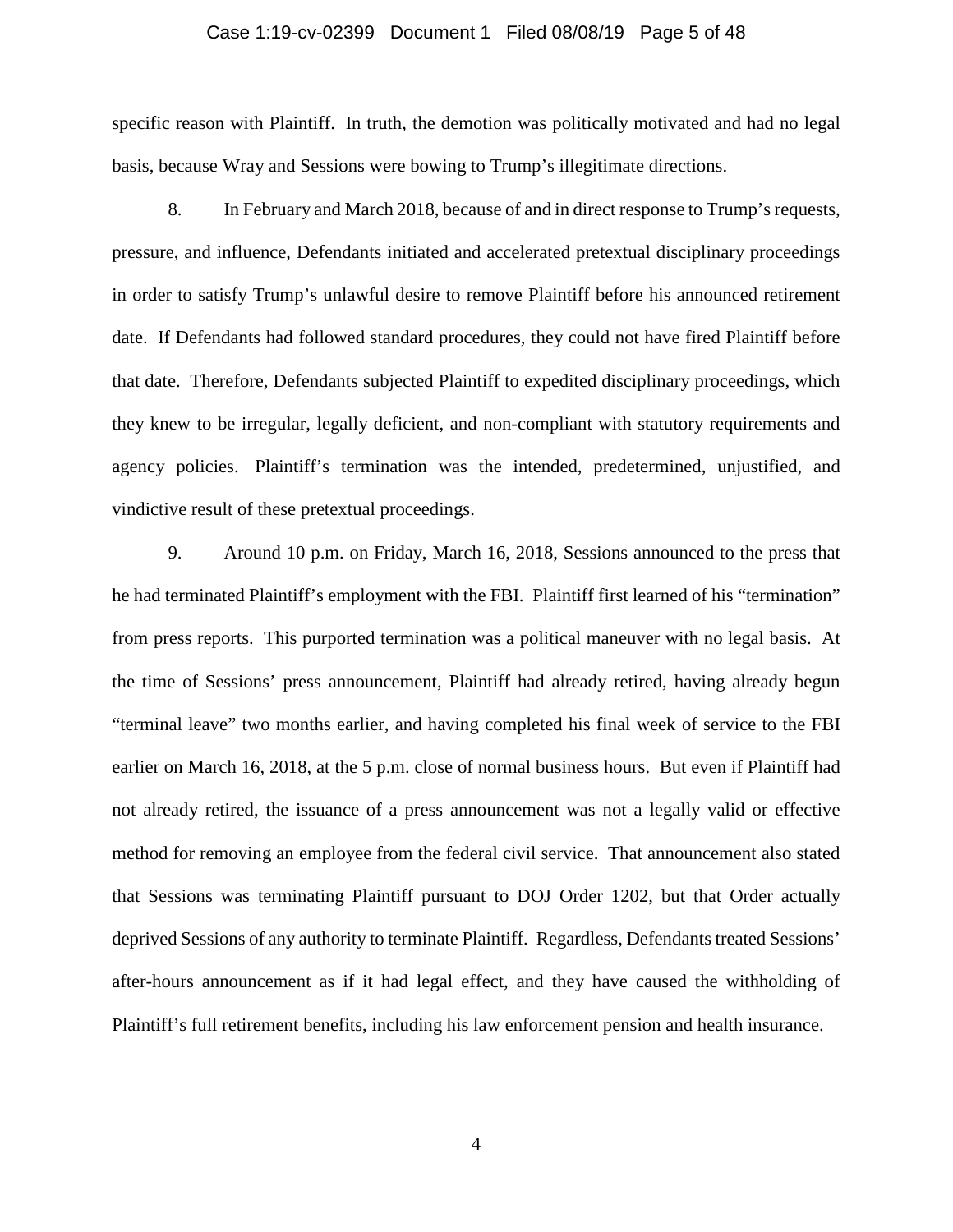## Case 1:19-cv-02399 Document 1 Filed 08/08/19 Page 6 of 48

10. Defendants invoked pretextual reasons for terminating Plaintiff. But for their acquiescence to Trump's improper and unlawful desires, they would never have asserted those pretextual reasons—nor would they have targeted Plaintiff for termination in the first place. They also would have instead applied the procedures and policies regularly applicable to FBI employees in Plaintiff's circumstances, and would have let Plaintiff retire with the full benefits he had earned over two decades of loyal and honorable service to the United States.

11. Plaintiff seeks to vindicate his rights and address the chilling effect of Defendants' message to career civil servants that they, like Plaintiff, are at risk for politically motivated termination. Plaintiff hereby asks the Court to review Defendants' decisions to demote and terminate Plaintiff on the grounds that they violated the First Amendment, because those decisions were unlawfully based on Plaintiff's perceived partisan affiliation and taken in retaliation for his constitutionally protected conduct. Plaintiff also asks the Court to review Defendants' termination decision on the grounds that it violated the Fifth Amendment's Due Process Clause, because it was undertaken without lawful authority and in violation of explicit procedural protections.

12. Plaintiff seeks equitable relief in vindication of his constitutional rights; declaratory relief under the Federal Declaratory Judgment Act, 28 U.S.C. §§ 2201-2202; and *mandamus* relief under 28 U.S.C. § 1361.

13. Plaintiff requests that the Court exercise its jurisdiction and authority to issue a declaratory judgment that Defendants' termination announcement was a legal nullity, that Plaintiff retired as Deputy Director of the FBI and an agent in good standing, and that Plaintiff is immediately entitled to his full law enforcement pension and all other benefits, privileges, and rights currently being withheld. In the alternative, Plaintiff requests that the Court exercise its jurisdiction and authority to issue a declaratory judgment that Defendants' demotion and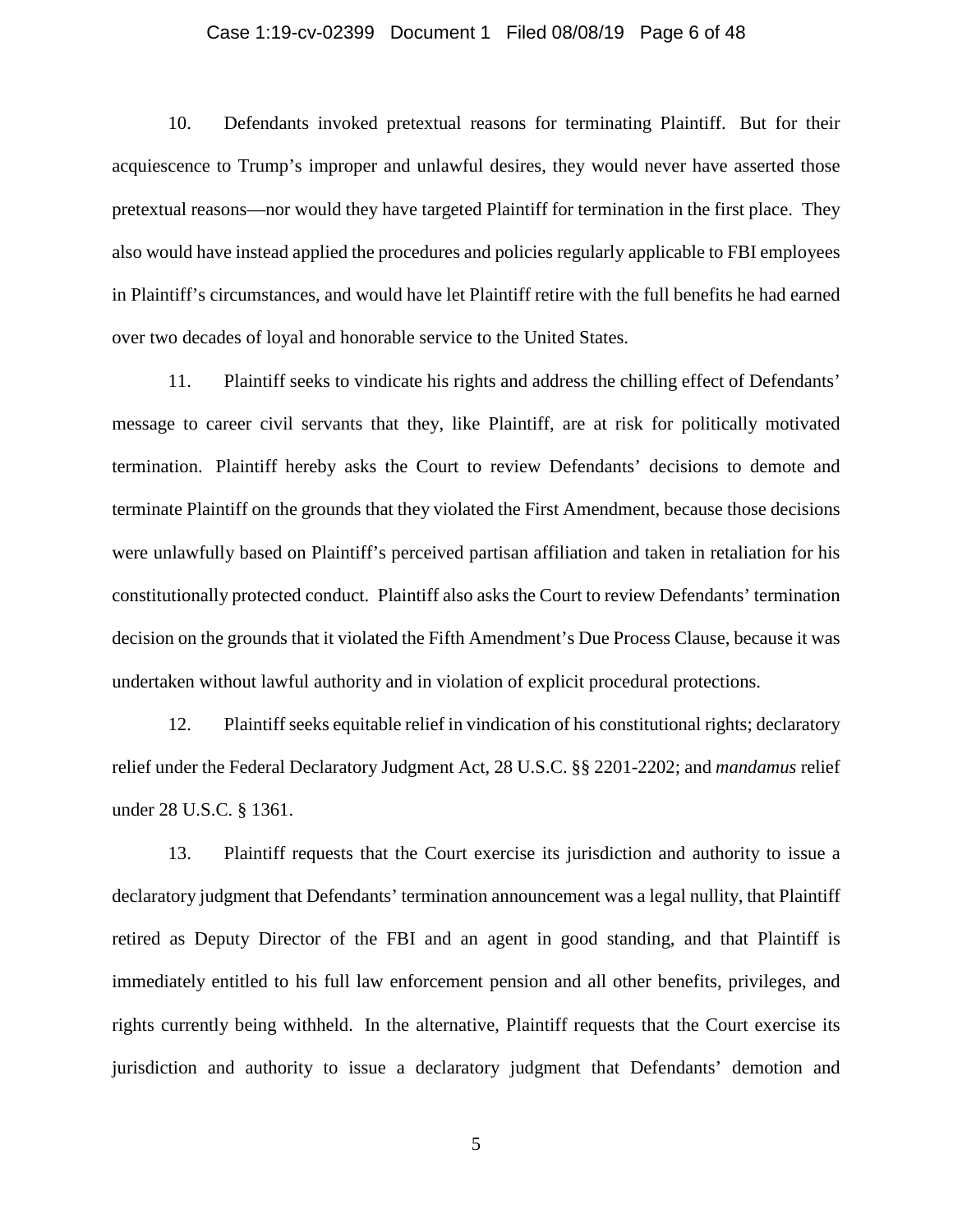## Case 1:19-cv-02399 Document 1 Filed 08/08/19 Page 7 of 48

termination of Plaintiff's employment were unlawful, and to order equitable relief that reverses Defendants' unlawful personnel actions; reinstates Plaintiff's employment as Deputy Director of the FBI so he can retire in good standing and in a manner that lets him collect his full law enforcement pension, health insurance, and other retirement benefits; and enjoins Defendants from interfering with Plaintiff's receipt of those benefits and from taking any further retaliatory actions. Plaintiff also requests that the Court provide all other relief, including writs of *mandamus*, that the Court deems appropriate.

## **JURISDICTION AND VENUE**

14. This Court has subject matter jurisdiction under 28 U.S.C. § 1331 because Plaintiff's causes of action arise under the Constitution and laws of the United States, and under 28 U.S.C. § 1361 because Plaintiff seeks writs of *mandamus* to compel officers and employees of the United States and its agencies to perform duties owed to Plaintiff and required under law.

15. Sovereign immunity for non-monetary relief is waived by 5 U.S.C. § 702, and by the fact that Defendants acted unconstitutionally and beyond statutory authority.

16. Venue is appropriate in this judicial district under 28 U.S.C. § 1391(b) and (e).

#### **PARTIES**

17. Plaintiff Andrew G. McCabe is a citizen of the United States and resides in the Commonwealth of Virginia. He was employed by the FBI from 1996 until 2018.

18. Defendant William P. Barr, serving as Attorney General of the United States and the head of DOJ, has his office in the District of Columbia. He is sued only in an official capacity.

19. Defendant U.S. Department of Justice is an Executive department, 5 U.S.C. § 101, and an "agency" within the meaning of 5 U.S.C. § 701. DOJ's principal offices are in the District of Columbia.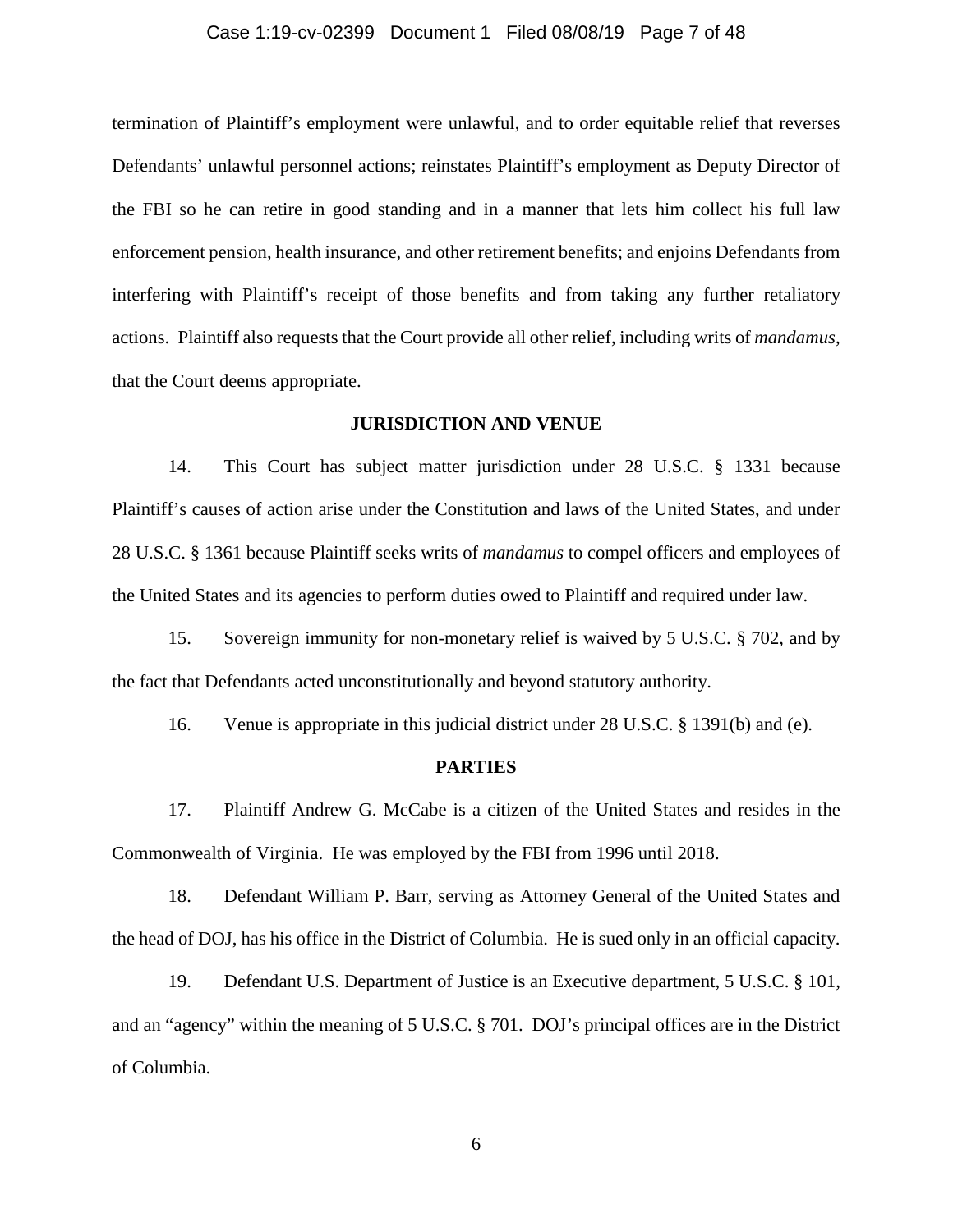## Case 1:19-cv-02399 Document 1 Filed 08/08/19 Page 8 of 48

20. Defendant Christopher A. Wray, serving as FBI Director, has his office in the District of Columbia. He is sued only in an official capacity.

21. Defendant FBI is a subordinate component of the DOJ pursuant to 28 C.F.R. § 0.1. The FBI's principal offices are in the District of Columbia.

## **FACTS**

## **A. Plaintiff's Career with the FBI**

22. Plaintiff was employed by the FBI from July 1996, until March 2018. During his over 21-year career with the FBI, Plaintiff served in several different positions, all with distinction.

23. In 1996, Plaintiff joined the FBI as a special agent in the New York field office.

24. Throughout his career with the FBI, Plaintiff made contributions toward a law enforcement retirement annuity. After five years of FBI service, in June 2001, Plaintiff's property interest in his retirement annuity vested.

25. In 2003, Plaintiff was promoted to the title of "supervisory special agent."

26. In 2006, Plaintiff accepted a position at FBI Headquarters in Washington, D.C.

27. In 2009, Plaintiff was promoted to the FBI Senior Executive Service ("SES"), comprised of the highest-ranking supervisors within the FBI. At this time, Plaintiff's title in the SES remained "supervisory special agent." By law, the SES "shall be administered" in a manner "free from improper political interference." 5 U.S.C. § 3131(13); *id.* § 3151(a)(1) (requiring that regulations establishing FBI SES shall meet § 3131's requirements).

28. Plaintiff was never a political appointee and remained a career civil servant for the entirety of his FBI service.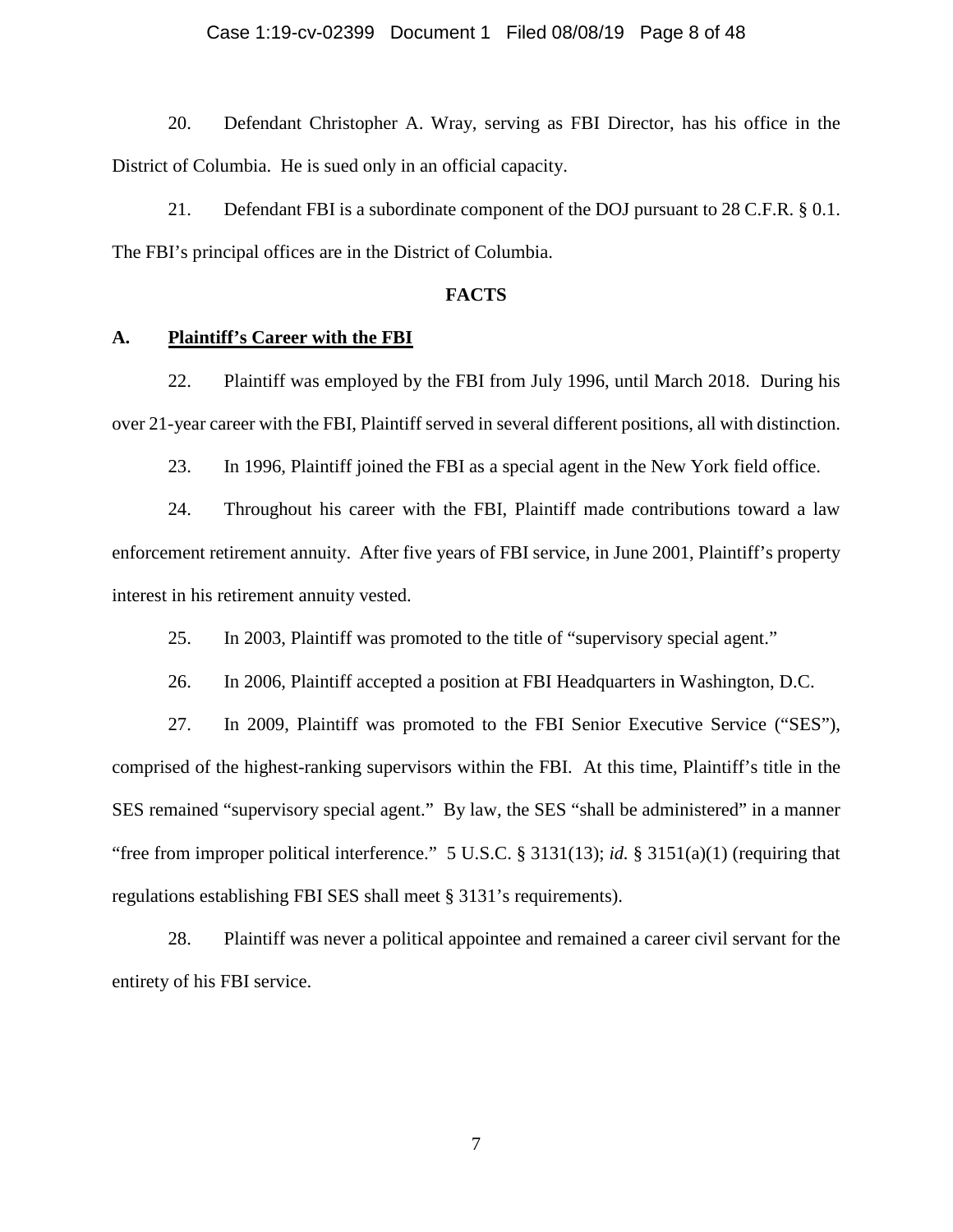## Case 1:19-cv-02399 Document 1 Filed 08/08/19 Page 9 of 48

29. Effective February 1, 2016, Plaintiff was promoted to the role of Deputy Director, the FBI's second-in-command and the highest attainable career role in the FBI for a civil servant such as Plaintiff.

30. In 2016, Plaintiff decided to retire from the FBI in March 2018, when he would reach retirement age, with sufficient years of service to receive his full law enforcement pension and other related benefits, including healthcare coverage.

31. On May 9, 2017, Plaintiff became Acting Director of the FBI after Trump fired Director Comey.

32. On May 13, 2017, Plaintiff notified then-AG Sessions and then-Deputy Attorney General ("DAG") Rod J. Rosenstein ("Rosenstein"), the second highest-ranking official at DOJ, of Plaintiff's intent to retire in March 2018.

33. On August 2, 2017, Plaintiff resumed his role as Deputy Director after Defendant Wray was confirmed as the new Director of the FBI.

34. On December 23, 2017, Plaintiff's plan to retire became public.

35. Plaintiff held the position of Deputy Director until January 29, 2018. At that time, he submitted notice of his forthcoming retirement in March 2018 and transitioned to non-duty, terminal leave status. The same day, Defendant Wray named David L. Bowdich ("Bowdich") as Deputy Director.

36. On or about February 15, 2018, Plaintiff notified the FBI that the first full day of his retirement would be Saturday, March 17, 2018. (Plaintiff had previously notified the FBI that his retirement would commence on March 19, 2018, the day after his 50th birthday, but FBI human resources personnel later instructed him, consistent with federal regulations, that he would be deemed to reach the age of 50 and become eligible for full retirement benefits on March 17, 2018,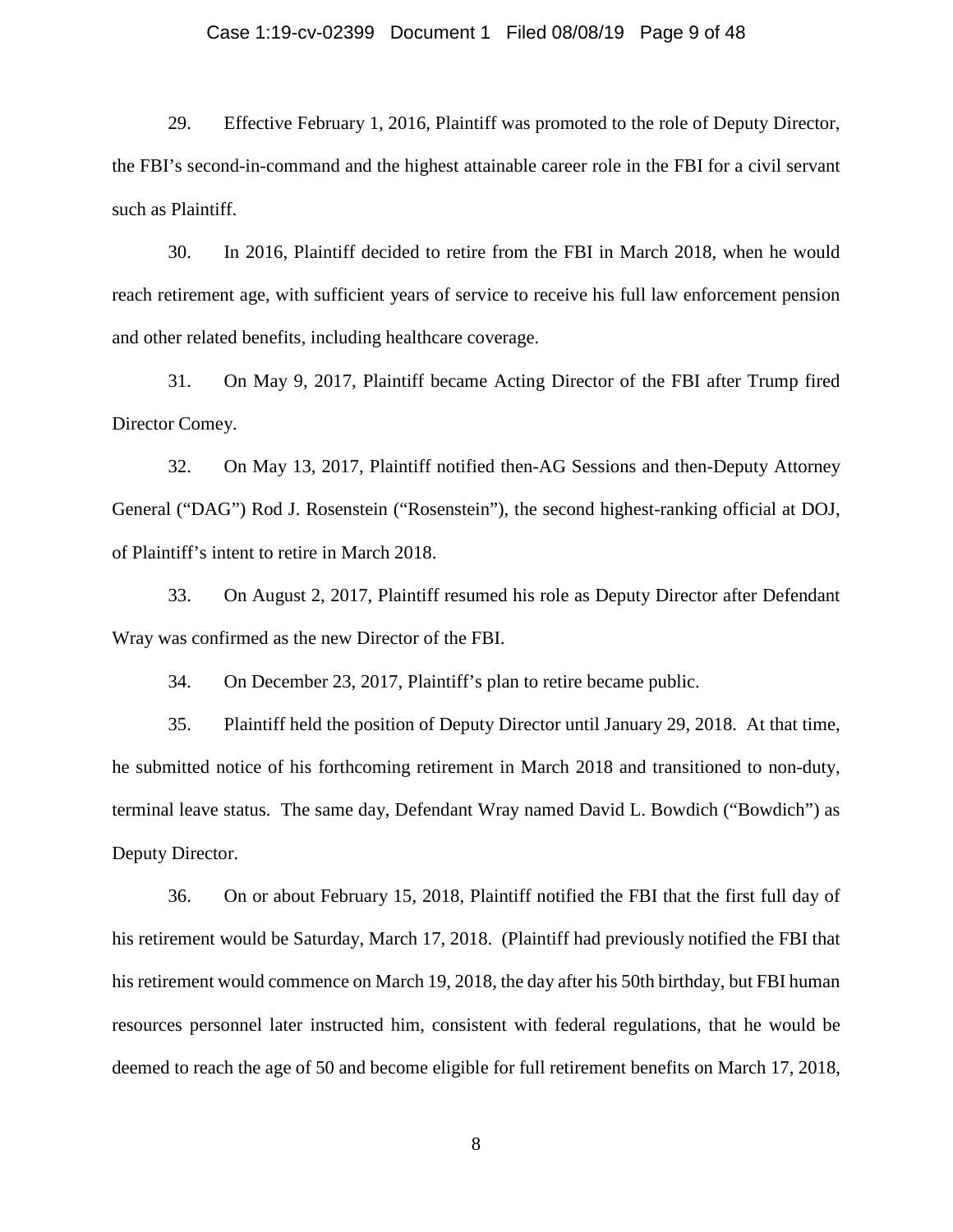## Case 1:19-cv-02399 Document 1 Filed 08/08/19 Page 10 of 48

the day before his 50th birthday.) Because this date would fall during a weekend, Plaintiff's last day of service was scheduled for Friday, March 16, 2018.

37. On Friday, March 16, 2018, upon the close of regular business at 5 p.m., Plaintiff completed his service with the FBI and privately celebrated his retirement. On this day, the FBI deducted a full day of leave from Plaintiff's accrued leave time account.

38. On March 16, 2018, just before 10 p.m., Sessions issued a public statement announcing that he had terminated Plaintiff's employment with the FBI.

### **B. The 2016 U.S. Presidential Election**

39. Throughout 2015, multiple individuals announced that they would seek the presidency of the United States. Clinton did so in April 2015, declaring herself a candidate for the Democratic Party's presidential nomination. Trump did so in June 2015, declaring himself a candidate for the Republican Party's presidential nomination.

40. In July 2015, the FBI opened an investigation into whether Clinton had improperly stored or transmitted classified information on a private email server while conducting official business during her tenure as Secretary of State ("Clinton email investigation"). Plaintiff had no role in this investigation until he became FBI Deputy Director in February 2016.

41. Trump and Clinton won and accepted their respective parties' presidential nominations during the summer of 2016.

42. Throughout the 2016 U.S. presidential campaign and beyond, Trump falsely accused non-partisan government institutions and officials of supporting Clinton's candidacy, the Democratic Party, or both.

43. Trump routinely made (and continues to make) these false accusations by publication through the Internet social media platform Twitter, available at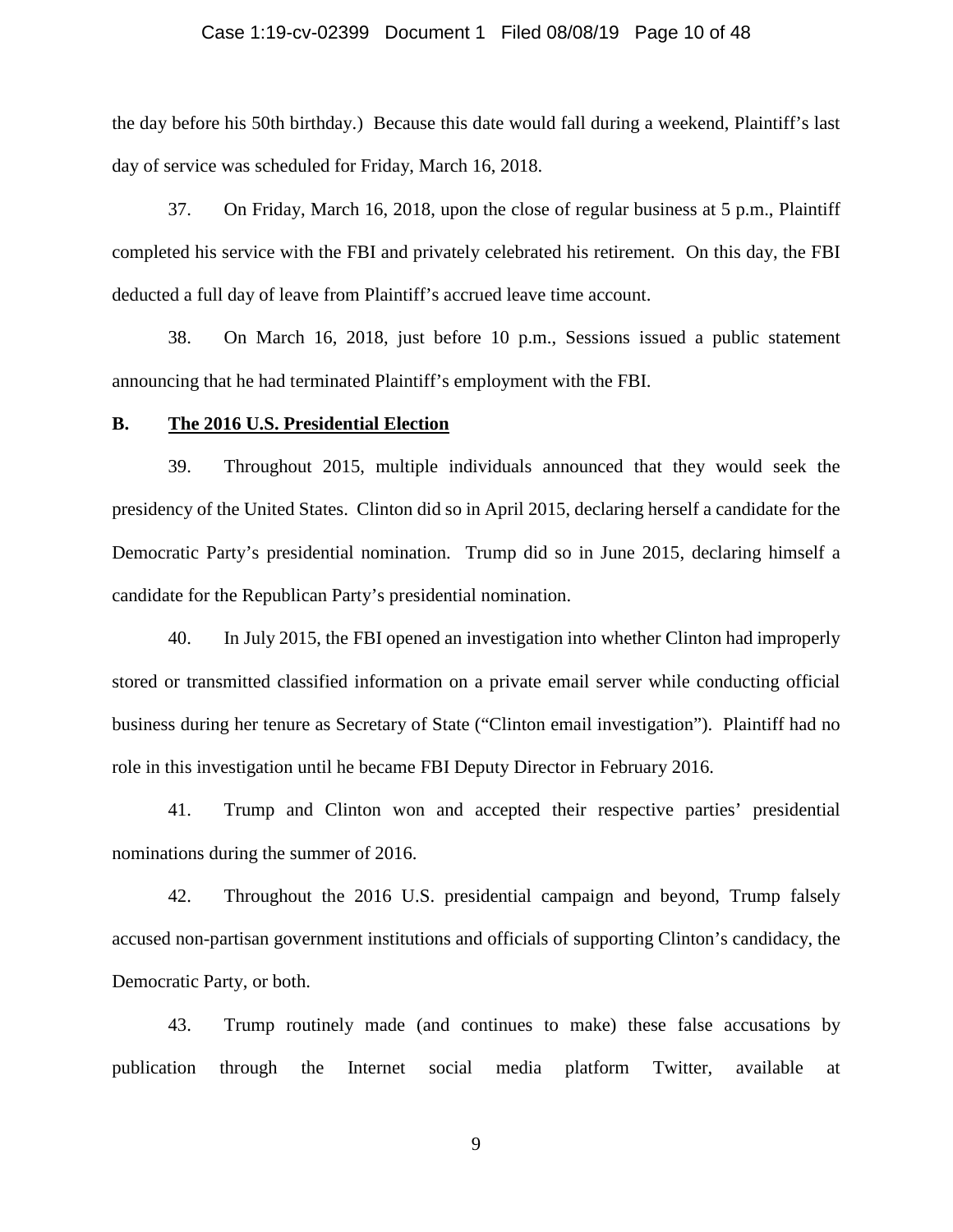## Case 1:19-cv-02399 Document 1 Filed 08/08/19 Page 11 of 48

http://www.twitter.com. Through Twitter, Trump could "tweet" (*i.e.*, publish) short statements (also known as "tweets"), which would then be publicly available on the Internet, even to readers without Twitter accounts. Trump's personal Twitter account uses the name "@realDonaldTrump" and his posts are available at https://twitter.com/realDonaldTrump. Trump also has access to the presidency's official Twitter account, which uses the name "@POTUS" and can be read at https://twitter.com/POTUS. Trump's tweets through both the @realDonaldTrump and @POTUS accounts, including those concerning Plaintiff, were—and continue to be—routinely republished and commented upon by the press and other individuals in print, on television, and on the Internet.

44. On or about July 31, 2016, the FBI began a counter-intelligence investigation into whether Trump campaign associates were linked to the Russian government's efforts to interfere in the 2016 U.S. presidential election. In May 2017, the Russia investigation was assigned to a Special Counsel, former FBI Director Robert S. Mueller III ("Mueller"). Over time, that investigation identified links, both alleged and proven, between individuals in Trump's presidential campaign and the Russian government and other Russian individuals and entities. *See generally* Special Counsel Robert S. Mueller III, REPORT ON THE INVESTIGATION INTO RUSSIAN INTERFERENCE IN THE 2016 PRESIDENTIAL ELECTION (Mar. 2019) ("Special Counsel Report"), *redacted version available at* https://www.justice.gov/storage/report.pdf, 2019 WL 1780145 (Vol. I), and 2019 WL 1780146 (Vol. II).<sup>1</sup>

<sup>1</sup> *E.g.*, Indictment at 1-3, *United States v. Netyksho, et al.*, No. 18-CR-215 (D.D.C. July 13, 2018) (charging 12 officers of the Russian Federation's military intelligence agency with cyber operations intended to interfere with the 2016 U.S. presidential election); Superseding Indictment at 1, 3, *United States v. Manafort*, No. 17-CR-201 (D.D.C. June 6, 2018) (alleging that Trump's 2016 presidential campaign chairman acted as an unregistered agent of Ukraine and the Party of Regions, "a pro-Russia political party in Ukraine"); Plea Agreement at 1, 4, *United States v. Gates*, No. 17-CR-201-2 (D.D.C. Feb. 23, 2018) (admitting to working as an employee of companies run by Manafort, including as an agent of the Party of Regions); Indictment at 2-3, *United States v.*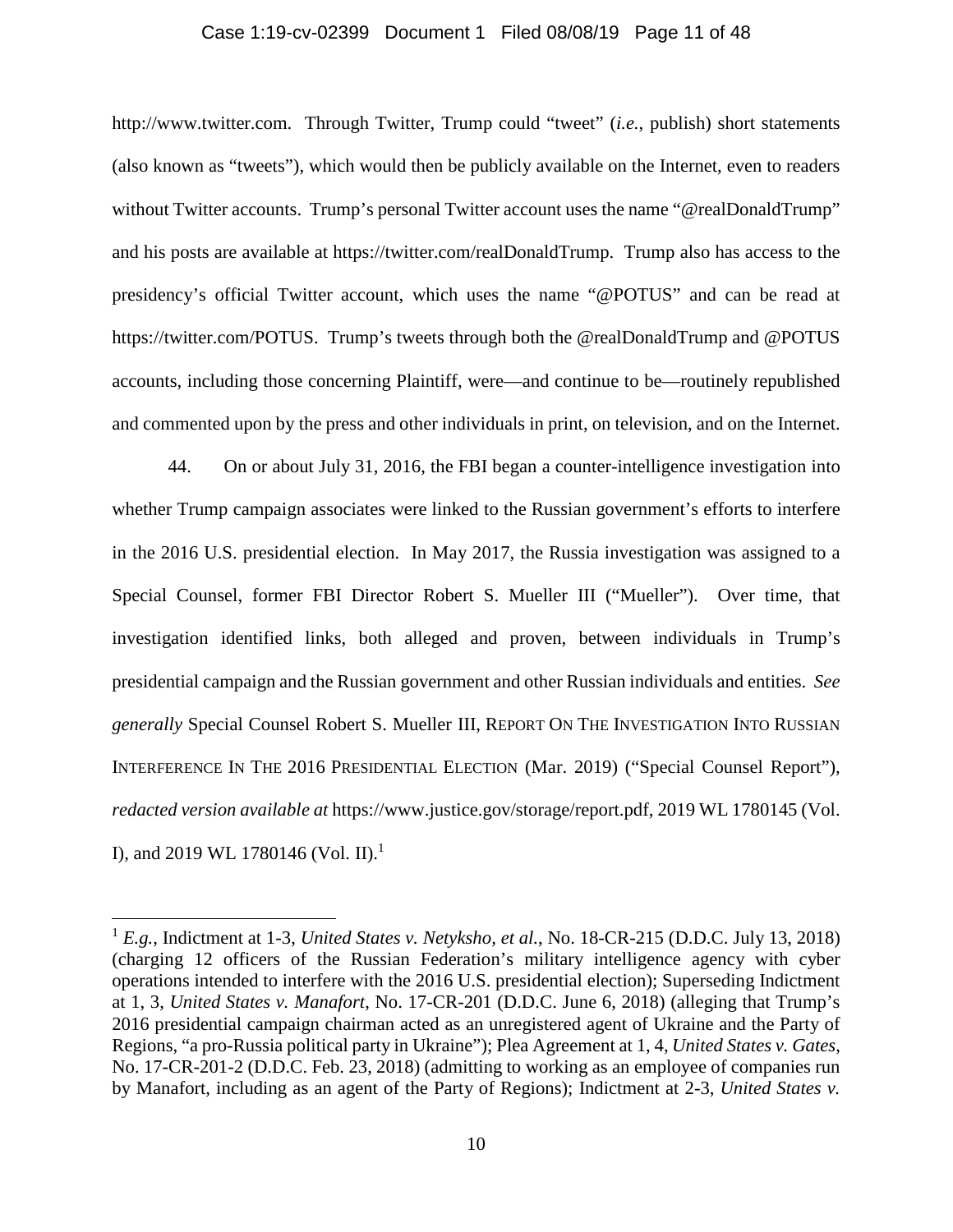## Case 1:19-cv-02399 Document 1 Filed 08/08/19 Page 12 of 48

45. On July 5, 2016, FBI Director Comey publicly announced the conclusion of the Clinton email investigation with the recommendation that the facts did not support bringing any criminal charges against Clinton.

46. It was in this context in 2016 that Trump began to attack Plaintiff, then serving as FBI Deputy Director, and Plaintiff's wife, because Trump apparently perceived that Plaintiff was affiliated with Clinton and Democratic Party and would not be personally loyal to Trump. As has been publicly reported, Trump values, needs, and seeks pledges of personal loyalty from government officials (as in the case of former FBI Director Comey) which are different from and contravene these officials' oaths to uphold the Constitution and laws of the United States. Trump improperly expects political loyalty even from career civil servants, *i.e.*, government employees who are not politically appointed and cannot be dismissed for political reasons.

## **C. Trump Begins to Attack Plaintiff Because of His Perceived Partisan Affiliation**

47. Plaintiff's wife, Dr. Jill McCabe, is a respected pediatric emergency physician. In March 2015, Dr. McCabe announced her candidacy as a Democratic candidate for the Virginia state senate. Ultimately, Dr. McCabe lost to the Republican incumbent in the Virginia election held on November 3, 2015.

48. In 2015, Plaintiff was not involved in the Clinton email investigation, and he had not yet been promoted to Deputy Director of the FBI.

*Internet Research Agency, et al.*, No. 18-CR-032, (D.D.C. Feb. 16, 2018) (charging 13 Russian individuals and three Russian companies with conducting operations to defraud the United States and to interfere "with the U.S. political and electoral processes, including the presidential election of 2016"); Statement of the Offense at 1-3, *United States v. Flynn*, No. 17-CR-232 (D.D.C. Dec. 1, 2017) (pleading guilty to making false statements to FBI regarding Flynn's conversations with the Russian ambassador to the United States about U.S. sanctions); Statement of the Offense at 1- 3, *United States v. Papadopoulos,* No. 17-CR-182 (D.D.C. Oct. 5, 2017) (Trump's National Security Advisory pleading guilty to making false statements to the FBI regarding his communications with foreign individuals tied to the Russian government).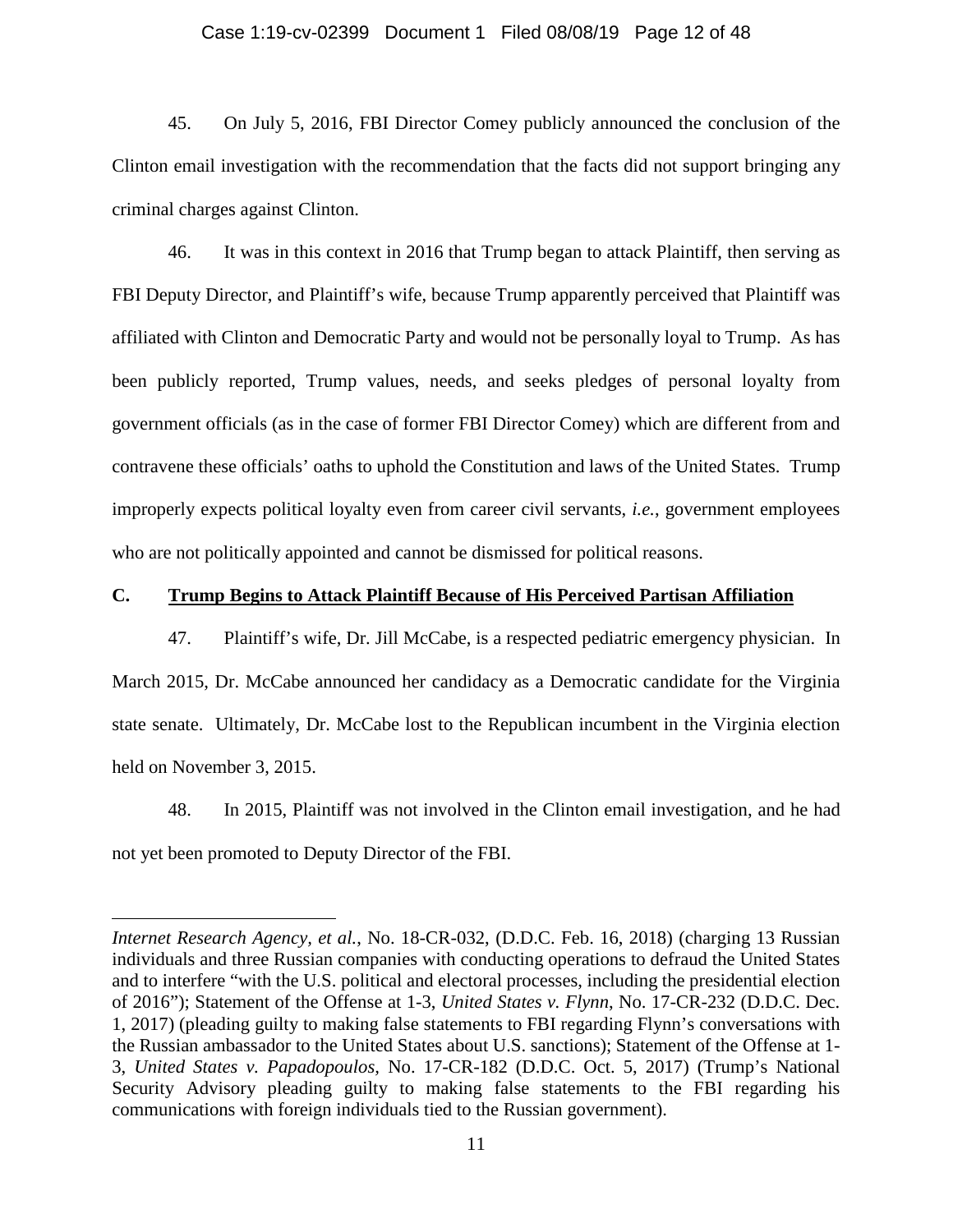## Case 1:19-cv-02399 Document 1 Filed 08/08/19 Page 13 of 48

49. Before Dr. McCabe announced her candidacy, Plaintiff notified numerous FBI officials, including the FBI Deputy Director, FBI General Counsel, and FBI chief ethics officer, to seek their guidance in order to ensure that Plaintiff took any steps necessary to comply with government ethics obligations and avoid conflicts of interest. None of the FBI officials expressed any concerns, and the FBI provided Plaintiff with specific guidelines he needed to observe with respect to Dr. McCabe's campaign. Plaintiff followed those guidelines.

50. In the summer of 2015, Plaintiff, Dr. McCabe, and their children attended a swim meet. There, Plaintiff posed for a family photograph in which each family member wore a campaign T-shirt reading: "DR. JILL MCCABE FOR STATE SENATE." That family photograph was later posted to an Internet social media page for Dr. McCabe's campaign. Plaintiff's appearance in this family photograph, which did not identify him as an FBI employee, was not inconsistent with the ethics guidance he received.

51. During the 2015 Virginia election campaign, the "Common Good VA" political action committee affiliated with then-Governor Terence R. McAuliffe ("McAuliffe") made contributions to numerous Democratic Party campaigns for Virginia state office, as part of an effort to gain Democratic majorities in the state legislature, including donations of over \$250,000 to each of five state senate campaigns. During the 2015 election campaign, one state senate campaign received \$803,500 from Common Good VA, another received \$781,500, and Dr. McCabe's campaign received \$467,500. McAuliffe was a Democrat and, in 2008, had served as the co-chair of then-Senator Clinton's first presidential campaign.

52. Plaintiff had no knowledge of Common Good VA's contribution to Dr. McCabe's campaign until late October 2016.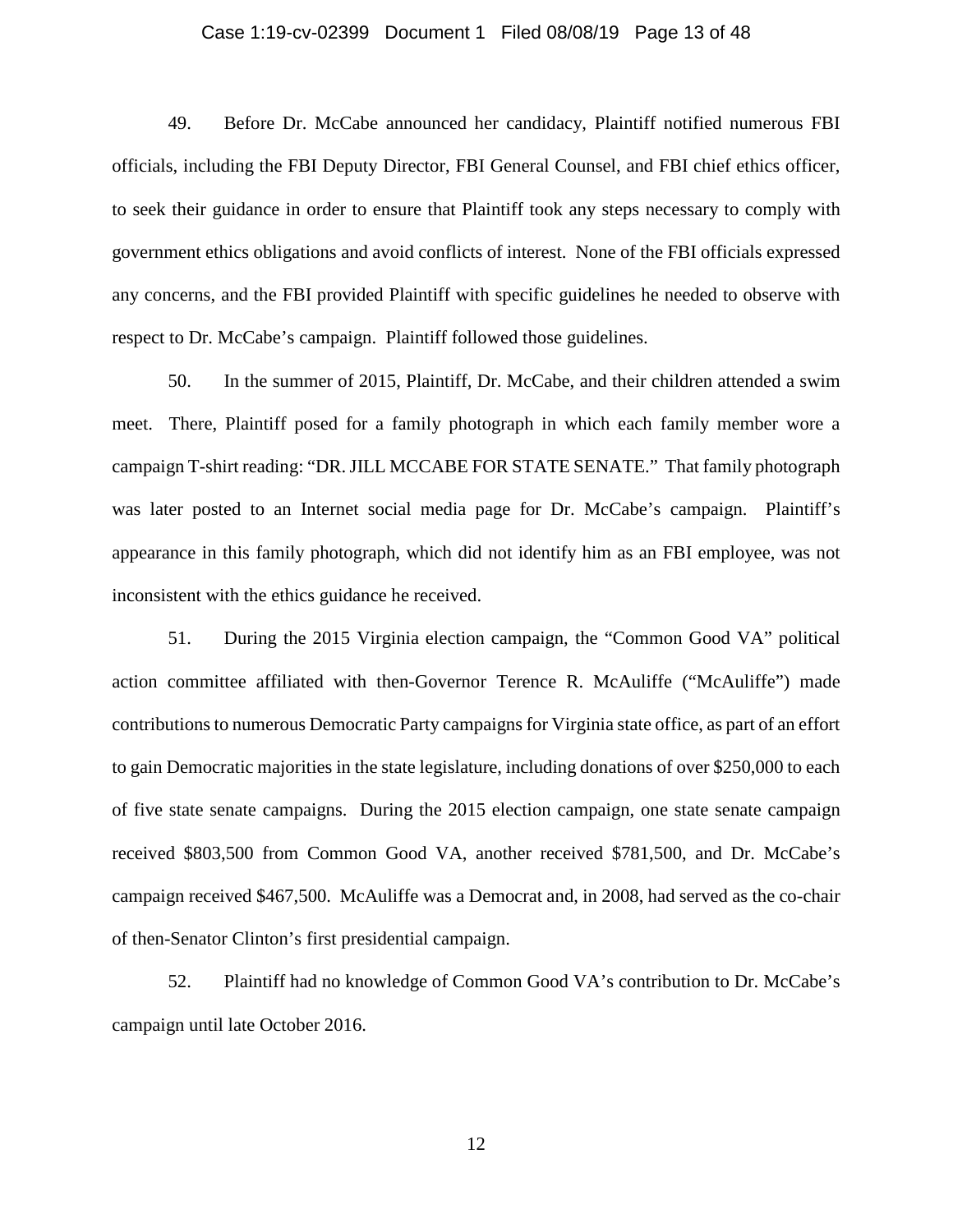### Case 1:19-cv-02399 Document 1 Filed 08/08/19 Page 14 of 48

53. Beginning in 2016, Trump—then the Republican candidate for president—began to assert falsely that Clinton and/or McAuliffe had given money to Plaintiff and/or Dr. McCabe in order to influence Plaintiff's decisions about the Clinton email investigation. Specifically, Trump falsely stated or implied that (a) Plaintiff oversaw the Clinton email investigation during Dr. McCabe's 2015 Virginia state senate race, which he did not; (b) Plaintiff decided to end that investigation, which he did not; and (c) the investigation was ended because of political contributions received by Dr. McCabe, which it was not. Trump also falsely stated the amounts contributed by Common Good VA to Dr. McCabe's campaign.

54. For example, according to press reports, on October 24, 2016, Trump falsely stated at a campaign rally that:

> [O]ne of the closest people to Hillary Clinton […] gave more than \$675,000 to the campaign of the spouse, the wife of the top FBI official, who helped oversee the investigation into Mrs. Clinton's illegal email server. So the man that was investigating her from the FBI, his wife runs for office and they give her more than \$675,000 to run.[…] And it's unbelievable how Hillary Clinton got away with the email lie, the email scam, the email corruption, but now at least we have a pretty good idea.

55. The next day, Trump further falsely stated during an interview with Fox News:

Terry McAuliffe, they gave to the FBI person at the high level, who was doing the investigation, who was in charge of the investigation. They gave his wife \$675,000. Now you think of that. Now, that's Clinton giving the money because that's how close they are. So Clinton gave the FBI agent, who was—top person, who's the top person in charge of her email case, which is a disgrace that she got off of that.[…] She gave money at a huge clip, \$675,000, to the wife of the FBI agent who was in charge of her investigation.

56. Even after the election, Trump has continued to make these and other false

statements about Plaintiff and his wife. *See infra* ¶¶ 95, 101-102, 104, 133-147.

57. Trump's statements quoted in this Complaint, as well as others, attributed Dr.

McCabe's political activities to Plaintiff because of their marriage. Trump's statements also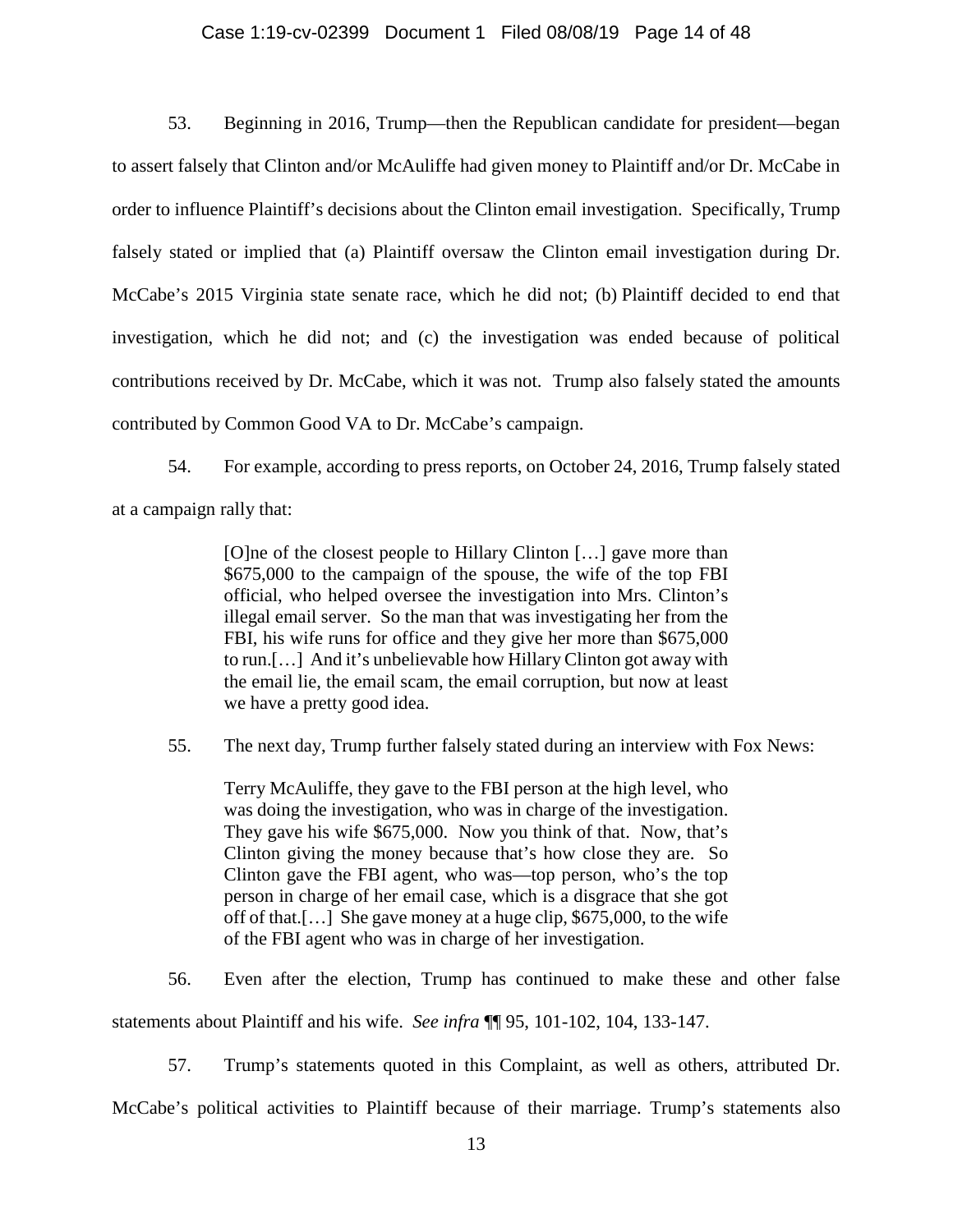## Case 1:19-cv-02399 Document 1 Filed 08/08/19 Page 15 of 48

reflected his perception that Plaintiff was affiliated with Clinton and the Democratic Party and was, therefore, Trump's partisan opponent and not a Trump loyalist.

## **D. Even After the Election, Trump's Attacks Continued**

58. Despite losing the popular vote to Clinton by approximately 2.87 million votes, Trump won the 2016 U.S. presidential election by winning the vote of the Electoral College.

59. On January 6, 2017, the Office of the Director of National Intelligence released a declassified intelligence report that stated: "Russian President Vladimir Putin ordered an influence campaign in 2016 aimed at the U.S. presidential election," in part to help Trump's chances in that election. The report also stated that "[i]n July 2015, Russian intelligence gained access to Democratic National Committee (DNC) [computer] networks and maintained that access until at least June 2016" and released material acquired from the DNC computer networks to third parties. Similarly, Special Counsel Mueller later reported in March 2019 that there were "numerous links between the Russian government and the Trump Campaign," that "the Russian government perceived it would benefit from a Trump presidency and worked to secure that outcome," and that the Trump campaign "expected it would benefit electorally from information stolen and released through Russian efforts." Special Counsel Report, Vol. I, at 1-2.

60. Trump was inaugurated on January 20, 2017. Given his loss of the popular vote and his campaign's acceptance of Russian assistance during the presidential election, Trump entered office with reason to believe that he was already in political jeopardy and with a motive to protect himself, regardless of legal requirements and constraints.

61. After his inauguration, Trump's public statements continued to reflect his fear of the Russia investigation, his criticism of it as a partisan effort by his Democratic opponents, and his desire to remove from government anyone whom he deemed to be his partisan opponent.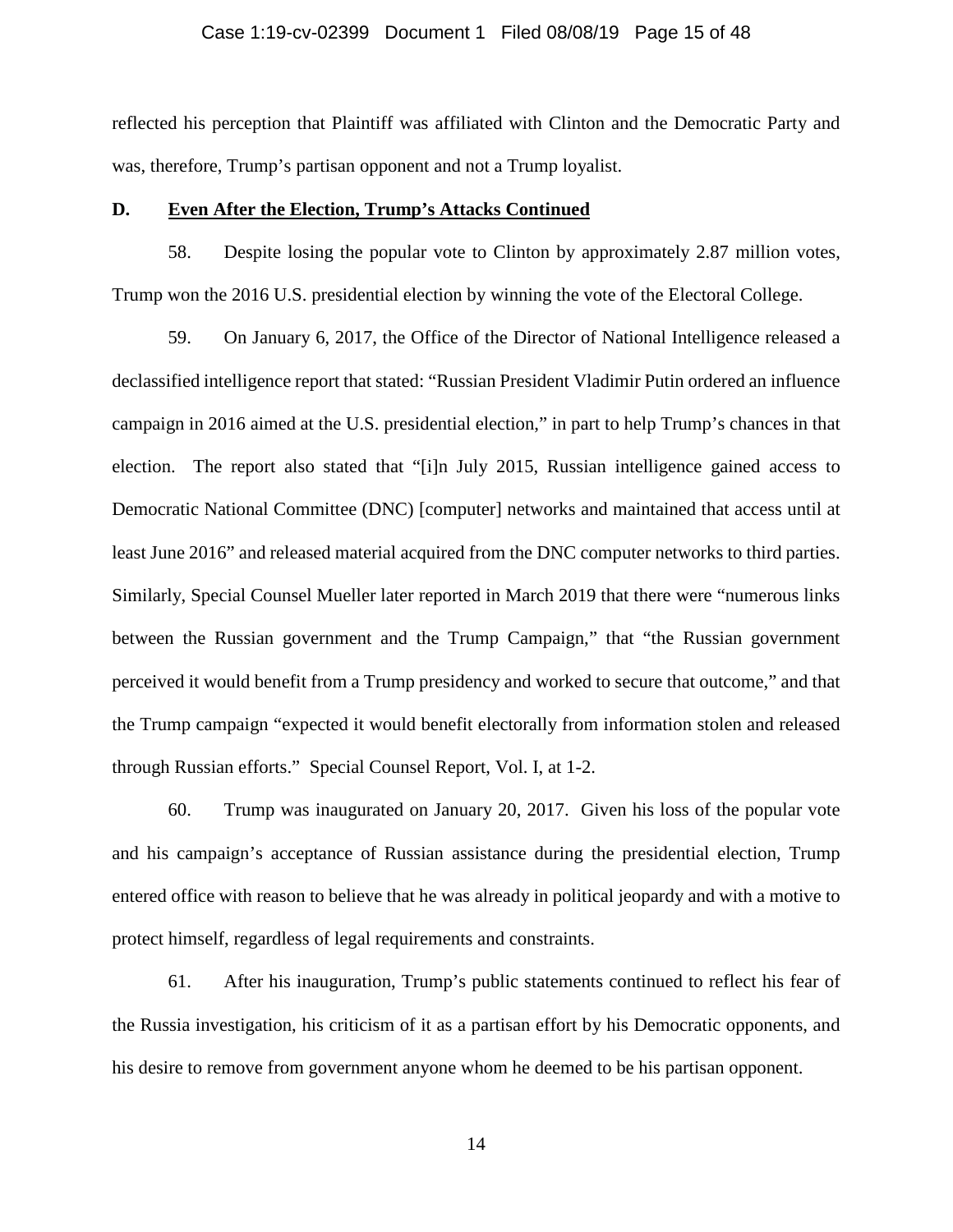## Case 1:19-cv-02399 Document 1 Filed 08/08/19 Page 16 of 48

62. Once in office, Trump began to purge the DOJ and FBI of officials whom he perceived as his partisan opponents rather than Trump loyalists, and as affiliated with the Democrats because of their support for the Russia investigation.

63. Trump's purge targeted Plaintiff in particular because Trump had already decided during the 2016 U.S. presidential campaign that Plaintiff was his partisan enemy by virtue of Plaintiff's marriage to Dr. McCabe. However, even if Trump had accurately perceived Plaintiff's partisan affiliation, Plaintiff's political thoughts, beliefs, and affiliations were irrelevant to his job qualifications because Plaintiff was never a political appointee, and party affiliation has never been a requirement for the effective performance of Plaintiff's positions.

64. In fact, partisan activity or affiliation with the President's political party has never been relevant even to the FBI *Director's* qualifications or effectiveness. For example, Democratic Presidents Obama, Clinton, and Carter each chose a Republican to serve as FBI Director. Additionally, DOJ and FBI policy has, for at least the last 40 years, restricted contact between the FBI Director and the President—restrictions that Trump has ignored and repeatedly violated.

65. Nevertheless, Trump intended to press Plaintiff for a pledge of political loyalty and to have Plaintiff removed from government after Plaintiff refused.

66. Trump implemented his desire to remove Plaintiff from government by pressuring Sessions and other subordinate DOJ and FBI officials, including Deputy Attorney General Rod J. Rosenstein ("Rosenstein") and DOJ Inspector General Michael E. Horowitz ("Horowitz"), such as by threatening to terminate Sessions and Rosenstein, and by accusing Sessions, Rosenstein, and Horowitz of disloyalty and/or bias. Trump routinely made such threats and accusations against subordinate officials in order to induce their compliance with Trump's desires, including but not limited to his desire for Plaintiff's accelerated and unlawful termination. Trump's use of threats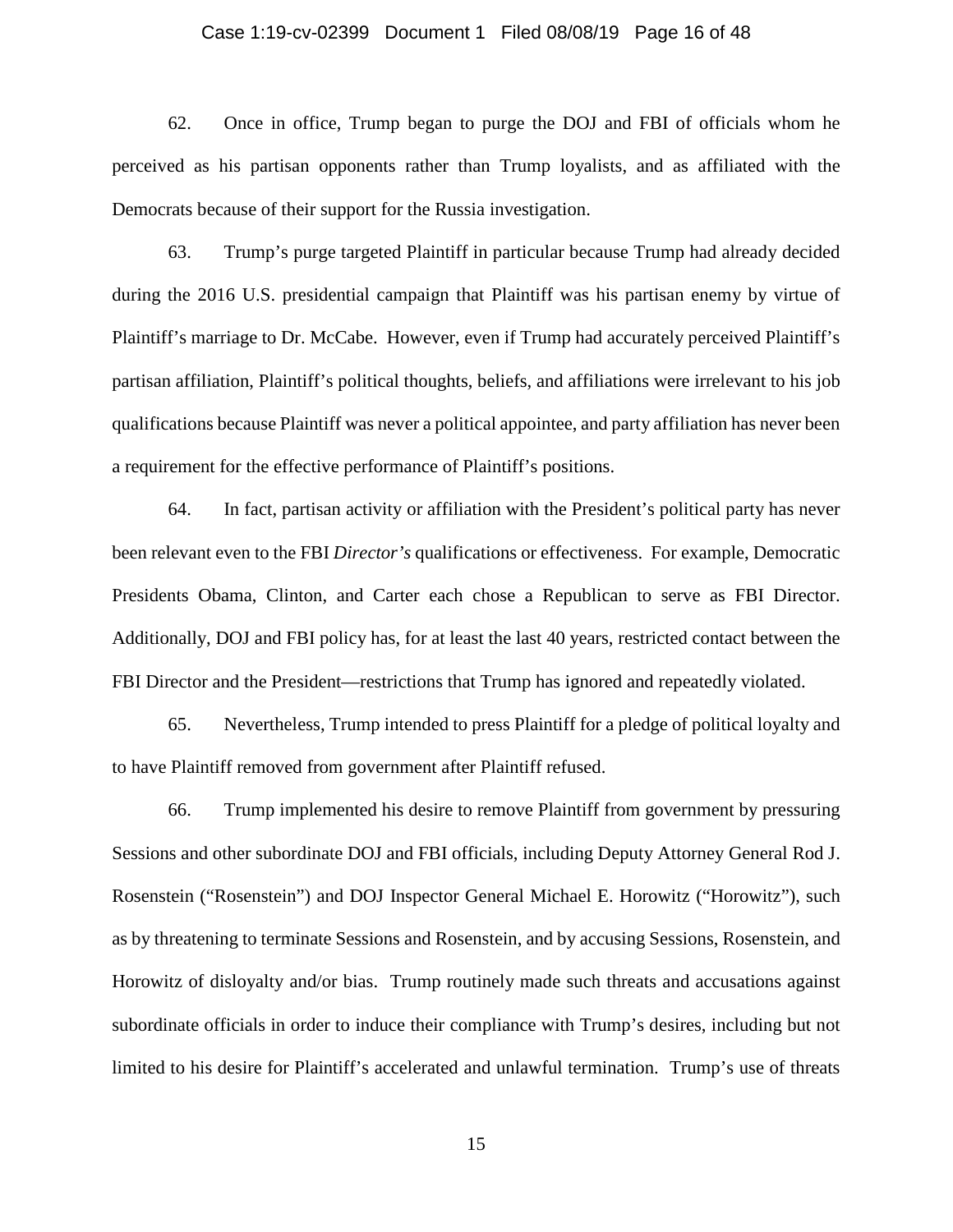#### Case 1:19-cv-02399 Document 1 Filed 08/08/19 Page 17 of 48

and accusations to cause his subordinates to act is memorialized in his tweets and other public documents, including the Special Counsel Report.

67. In January, February, and March 2017 conversations with then-FBI Director Comey, Trump repeatedly emphasized his perception that Plaintiff was affiliated with Clinton and the Democratic Party, and he repeatedly asked Comey about Plaintiff's personal loyalty to Trump.

68. On January 27, 2017, Trump had dinner with Comey in the White House. During that dinner, Trump repeatedly told Comey that he needs and expects loyalty. Trump later asked Comey whether Plaintiff had a problem with Trump, explaining: "I was pretty rough on him and his wife during the campaign." Comey explained that Plaintiff was a true professional and had no problem with Trump. Nonetheless, Trump later asked again whether Plaintiff "was going to be okay," and Comey reaffirmed Plaintiff's ability and professionalism. However, because Trump cared only about Plaintiff's perceived partisan affiliation and loyalty to Trump, Comey's responses about Plaintiff did not satisfy Trump.

69. On February 8, 2017, Comey met with Trump's then-chief of staff, Reince Priebus ("Priebus") at the White House. After their meeting, Priebus took Comey to the Oval Office to meet Trump. Priebus remained in the room with Trump and Comey. Trump again asked Comey whether Plaintiff had a problem with Trump, because Trump had criticized Plaintiff during the 2016 presidential campaign. During this conversation, Trump summarized his prior attacks on Plaintiff as asserting that "the number 2 guy at the FBI took a million dollars from the Clintons." Comey again assured Trump that Plaintiff was a professional. Trump then asked Comey whether Plaintiff had ever mentioned to Comey anything about Trump's campaign attacks on Plaintiff. Comey said that Plaintiff had "never" done so, repeated that Plaintiff was a true professional, and assured Trump that he would come to value Plaintiff. Comey added that Plaintiff put political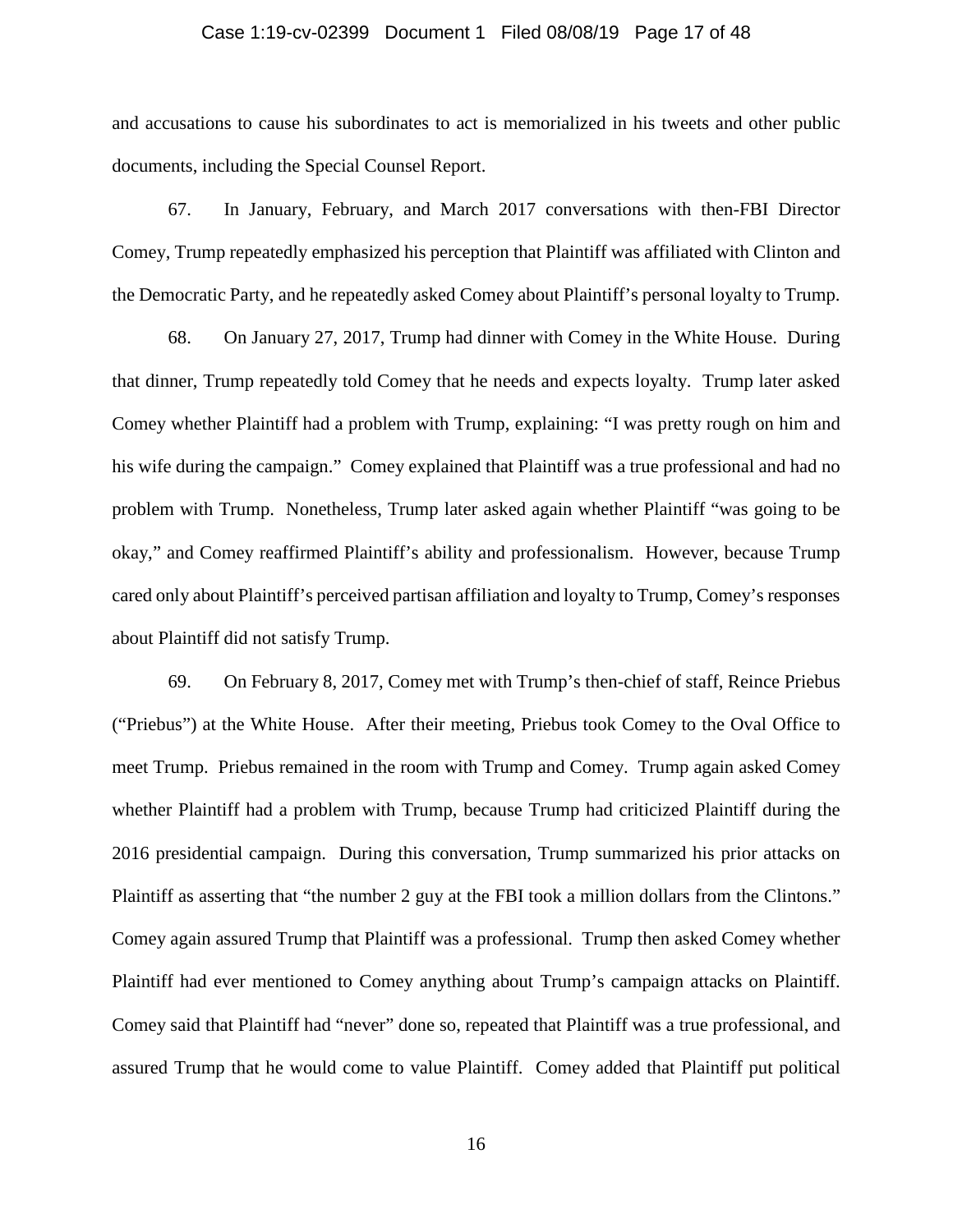## Case 1:19-cv-02399 Document 1 Filed 08/08/19 Page 18 of 48

considerations aside and did his job well. Comey then said that he was sure that if Plaintiff had to do things over again, Plaintiff would have urged his wife not to run for office.

70. On February 9, 2017, Sessions was sworn in as the Attorney General. Subsequently, in Plaintiff's presence, Sessions expressed support for discriminatory considerations in FBI personnel decisions.

71. On February 10, 2017, around 4:30 p.m., Plaintiff briefed the staff of Vice President Michael R. Pence ("Pence") on counterintelligence matters. After that meeting, then-White House Counsel Donald F. McGahn ("McGahn") asked Plaintiff to meet him in the West Wing. Plaintiff went to McGahn's office but was then redirected to Pence's office, where Plaintiff met with Pence, McGahn, Priebus, and two others. Afterward, around 9 p.m. that night, Plaintiff was informed that White House officials were questioning Plaintiff's commitment to the Trump administration.

72. On February 15, 2017, Trump, through Priebus, asked Plaintiff to have the FBI publicly refute a recent news story that was unfavorable to Trump. When Plaintiff refused on FBI policy grounds, Priebus said that Plaintiff and the FBI were "not being good partners" to Trump.

73. On March 2, 2017, Sessions recused himself "from any existing or future investigations of any matters related in any way to the campaigns for President of the United States." Sessions stated that the then-acting Deputy Attorney General "shall act as and perform the functions of the Attorney General with respect to any matters from which" Sessions recused himself "to the extent they exist."

74. On March 6, 2017, Plaintiff was informed that White House officials were looking for ways to fire FBI Director Comey, and that these officials did not understand why Comey had not yet removed Plaintiff from his position as Deputy Director of the FBI.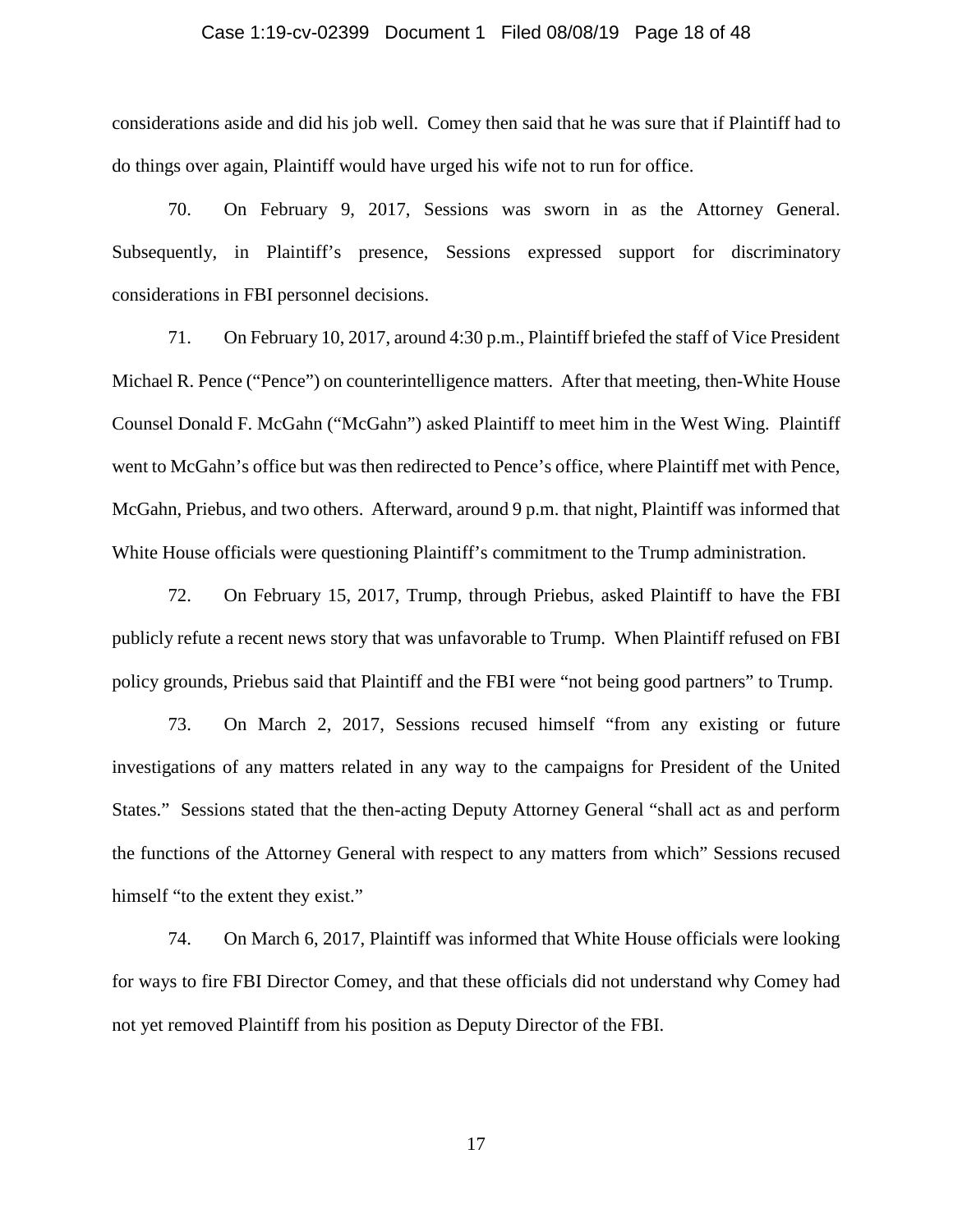## Case 1:19-cv-02399 Document 1 Filed 08/08/19 Page 19 of 48

75. On March 20, 2017, Director Comey publicly confirmed the existence of the FBI's investigation of links between the Russian government and the Trump campaign.

76. On March 30, 2017, Trump called Comey. Trump complained that the Russia investigation was creating a "cloud" over Trump, and said that he wanted Comey to "lift the cloud." As their conversation ended, Trump added that he had not raised the topic of "the McCabe thing," because Comey had said Plaintiff was an honorable man. Trump then stated again Governor McAuliffe was close to the Clintons and had given money to Plaintiff.

77. On April 26, 2017, Rosenstein was sworn in as Deputy Attorney General. Rosenstein served as Acting Attorney General on the Russia investigation in light of Sessions' recusal from all matters related to the 2016 U.S. presidential campaigns.

78. On or about May 8, 2017, Trump decided to fire FBI Director Comey. That evening, Trump summoned Rosenstein to the White House. In the Oval Office, Rosenstein met with Trump, Pence, Sessions, McGahn, and others. Rosenstein was told that Trump was going to fire Comey, and was given a draft letter that Trump had written to Comey, informing Comey of the termination decision. This draft letter reflected Trump's belief that Comey wrongly declined to prosecute Clinton for her use of a private email server, and his belief that Plaintiff was affiliated with Secretary Clinton and the Democratic Party. The draft stated that one of Trump's primary reasons for firing Comey was that Comey breached the public trust by letting Plaintiff oversee the Clinton email investigation in 2016. The draft letter then falsely stated that Plaintiff's wife, Dr. McCabe, had received "\$700,000" in campaign contributions from a "Clinton surrogate," and that this same "Clinton supporter" encouraged Dr. McCabe to run for the Virginia state senate "soon after Clinton's server was exposed."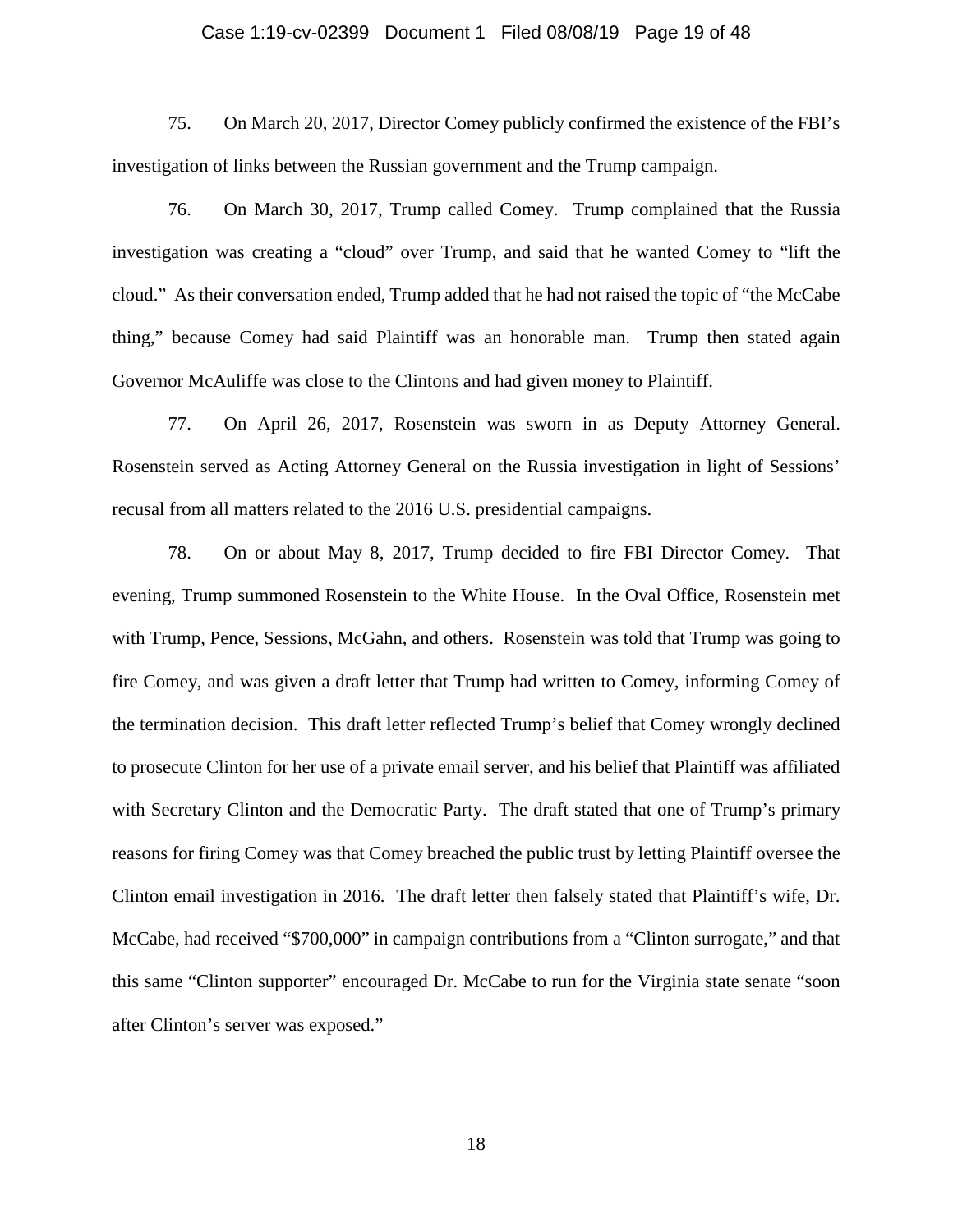## Case 1:19-cv-02399 Document 1 Filed 08/08/19 Page 20 of 48

79. At the May 8, 2017 Oval Office meeting, Rosenstein and McGahn told Trump that he should not use this draft letter to dismiss Comey. In response, Trump then ordered Rosenstein to write a memorandum justifying Comey's firing.

80. On May 9, 2017, Trump fired Comey. Trump publicly released Rosenstein's justifying memorandum and a letter from Sessions, accompanied by a one-page letter from Trump stating that he had accepted the recommendations by Sessions and Rosenstein to fire Comey. Unlike Trump's draft letter, these documents did not reference Plaintiff.

81. On May 9, 2017, at approximately 5:30 p.m., Plaintiff learned that Comey had been fired and that, as a result, Plaintiff had become Acting Director of the FBI.

82. On May 9, 2017, at approximately 6 p.m., Plaintiff was asked to meet Trump at the White House. Plaintiff arrived at this meeting at approximately 6:30 p.m. Plaintiff had never met Trump before this. Present at the meeting were Plaintiff, Trump, Pence, Priebus, McGahn, and another individual.

83. During the meeting, Trump asked if Plaintiff disagreed with Comey's decisions to close the 2016 Clinton email investigation without prosecution and if Plaintiff was part of a supposed internal FBI "resistance" to Comey's leadership. Based on Trump's tone of voice and body language, Plaintiff understood these questions to be Trump's attempts to assess Plaintiff's loyalty to Trump. Plaintiff responded that he worked very closely with Comey and participated in Comey's July 2016 investigative decisions. Trump stated that Plaintiff made a "mistake" in letting Dr. McCabe run for the Virginia state senate in 2015.

84. On May 10, 2017, at approximately 10 a.m., Plaintiff was in his office and received a telephone call from Trump. Other people were present in the room with Plaintiff during this call. Trump discussed with Plaintiff the possibility of visiting FBI headquarters. Trump falsely stated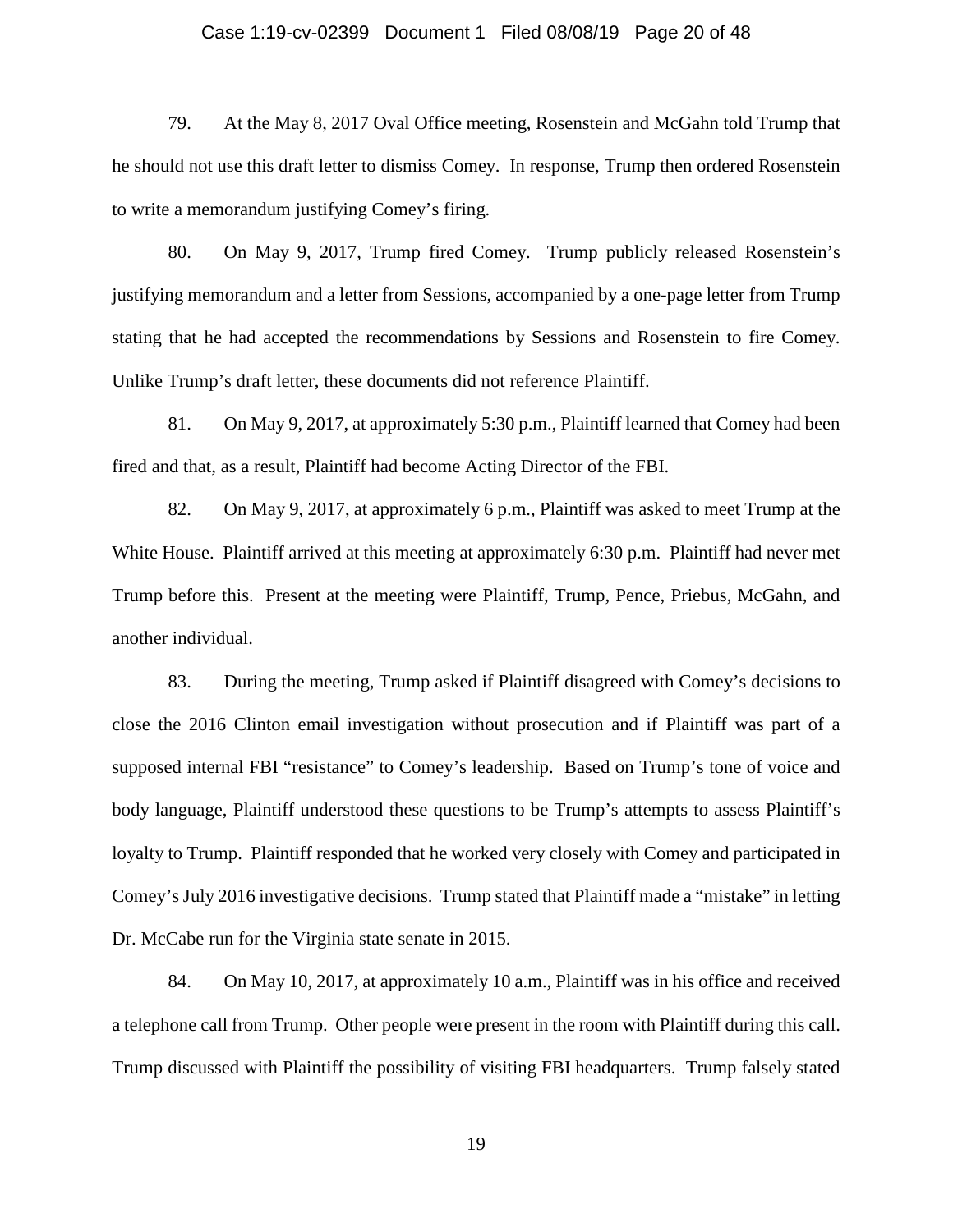## Case 1:19-cv-02399 Document 1 Filed 08/08/19 Page 21 of 48

that he had received "hundreds" of messages from FBI employees supporting Trump's decision to fire Comey. Trump also opined that most FBI personnel likely voted for him in the 2016 U.S. presidential election. Trump then commented on Dr. McCabe's 2015 Virginia state senate campaign, saying that it must have been "tough" to "be a loser." Trump also asked Plaintiff to come to the White House at 2 p.m. that day. After completing the call with Trump, Plaintiff relayed the contents of the call to the people in the room with him.

85. On May 10, 2017, at approximately 2 p.m., Plaintiff met with Trump in the Oval Office. Priebus, McGahn, and McGahn's chief of staff, Annie Donaldson ("Donaldson"), were also present. Donaldson took notes of this meeting. During the meeting, Trump stated that FBI personnel loved and supported him, and that at least 80 percent of FBI personnel voted for him. Trump then asked Plaintiff how he voted in the 2016 U.S. presidential election. No superior had ever asked Plaintiff about his voting history in his entire career as a public servant. Based on Trump's tone of voice and body language, Plaintiff understood the question as a threat to his employment, notwithstanding his civil service protections, and responded by saying that he "always played it right down the middle." Trump was visibly displeased by Plaintiff's answer.

86. On May 13, 2017, Plaintiff met with Sessions and Rosenstein and was ostensibly interviewed for the position of FBI Director. During the meeting, one of Sessions' aides brought in a smartphone showing the 2015 swim meet photograph of Plaintiff, Dr. McCabe and their children wearing Dr. McCabe's campaign T-shirts. Republicans had found the photograph on the Internet and circulated it, falsely stating that Plaintiff was wearing it while campaigning for Dr. McCabe. Plaintiff explained that the photograph was being mischaracterized. At the end of the meeting, Plaintiff also revealed to Sessions and Rosenstein that he would become eligible for retirement in March 2018, and that he had long intended to retire from public service at that time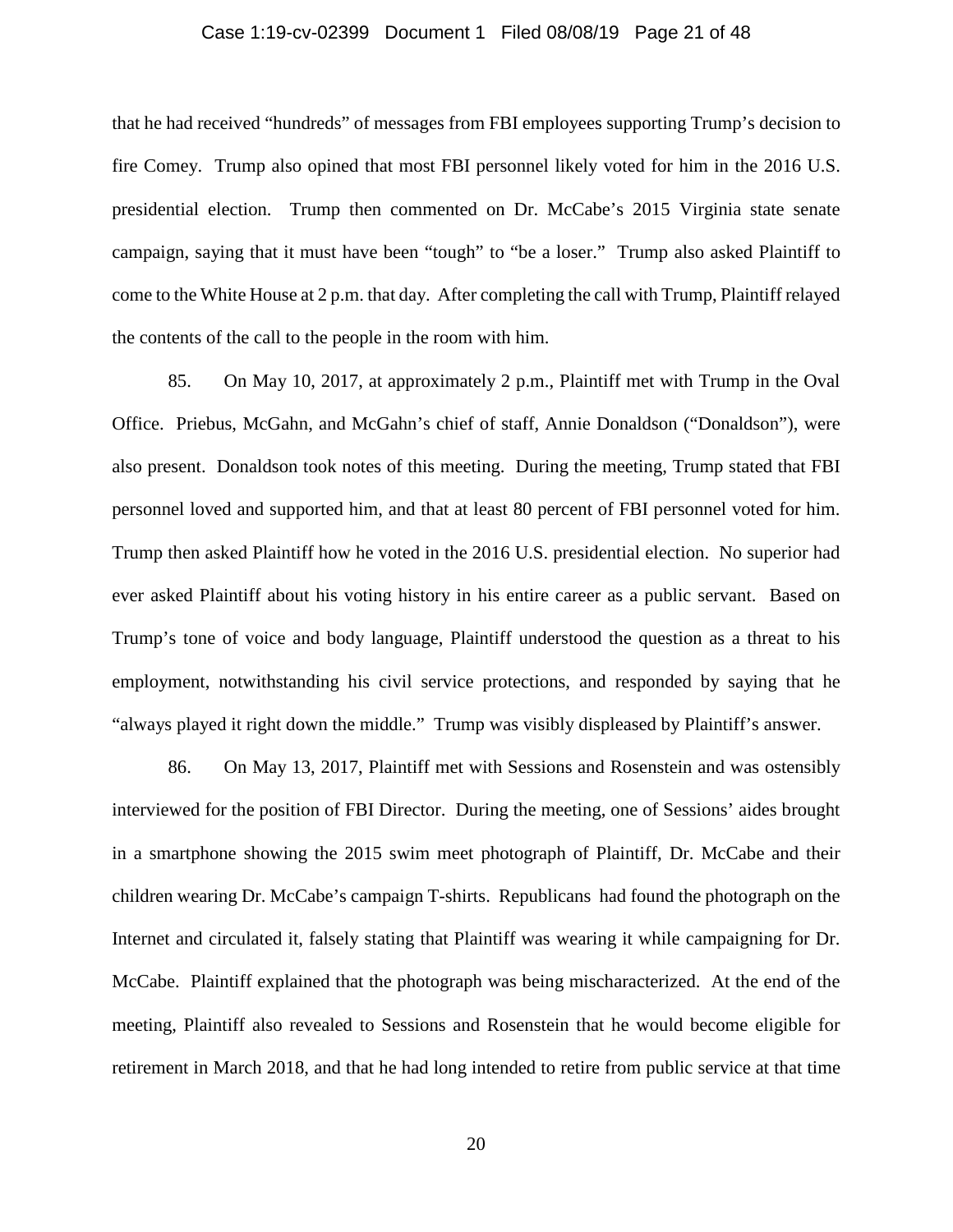## Case 1:19-cv-02399 Document 1 Filed 08/08/19 Page 22 of 48

and begin work in the private sector. Plaintiff advised Sessions and Rosenstein that, consistent with past practice, the interests of the FBI would best be served by appointing a Director from outside the agency.

87. On May 16, 2017, Plaintiff met with Rosenstein and others. In this meeting, Rosenstein stated that he feared being fired by Trump. Rosenstein also stated that Plaintiff had a "political problem" and referenced Dr. McCabe's 2015 Virginia state senate campaign. Rosenstein also informed Plaintiff that in Trump's unsent draft letter firing Comey (*see supra*  ¶ 78), Trump cited Comey's decision to let Plaintiff remain as FBI Deputy Director as a reason for Comey's firing. Rosenstein also criticized Plaintiff for the 2015 family photograph of Plaintiff, Dr. McCabe, and their children wearing Dr. McCabe's campaign T-shirts. Plaintiff again explained that he wore this T-shirt at his children's swim meet and did not violate the ethics guidance he received from the FBI.

88. During their May 16, 2017 meeting, Rosenstein also informed Plaintiff that Trump was considering a number of people for permanent FBI Director. Rosenstein told Plaintiff that although Trump would interview Plaintiff for the position, this would not be a "real interview."

89. On May 17, 2017, Rosenstein—in his capacity as Acting AG for the Russia investigation—appointed former FBI Director Mueller as Special Counsel to oversee the Russia investigation and related matters.

90. Also on May 17, 2017, Plaintiff met with Trump, Sessions, Priebus, and McGahn in the Oval Office, ostensibly to interview for the position of FBI Director. Trump returned to the topic of the 2016 U.S. presidential election. During that discussion, Plaintiff told Trump that Plaintiff considered himself a lifelong Republican and had always voted for the Republican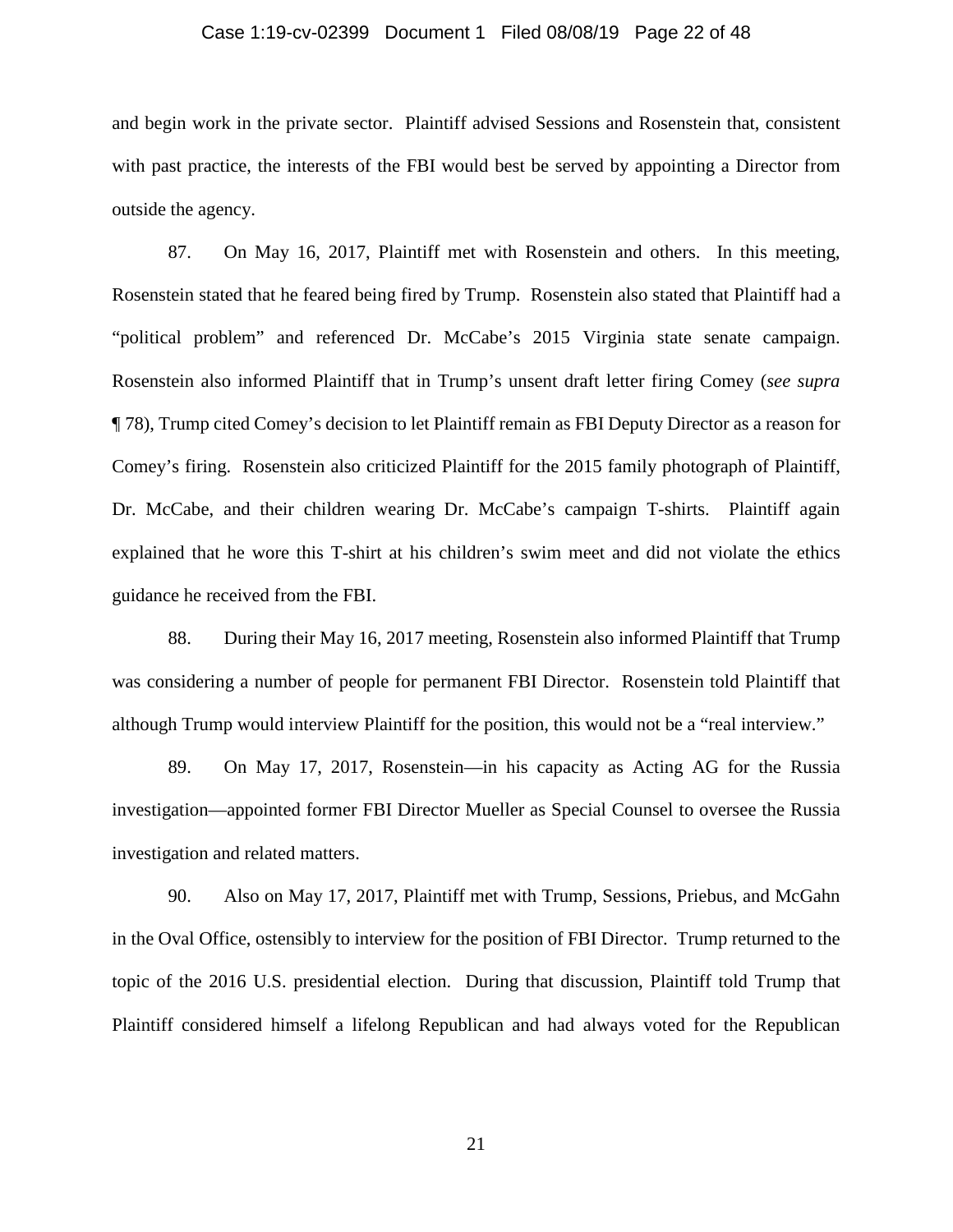## Case 1:19-cv-02399 Document 1 Filed 08/08/19 Page 23 of 48

candidate for president, except in the 2016 general election, when he did not cast a vote for president.

91. On May 21, 2017, Plaintiff met with Rosenstein and others. Rosenstein had called the meeting for supposed "coordination and logistics issues." However, once Plaintiff arrived at the meeting, no such issues were discussed. Instead, the subject of the meeting focused on Dr. McCabe's 2015 Virginia state senate campaign. Rosenstein stated that although he believed that Plaintiff had no conflicts with the Russia investigation, Plaintiff should nonetheless consider recusing himself from that investigation because of Dr. McCabe's 2015 campaign. Rosenstein suggested that the 2015 photograph showing Plaintiff, Dr. McCabe, and their children wearing Dr. McCabe's campaign T-shirts created a "credibility issue" that could cause unspecified others to complain about Plaintiff's involvement in the Russia investigation. Plaintiff repeated what he explained to Rosenstein and Sessions a week earlier (*see supra* ¶ 86): this photograph did not show Plaintiff playing a role in or attending events for Dr. McCabe's campaign, and instead simply showed that Plaintiff attended a swim meet with his children. Plaintiff understood Rosenstein's concern about unspecified third parties' complaints to include the only officials who outranked Rosenstein in the DOJ chain of command: Trump and Sessions. Plaintiff also explained that he had a memorandum from the FBI's chief ethics officer stating that there was no basis to find that Plaintiff had any conflict (or the appearance of one) warranting his recusal from the Russia investigation. Plaintiff then suggested that Rosenstein should consider recusing himself from the Russia investigation, given Rosenstein's own potential conflict as a likely witness in that investigation. In response, Rosenstein did not state or even suggest that he had an ethics opinion supporting his continued work on the Russia investigation.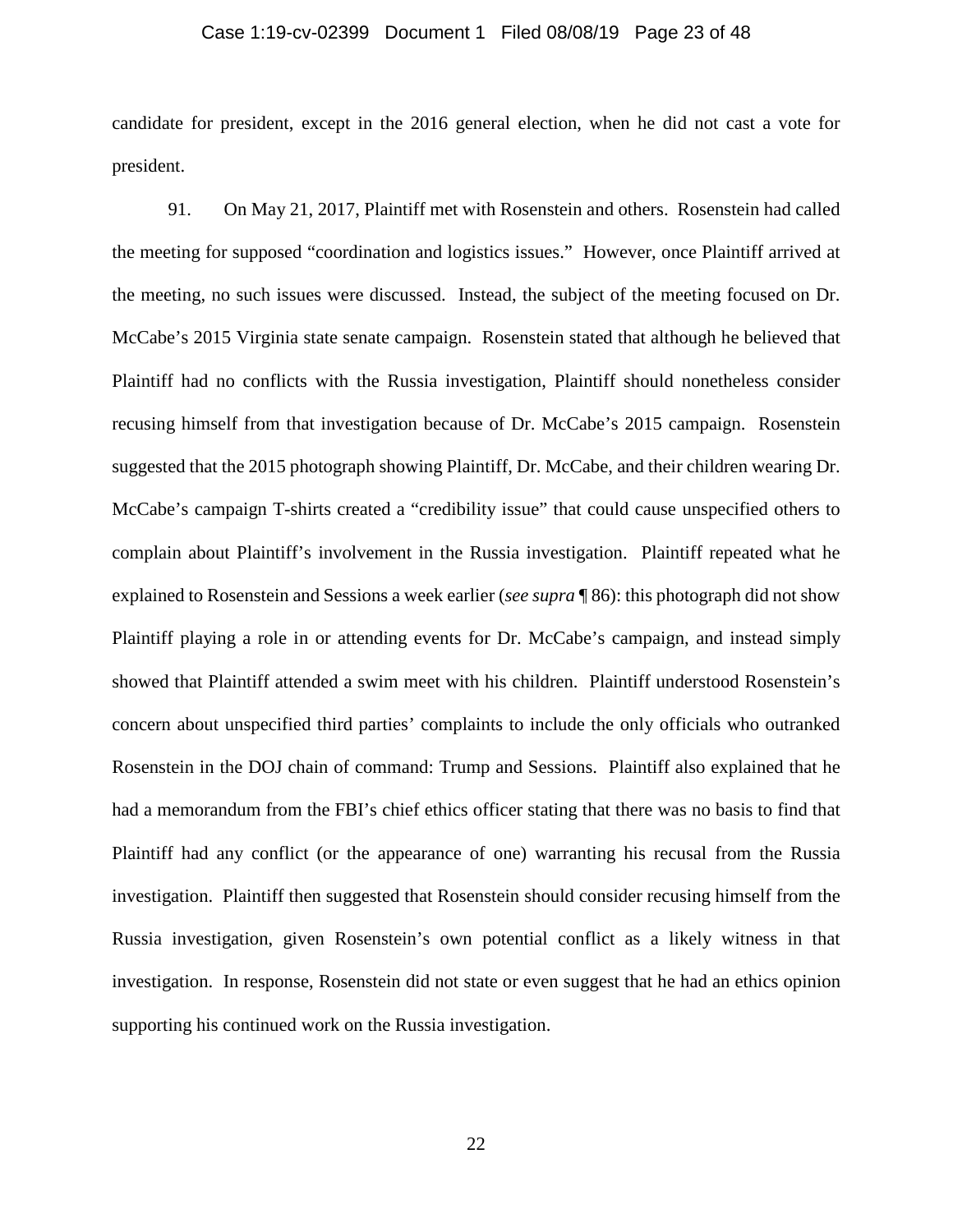## **E. Trump Calls for Plaintiff's Termination**

92. Because Trump perceived Plaintiff to be affiliated with Clinton and the Democratic Party, and because Plaintiff did not vote for Trump and rebuffed Trump's requests to express partisan support for Trump, Trump decided to have Plaintiff removed from government.

93. Around July 19, 2017, a White House official told a member of Plaintiff's staff that Plaintiff should not attend an upcoming July 21, 2017 White House briefing. The White House official also said that "they" (*i.e.*, unnamed individuals in the White House) had decided to get rid of Plaintiff as soon as a new FBI Director was in place.

94. At the end of the July 21, 2017 White House briefing, Trump stated that as soon as Defendant Wray was sworn in as the new FBI Director, Trump was going to get rid of Plaintiff.

95. The following week—and just two months after Plaintiff confirmed to Trump that he did not vote for Trump in the 2016 U.S. presidential election—Trump tweeted two statements that falsely stated or implied that Plaintiff oversaw the Clinton email investigation during Dr. McCabe's 2015 campaign and that Plaintiff solicited and received campaign contributions from Clinton:

- (a) July 25, 2017, at 6:21 a.m.: "Problem is that the acting head of the FBI  $\&$ the person in charge of the Hillary investigation, Andrew McCabe, got \$700,000 from H for wife!"
- (b) July 26, 2017, at 9:48 a.m. and 9:52 a.m.: "Why didn't A.G. Sessions replace Acting FBI Director Andrew McCabe, a Comey friend who was in charge of Clinton investigation but got...." "...big dollars (\$700,000) for his wife's political run from Hillary Clinton and her representatives. Drain the Swamp!"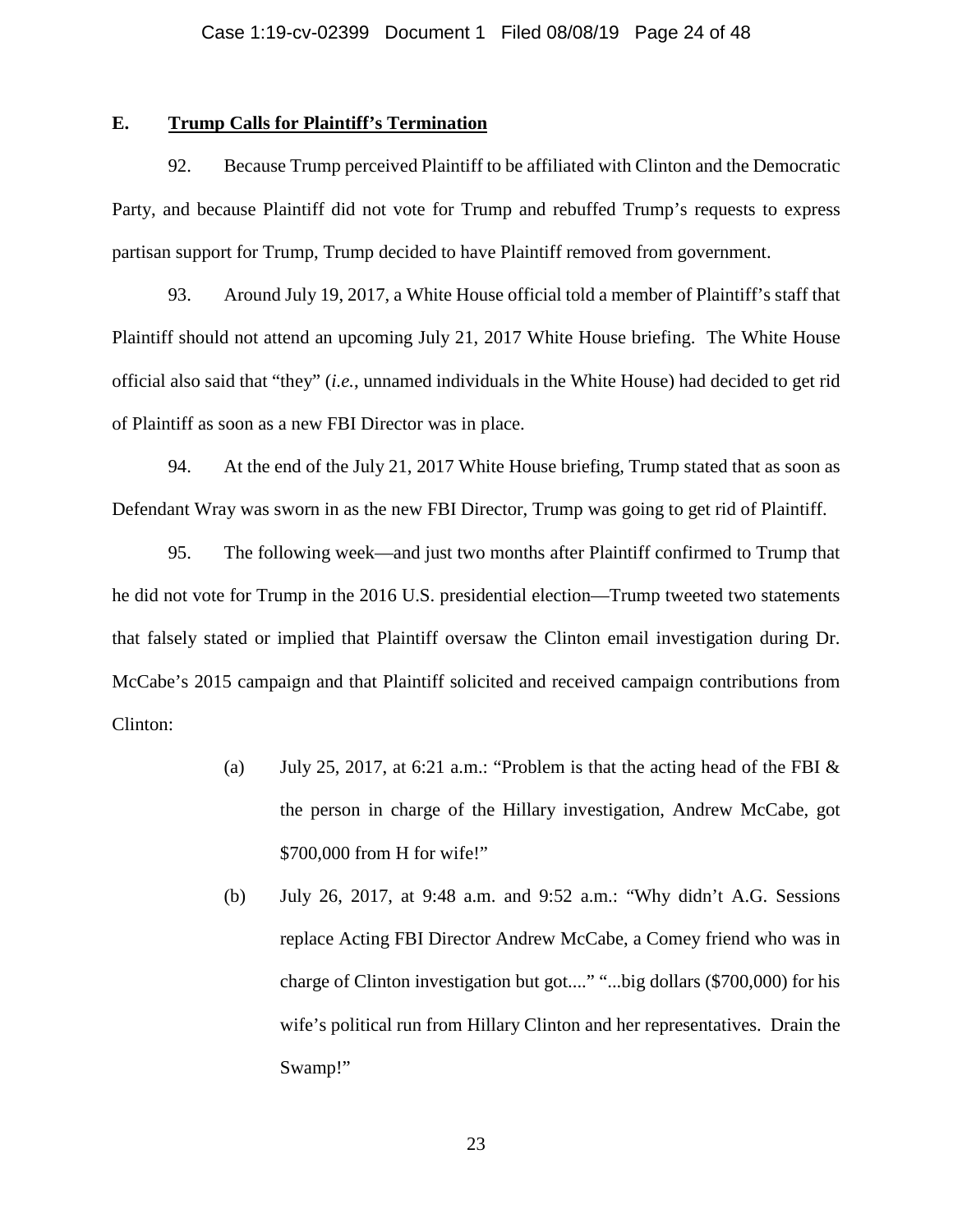## Case 1:19-cv-02399 Document 1 Filed 08/08/19 Page 25 of 48

Since his 2016 presidential campaign, Trump and his subordinates have repeatedly used the phrase "Drain the Swamp" to refer to removing government officials from office.

96. These tweets and other communications by Trump made clear to Sessions, his subordinates, and others that Trump wanted to remove Plaintiff from the FBI, and they began formulating plans to achieve that goal.

97. On Friday, July 28, 2017, Plaintiff was contacted by a DOJ Assistant Inspector General ("Assistant IG") who summoned Plaintiff to talk to him urgently and immediately. Based on a public announcement by the DOJ's Office of Inspector General ("OIG") earlier that year, Plaintiff knew that Inspector General ("IG") Horowitz was investigating, among other matters, Plaintiff's involvement with the Clinton email investigation. Based on that awareness, Plaintiff told the Assistant IG that he did not want to be interviewed for an investigation in which he was a subject, without his lawyer present. The Assistant IG said the meeting would not be such an interview, but rather an opportunity to bring something urgent to Plaintiff's attention. Later that same day, Plaintiff met with the Assistant IG and other OIG personnel, as requested. The OIG personnel displayed and questioned Plaintiff about multiple text messages between FBI employees Peter Strzok and Lisa Page, and then, based on the text messages, asked whether Plaintiff had authorized Page to speak to a *Wall Street Journal* reporter about the Clinton email investigation in late October 2016. At no time did Plaintiff respond to these questions, or any other questions from anyone in the DOJ or FBI, with any intentionally false or misleading statements.

98. On Tuesday, August 1, 2017, Plaintiff contacted the Assistant IG and stated that he recalled authorizing Lisa Page to speak to the *Wall Street Journal*. Plaintiff also recommended that the OIG speak to Michael Kortan, the FBI Assistant Director for Public Affairs, who might have information about this issue.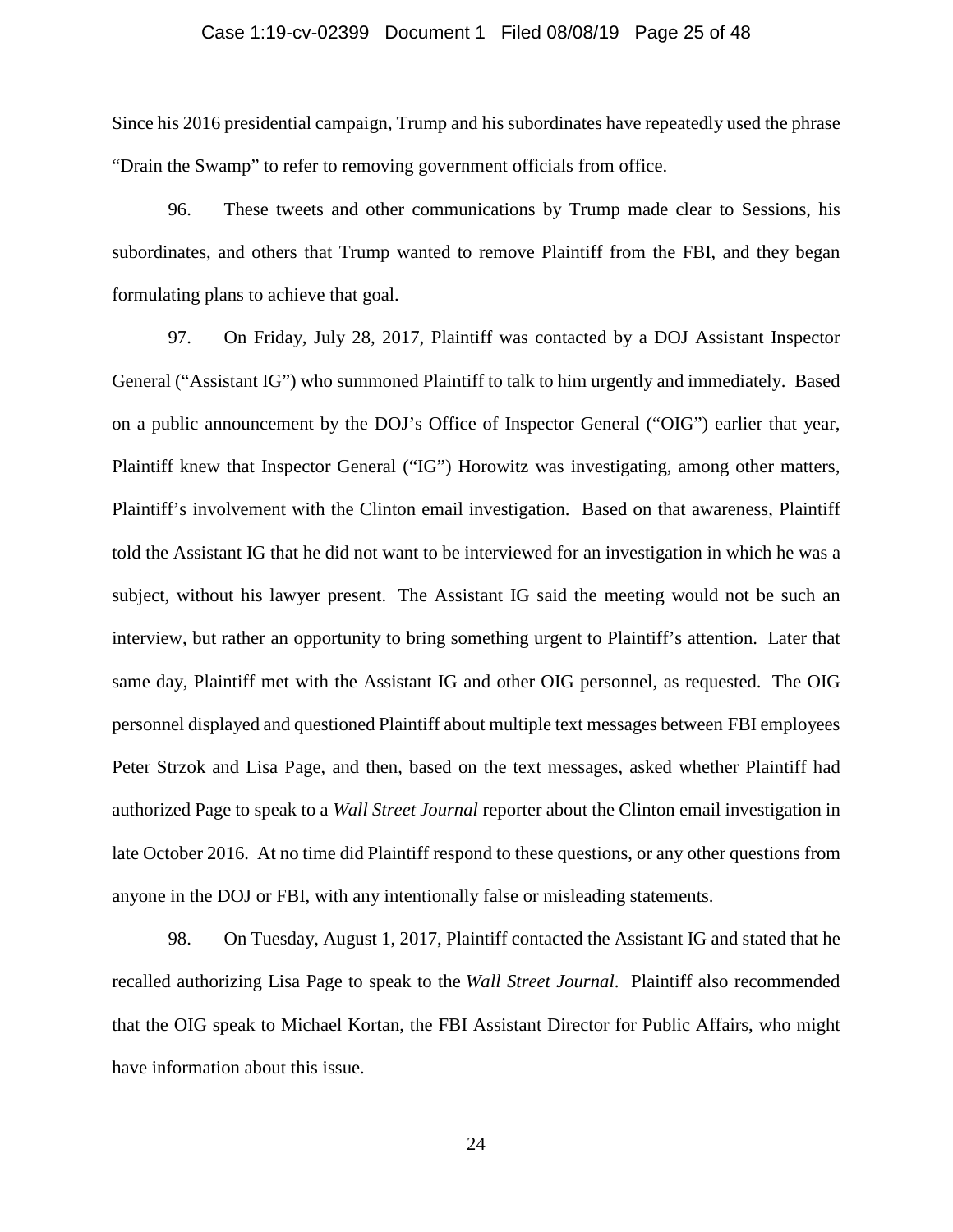## Case 1:19-cv-02399 Document 1 Filed 08/08/19 Page 26 of 48

99. On August 2, 2017, Defendant Wray was sworn in as the new FBI Director, and Plaintiff resumed his responsibilities as Deputy Director. On or about this date, Sessions, acting at Trump's urging, asked Defendant Wray to fire Plaintiff. Wray refused on the basis that he would not allow personnel decisions at the FBI to be politicized. Wray suggested that he would resign if Sessions continued to apply such pressure.

100. In December 2017, Trump met with DAG Rosenstein and asked Rosenstein if he was "on my team," *i.e.*, Trump's "team." "Of course, we're all on your team, Mr. President," Rosenstein responded.

101. On December 2, 2017, Trump publicly demanded that Defendant Wray fire Plaintiff, based on Trump's perception of Plaintiff's political affiliation, by retweeting another Twitter user's statement: "Wray needs to clean house. Now we know the politicization even worse than McCabe's ties to McAuliffe/Clinton. [. . .]"

102. The next day, December 3, 2017, Trump tweeted about a different FBI employee but also referenced Plaintiff: "Clinton money going to wife of another FBI agent in charge."

103. In late December 2017, because of pressure from Trump, White House personnel, and/or DOJ, IG Horowitz and other OIG officials decided to accelerate the completion of part of the investigation into events surrounding the 2016 election: specifically, their assessment of Plaintiff's actions regarding *Wall Street Journal* articles published in October 2016. Because of this pressure, Horowitz and other OIG officials also decided to issue a separate report about Plaintiff's actions, ultimately dated February 2018 ("OIG Report"), in order to ensure that Plaintiff could be terminated before his planned retirement. On December 20, 2017, Horowitz notified Defendant Wray and then-Associate Deputy Director David Bowdich of these decisions.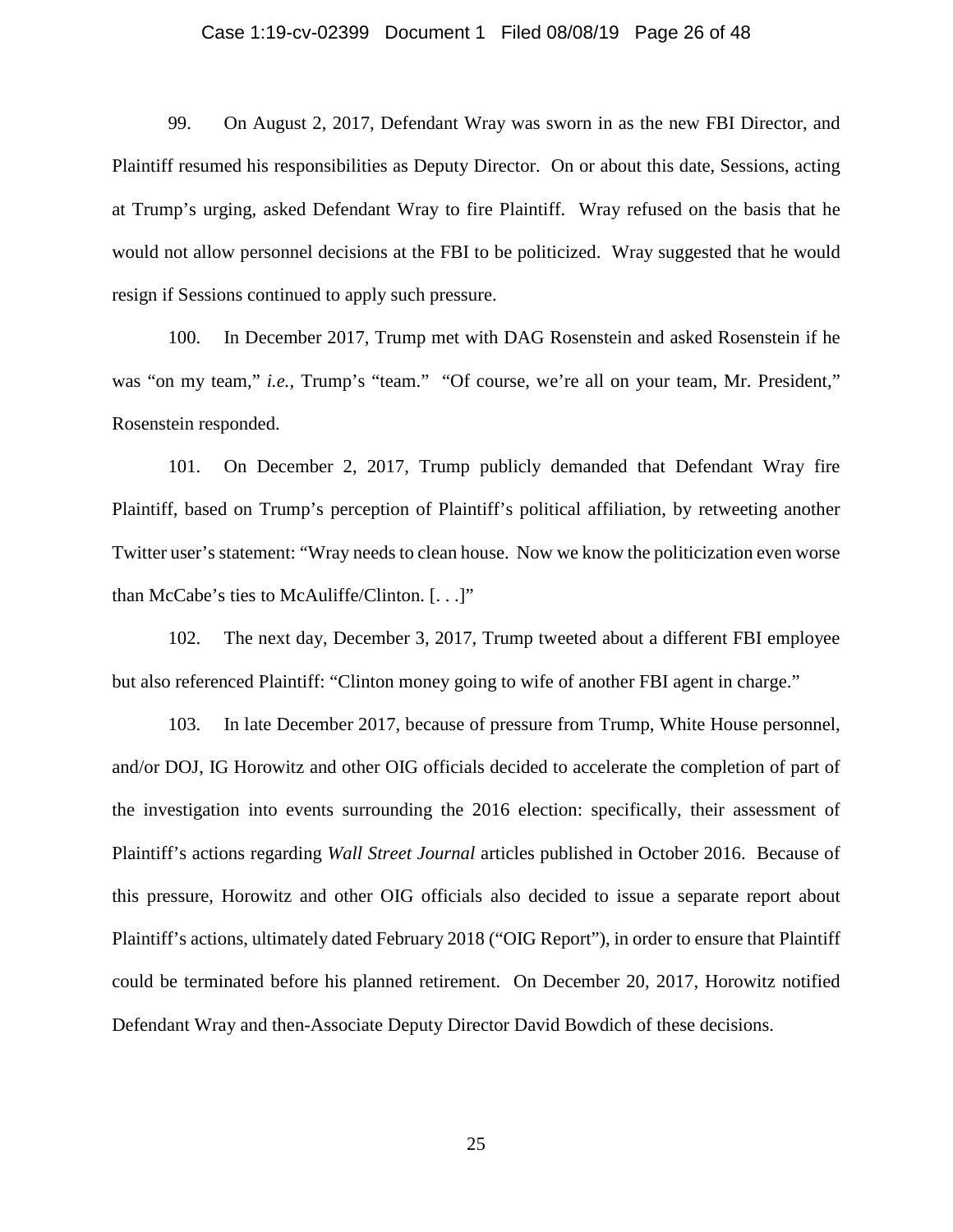## Case 1:19-cv-02399 Document 1 Filed 08/08/19 Page 27 of 48

104. On December 23, 2017, the press reported what Plaintiff had disclosed to Sessions seven months earlier: that Plaintiff planned to retire in March 2018 once he became eligible to receive his full law enforcement pension. That same day, at 3:27 p.m., Trump repeated his prior false statements and innuendo and reaffirmed his perception of Plaintiff's partisan identity with the following tweet: "How can FBI Deputy Director Andrew McCabe, the man in charge, along with leakin' James Comey, of the Phony Hillary Clinton investigation (including her 33,000 illegally deleted emails) be given \$700,000 for wife's campaign by Clinton Puppets during investigation?" Three minutes later, at 3:30 p.m., Trump tweeted: "FBI Deputy Director Andrew McCabe is racing the clock to retire with full benefits. 90 days to go?!!!" Plaintiff understood this tweet as a threat by Trump. Trump's phrase "racing the clock" broadcast to the public and to Defendants that Trump wanted to terminate Plaintiff before he could retire with full benefits.

## **F. Defendant Wray Removes Plaintiff from the Position of Deputy Director**

105. On January 28, 2018, Defendant Wray informed Plaintiff that Plaintiff could not remain in the role of Deputy Director because of the OIG investigation. When Plaintiff asked Wray to explain his specific concerns about Plaintiff, Wray refused, saying that he had promised Sessions that he would not discuss specifics with Plaintiff. Wray told Plaintiff he had two options for his demotion: (1) Plaintiff could transition to a lesser role of his own choosing if he falsely announced to the FBI that he had stepped down voluntarily; or (2) if Plaintiff refused to announce that his resignation was voluntary, Wray would reassign Plaintiff to a lesser role of Wray's choosing.

106. On January 29, 2018, Plaintiff told Defendant Wray that he would not lie to the FBI workforce about the circumstances of his departure, and that he would be taking terminal leave until he became eligible to retire. That same day, Wray promoted David Bowdich to the role of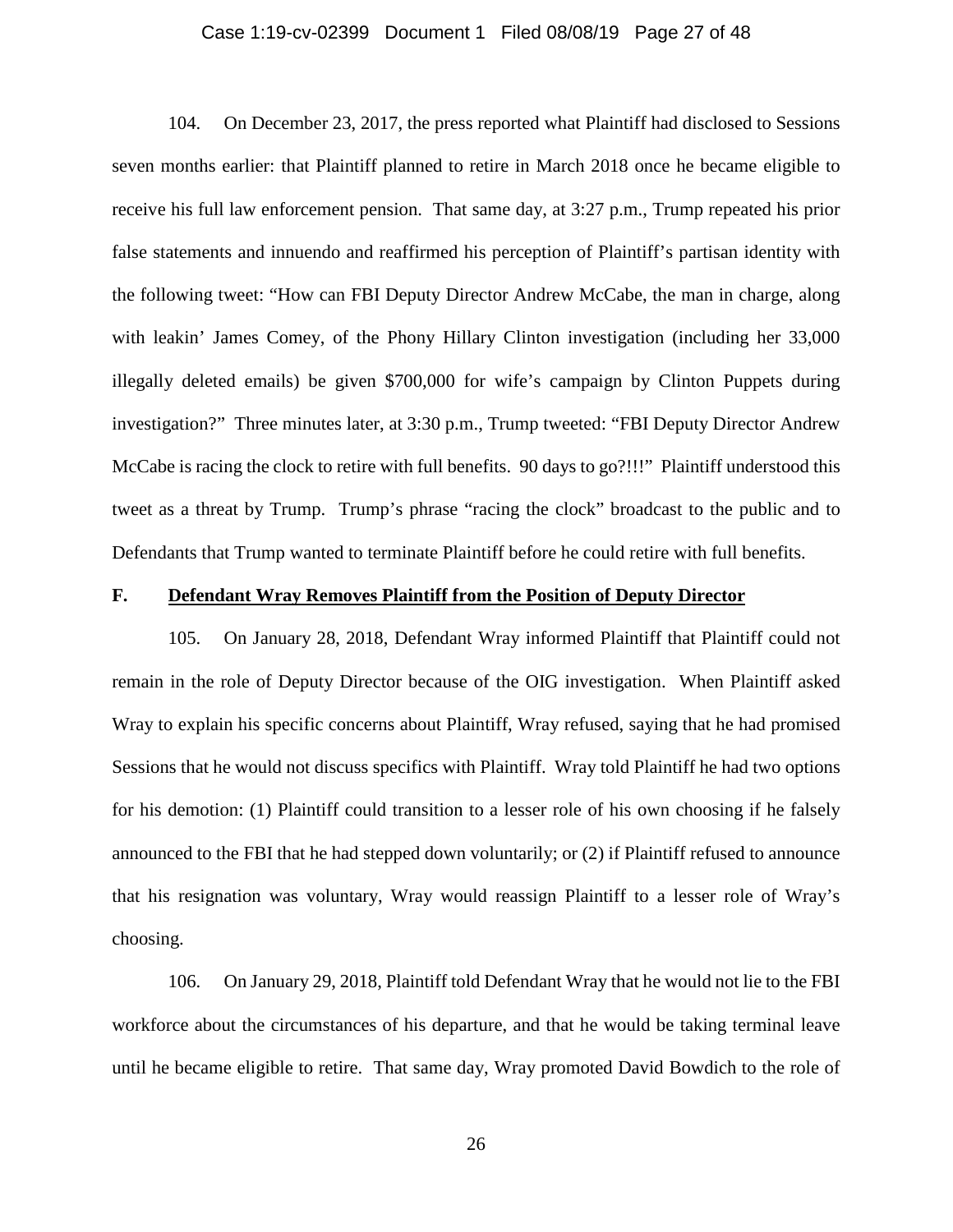#### Case 1:19-cv-02399 Document 1 Filed 08/08/19 Page 28 of 48

FBI Deputy Director. This reflected that Wray had followed through on this threat to demote Plaintiff involuntarily.

107. On January 29, 2018, Plaintiff sent an email to all FBI personnel, announcing "with

great sadness" the commencement of his terminal leave and forthcoming retirement:

It has been my privilege and honor to work with you all for the last 21 years. I am continually amazed by your dedication, your professionalism and your compassion. You have the greatest mission on earth – protecting the American people and upholding the constitution. And you accomplish it in a million different ways around the world every day. Please always remember that the key to those successes is an unflagging focus on integrity. You are the greatest workforce on earth because you speak up, you tell the truth and you do the right thing.

Thank you for your service, your support and your friendship.

108. As of January 29, 2018, Plaintiff no longer served in a duty status, and he relinquished all access to FBI offices, networks, and workstations. However, Plaintiff remained an FBI employee for the purpose of establishing eligibility for his retirement annuity and continuance of health benefits for himself and his family.

109. After Wray removed Plaintiff from the position of FBI Deputy Director, the policies and procedures applicable to that position no longer applied to Plaintiff.

## **G. Plaintiff's Retirement and His Retaliatory "Termination"**

110. On February 28, 2018, at 6:34 a.m., Trump tweeted a criticism of IG Horowitz, stating that he was "an Obama guy" who was "already late with [his] reports on Comey etc." That same day, IG Horowitz's February 2018 Report was submitted to the FBI's Office of Professional Responsibility ("OPR"), headed by Candice M. Will ("Will"), for her review and proposal of potential discipline.

111. The OIG Report was titled "A Report of Investigation of Certain Allegations Relating to Former FBI Deputy Director Andrew McCabe." Its investigative conclusions are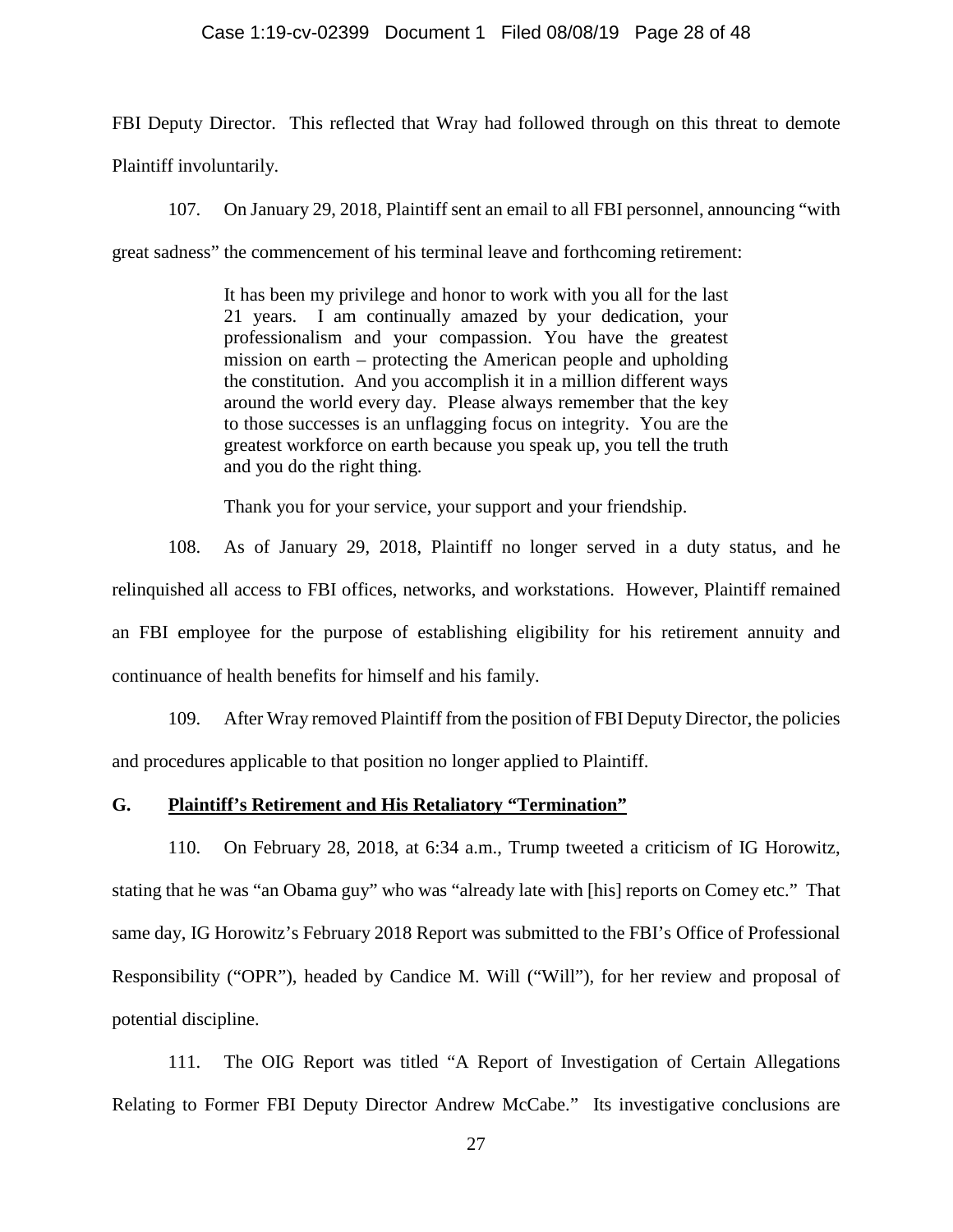## Case 1:19-cv-02399 Document 1 Filed 08/08/19 Page 29 of 48

incorrect, partly because the Report relies on material mischaracterizations and omissions, including the Report's failure to reference any testimony by exculpatory witnesses such as Michael Kortan. Candice Will reviewed the OIG Report and began preparing a notice from OPR proposing Plaintiff's termination.

112. In March and April 2018, Trump repeatedly criticized the DOJ, the FBI, and others by stating that they were "slow walking" their activities in order to thwart his various political goals.

113. On March 5, 2018, Deputy Director Bowdich asked to speak with Will by telephone. After Bowdich and Will spoke, Will followed up with Bowdich via an email bearing the subject "DD Bowdich," meaning "Deputy Director Bowdich." Will's email stated that she had assured DAG Rosenstein both that OPR soon planned to propose its response to the February 2018 OIG Report and that OPR was "not slow walking" this response.

114. Will's March 5, 2018 email to Bowdich also falsely stated that OPR would make the investigative file available to Plaintiff in accordance with "standard" and "established" procedures. In fact, contrary to DOJ and FBI procedures, Defendants worked to accelerate Plaintiff's termination proceedings and constrain his review and consideration of the evidence against him.

115. On March 7, 2018, Will issued a recommendation that Plaintiff be terminated, based solely on her review of the February 2018 OIG Report. Will conducted no independent investigation before issuing her notice and instead relied exclusively on the facts collected by the OIG and reflected in the OIG Report.

116. Attached to Will's March 7, 2018 recommendation was a handwritten note that she addressed to "Director Wray and Deputy Director Bowdich." (*See* Exhibit A hereto.) Will's note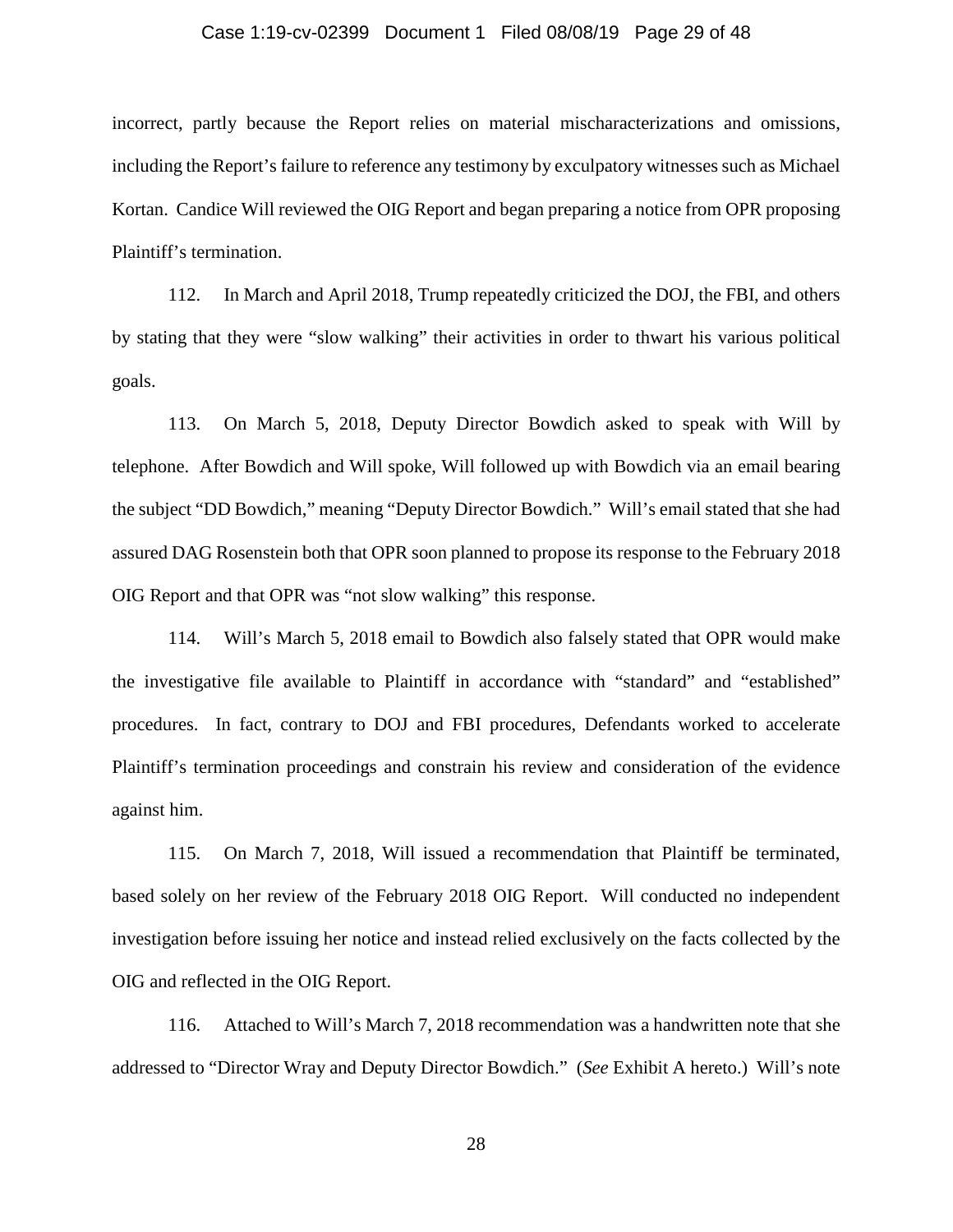## Case 1:19-cv-02399 Document 1 Filed 08/08/19 Page 30 of 48

reflected her awareness of Defendants' desire to terminate Plaintiff before his announced retirement date, because she stated: "It seems unlikely that [the proposed termination] will reach final resolution before Mr. McCabe's March 18 retirement date, but that is up to the DAG." No law or policy made Plaintiff's retirement date relevant to the OIG investigation or to OPR's review of the February 2018 OIG Report. Nor is there any law or policy pursuant to which Plaintiff's removal was a decision for DAG Rosenstein's consideration, because Plaintiff was no longer FBI Deputy Director.

117. By letter to Plaintiff dated Thursday, March 8, 2018, Associate DAG Scott N. Schools ("Schools") stated that he had received Will's notice of proposed removal and would make a final decision on that proposal in accordance with DOJ Order 1202 (dated November 26, 2013). DOJ Order 1202 was the DOJ policy governing the removal of FBI senior executives. DOJ issued this order pursuant to 5 U.S.C. § 3151(a), which requires DOJ to establish by regulation a personnel system for FBI senior executives, including provisions for removal that are consistent with other sections of the U.S. Code such as 5 U.S.C. §§ 3592 and 7543(a)-(c). Under DOJ Order 1202, because Plaintiff remained a senior executive but was no longer Deputy Director, any decision to remove him would have to be made by Defendant Wray rather than by DAG Rosenstein or AG Sessions.

118. Schools' March 8, 2018 letter further stated that Plaintiff had to submit his written reply to Schools by the "close of business" on Thursday, March 15, 2018. The letter also made clear that Plaintiff and his counsel would not have access to the necessary case files until Friday, March 9, only six calendar days before Plaintiff's oral hearing and March 15 written submission deadline. By imposing this accelerated timeline, Schools further implemented the message conveyed by Trump's "racing the clock" tweet.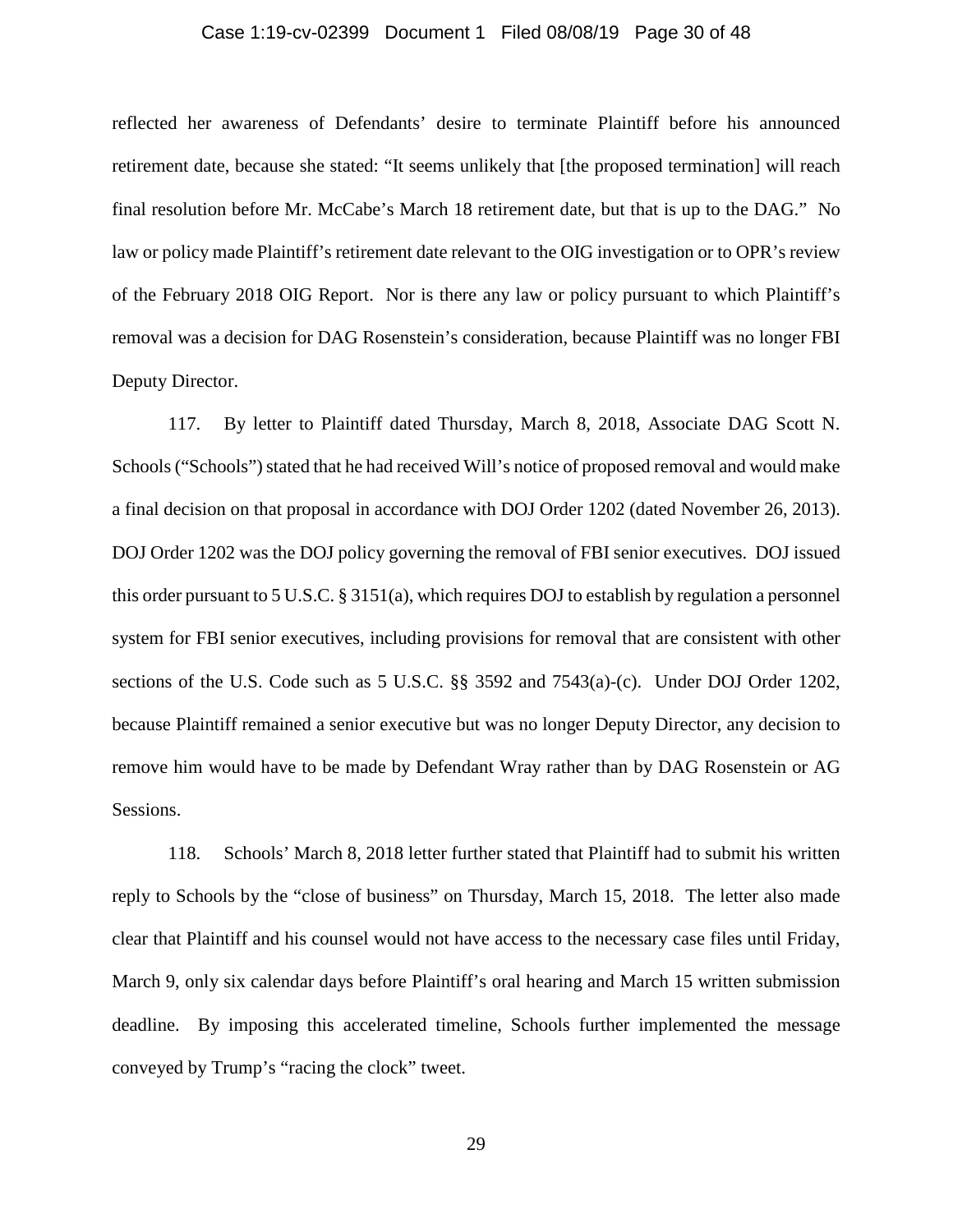## Case 1:19-cv-02399 Document 1 Filed 08/08/19 Page 31 of 48

119. On the morning of Friday, March 9, 2018, Schools admitted that the personnel involved in Plaintiff's disciplinary proceedings were not following any established agency practices and procedures. Specifically, Schools told Plaintiff's counsel on a telephone call: "We're making it up as we go along."

120. Plaintiff and his counsel were given hardly any time to review key pieces of essential evidence. For example, Plaintiff and his counsel had requested to review the OIG interview transcripts of Michael Kortan, whom Plaintiff had previously suggested that the OIG contact for more information about Lisa Page's authorization to speak to the *Wall Street Journal*  (*see supra* ¶ 98). It was not until Wednesday, March 14, 2018—less than 24 hours before Plaintiff's presentation to Schools—that Schools permitted Plaintiff to review Kortan's transcripts, which proved to be favorable to Plaintiff. The decision to withhold key exculpatory evidence from Plaintiff until the eve of his termination hearing further impaired Plaintiff's exercise of his procedural rights.

121. On Wednesday, March 14, 2018, Plaintiff's counsel requested that the hearing and written submission deadlines be postponed, because counsel was "simply unable to properly prepare for both the oral presentation and written presentation that are necessary to adequately represent Mr. McCabe." The record consisted of over 1,000 pages of materials, and Plaintiff and his counsel had been given only four business days to review the materials, prepare for a hearing with Schools, and draft a written response. Plaintiff's counsel stated: "Any government employee deserves fairness, and both the appearance and reality of due process, and Mr. McCabe certainly does. We believe that rushing into the hearing with you tomorrow, without adequate time to prepare, is unfair and inappropriate."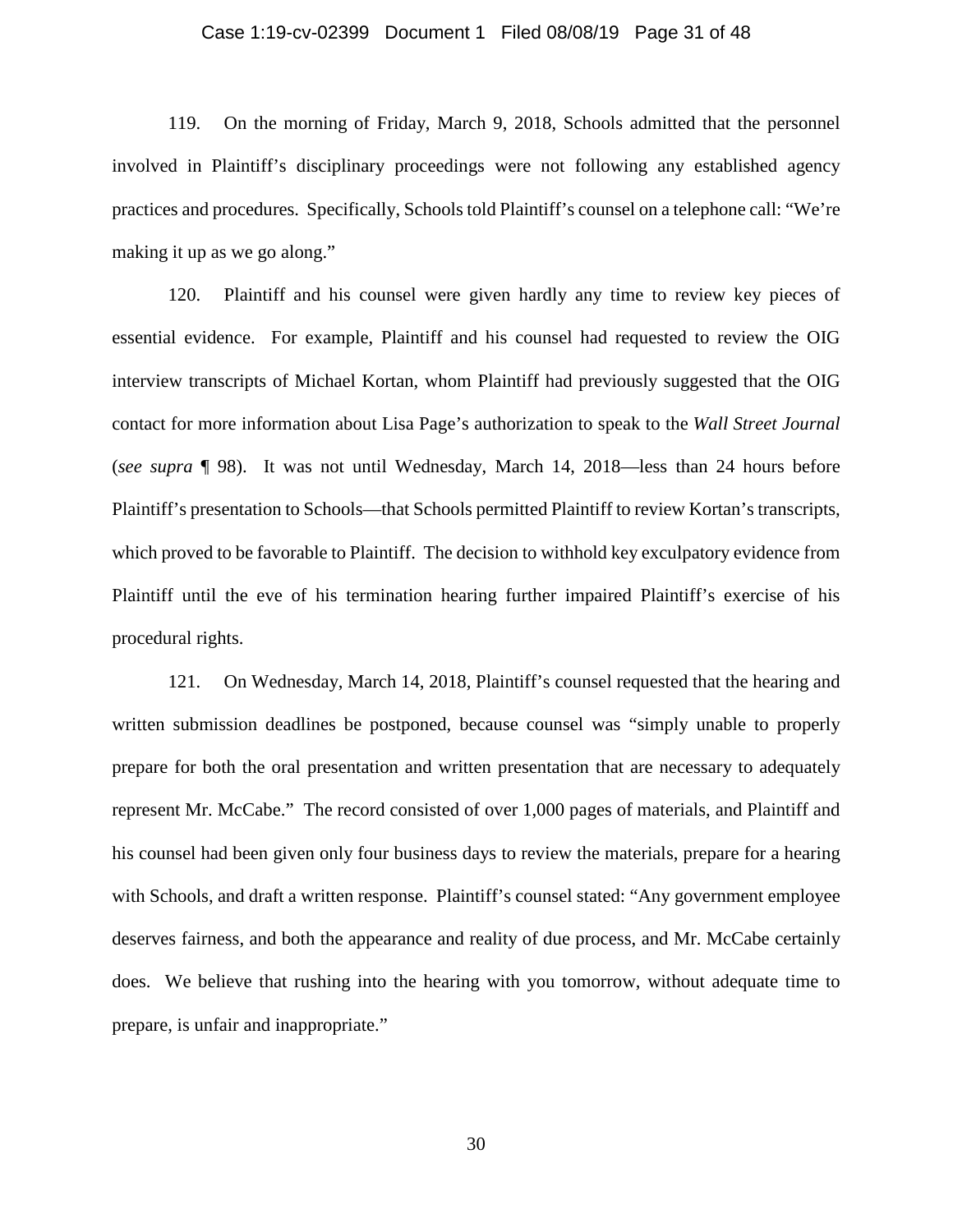## Case 1:19-cv-02399 Document 1 Filed 08/08/19 Page 32 of 48

122. Despite counsel's pleas, Schools flatly rejected the request to postpone the oral hearing, without any explanation about why Plaintiff and his counsel could not be given more time to review the record. Schools' only concession was to extend Plaintiff's deadline for providing his written submission to 12 p.m. on Friday, March 16, 2018.

123. On Thursday, March 15, 2018, Plaintiff and counsel met with Schools to present Plaintiff's case in opposition to termination. The hearing was a sham because Schools served merely to rubber-stamp the predetermined decision to fire Plaintiff.

124. On Friday, March 16, 2018, at 12 p.m., Plaintiff provided his written submission to Schools.

125. On Friday, March 16, 2018, at 5:00 p.m. Plaintiff fulfilled his final week of service with the FBI and retired from the agency. The FBI charged Plaintiff's accrued leave account for a full week of leave time, confirming that the FBI deemed Plaintiff to have been employed for the entire week preceding his retirement.

126. On Friday, March 16, 2018, around 10:00 p.m. and several hours after Plaintiff retired, Sessions issued a statement to the media announcing that Plaintiff was fired "[p]ursuant to [DOJ] Order 1202." Sessions did not send this statement to Plaintiff. Instead, around that time, Schools emailed Plaintiff what Schools characterized as "the Attorney General's Final Decision regarding the FBI's proposed removal of Mr. McCabe." Schools' email did not state that Plaintiff would, in fact, be terminated, nor did it provide the effective date of such termination. The email attached a letter dated March 16, 2018, written by Schools and addressed to Sessions, which recommended that Plaintiff be terminated. The last page of the letter contained the following "decision" from Sessions, which merely stated that Sessions decided that Plaintiff "should be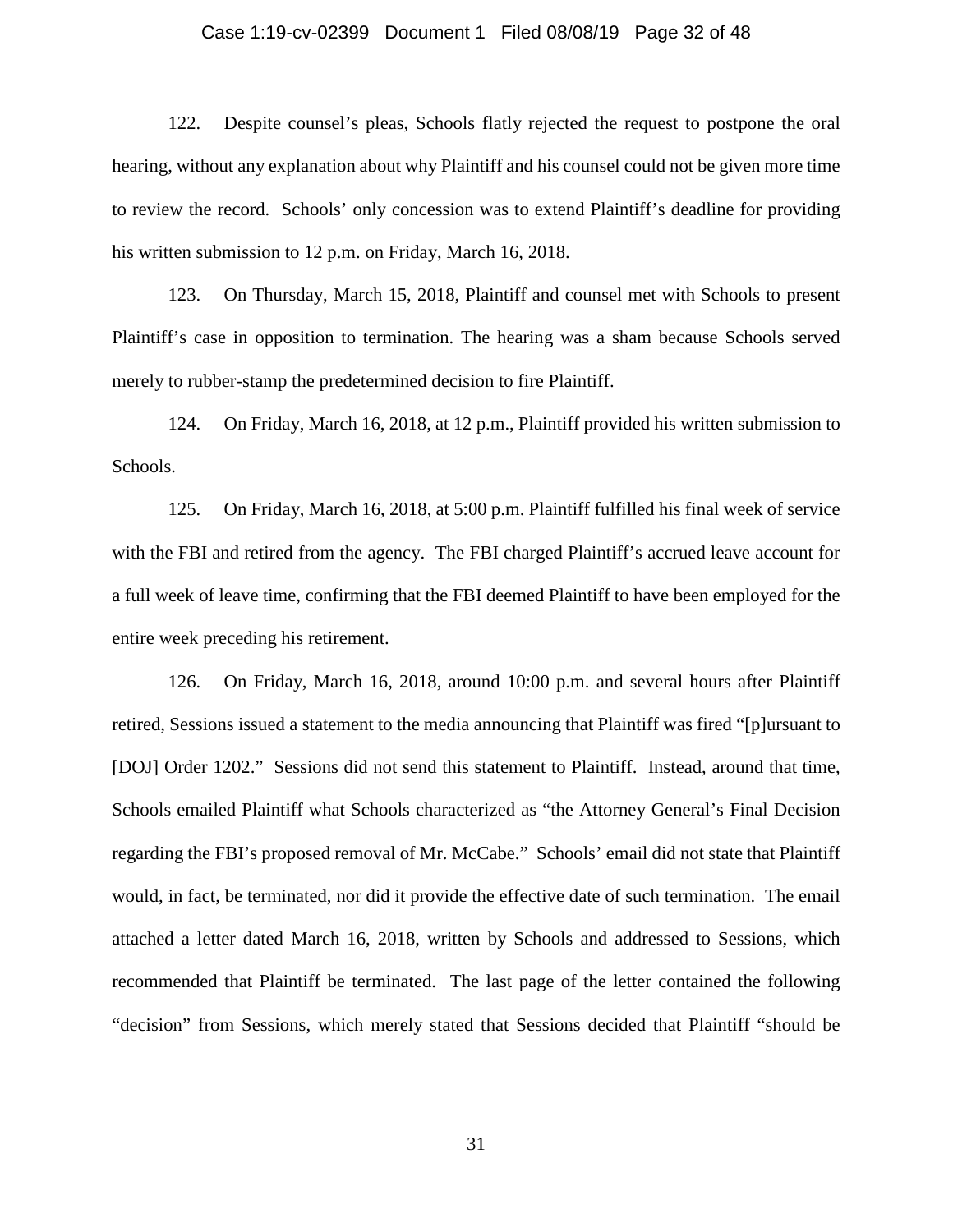## Case 1:19-cv-02399 Document 1 Filed 08/08/19 Page 33 of 48

removed" from the FBI and civil service, and did not state when this recommendation should become effective.

127. On March 16, 2018, around 10:30 p.m., Plaintiff learned from media reports that Sessions had announced Plaintiff's termination "effective immediately." The effective date of Sessions' announcement surprised Plaintiff, because Defendants had not communicated this information to him before reporting it to the media.

128. When Plaintiff learned of his "termination" from the media, he had not yet seen the email from Schools. Even after reviewing Schools' email, Plaintiff continued to wait for a notice of termination consistent with FBI policy and practice.

129. Normally, for the termination of FBI employees, a packet of information is prepared with detailed instructions about how a termination must be implemented. Termination decisions are not effective until (1) a supervisor notifies the employee of the termination and its specific effective date, and (2) the supervisor hands the employee a physical document explaining this information. Plaintiff was aware of these FBI policies and procedures because he had implemented them in his various FBI supervisory roles. To this day, Plaintiff has not received notice of his termination consistent with these policies and procedures.

130. Following Plaintiff's supposed "termination," Defendants caused the FBI to falsely record Plaintiff's date of separation as March 16, 2018, one day earlier than the date set forth on Plaintiff's notice of retirement and application for retirement benefits. This discrepancy has materially altered and diminished the benefits to which Plaintiff is entitled by, among other things, eliminating the benefits Plaintiff would have otherwise received beginning at age 50.

131. On or about March 21, 2018, Defendant Wray was interviewed by the press about Plaintiff's termination. When asked about how the timing of Plaintiff's termination suggested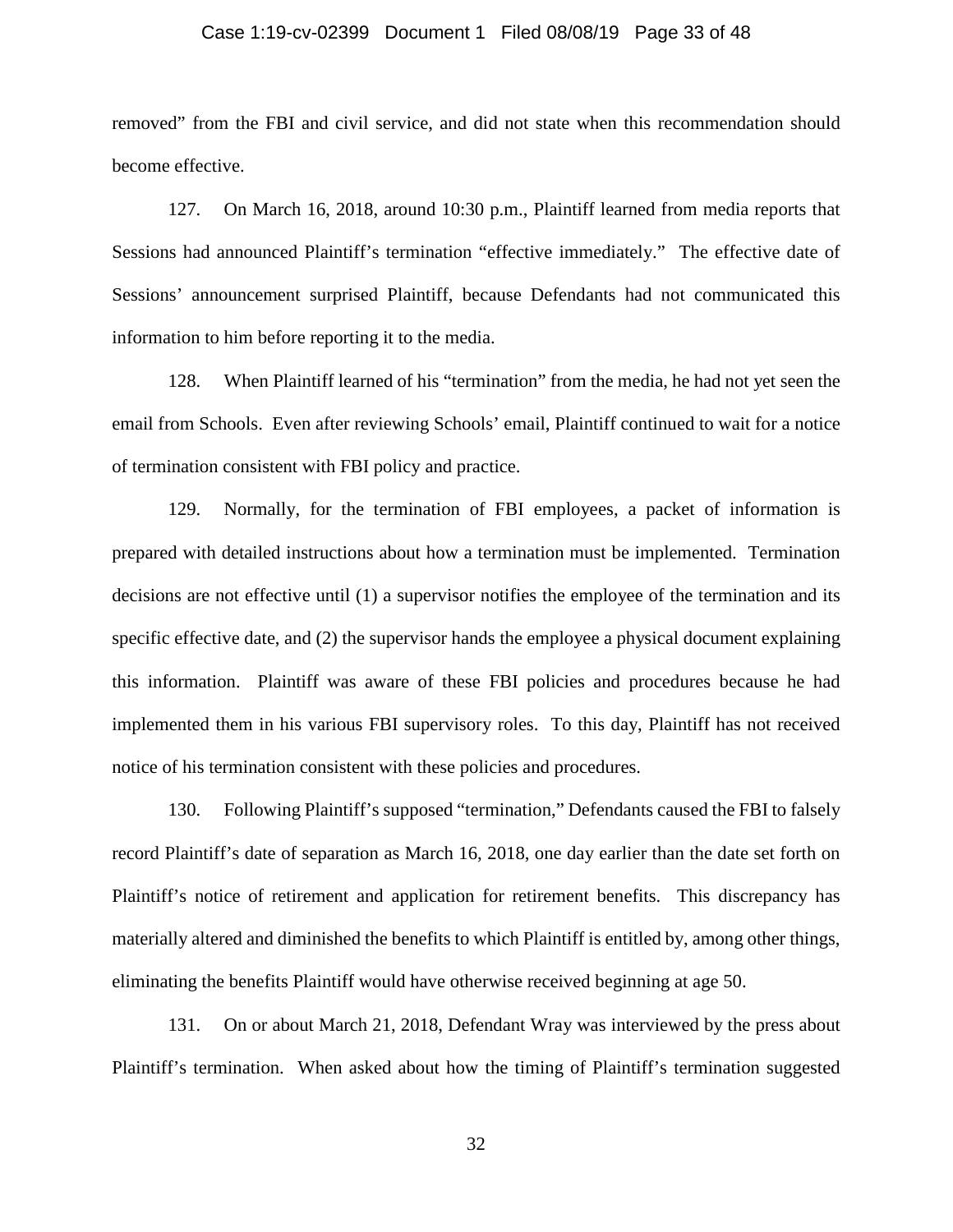## Case 1:19-cv-02399 Document 1 Filed 08/08/19 Page 34 of 48

improper motives, Wray did not deny the existence of improper motives and never stated that Plaintiff was lawfully terminated. Instead, Wray stated: "I want to be careful about what I can say about the process." He further stated that he was committed to "making sure" that the FBI's "process" for nonpartisan personnel decisions "is followed." However, Wray's "careful" language, stated in the present tense, did not cover personnel decisions made *before* the interview, such as Plaintiff's termination. In any event, Defendants disregarded any FBI "process" referenced by Wray, because Defendants allowed AG Sessions to terminate Plaintiff instead of leaving that decision to FBI Director Wray as required by DOJ Order 1202.

132. On April 11, 2018, an FBI official informed Plaintiff in writing that the FBI Office of General Counsel ("OGC") had concluded that Plaintiff's termination "was not due to gross misconduct." For the purposes of this factual finding, administrative authorities defined "gross misconduct" as a flagrant and extreme violation of a law or rule, including offenses punishable as felonies and some lesser offenses. The FBI OGC's finding that Plaintiff's supposed termination "was not due to gross misconduct" contradicted the pretextual rationale given by Defendants.

## **H. Trump's Subsequent Statements**

133. Since Defendants' unlawful purported termination of Plaintiff's employment, Trump has publicly celebrated those efforts and encouraged retaliation against Plaintiff for his perceived political affiliation with Clinton and the Democratic Party.

134. On March 17, 2018 at 12:08 a.m.—just two hours after Sessions' statement about firing Plaintiff—Trump tweeted:

> Andrew McCabe FIRED, a great day for the hard working men and women of the FBI - A great day for Democracy. Sanctimonious James Comey was his boss and made McCabe look like a choirboy. He knew all about the lies and corruption going on at the highest levels of the FBI!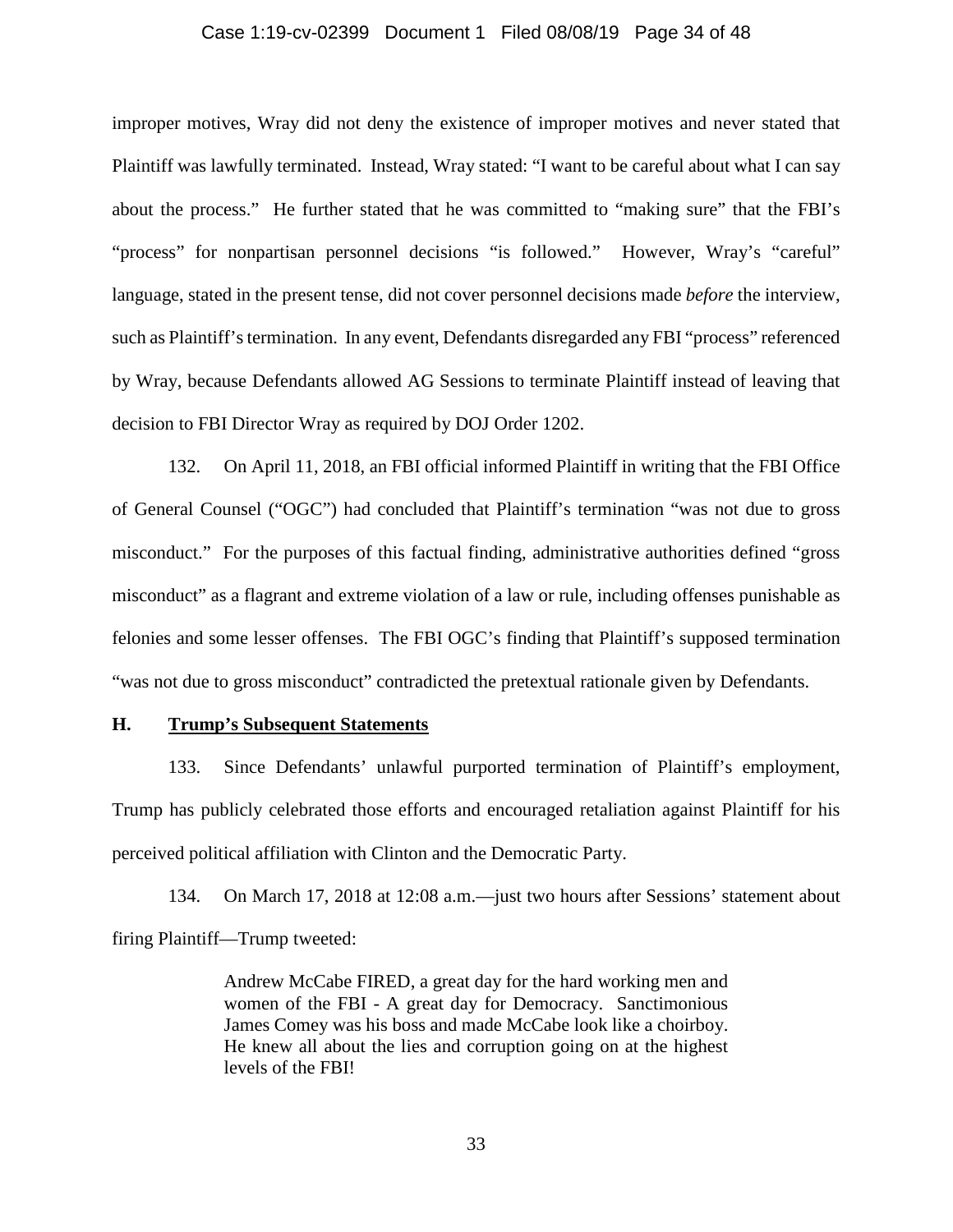## Case 1:19-cv-02399 Document 1 Filed 08/08/19 Page 35 of 48

135. Later that same day, at 1:34 p.m., Trump again tweeted a statement explicitly linking Plaintiff's termination to Plaintiff's perceived partisan affiliation and marriage to Dr. McCabe:

> The Fake News is beside themselves that McCabe was caught, called out and fired. How many hundreds of thousands of dollars was given to wife's campaign by Crooked H friend, Terry M, who was also under investigation? How many lies? How many leaks? Comey knew it all, and much more!

136. A month later, on April 15, 2018, Trump tweeted that Comey's new book failed to address "McCabe's \$700,000."

137. A month later, on May 18, 2018, Trump falsely tweeted: "Why isn't disgraced FBI official Andrew McCabe being investigated for the \$700,000 Crooked Hillary Democrats in Virginia, led by Clinton best friend Terry M (under FBI investigation that they killed) gave to McCabe's wife in her run for office? Then dropped case on Clinton!"

138. Just over a month later, on June 28, 2018, Trump falsely tweeted that Plaintiff and former Director Comey "took their orders from you know who," in a reference to Trump's partisan opponents (whether Clinton or the Democratic Party generally).

139. On August 11, 2018, Trump tweeted his perception that "McCabe['s] wife took big campaign dollars from Hillary people....."

140. Eight days later, on August 19, 2018, Trump falsely tweeted: "No Collusion and No Obstruction, except by Crooked Hillary and the Democrats. All of the resignations and corruption, yet heavily conflicted Bob Mueller refuses to even look in that direction. What about the Brennan, Comey, McCabe, Strzok lies to Congress, or Crooked's Emails!"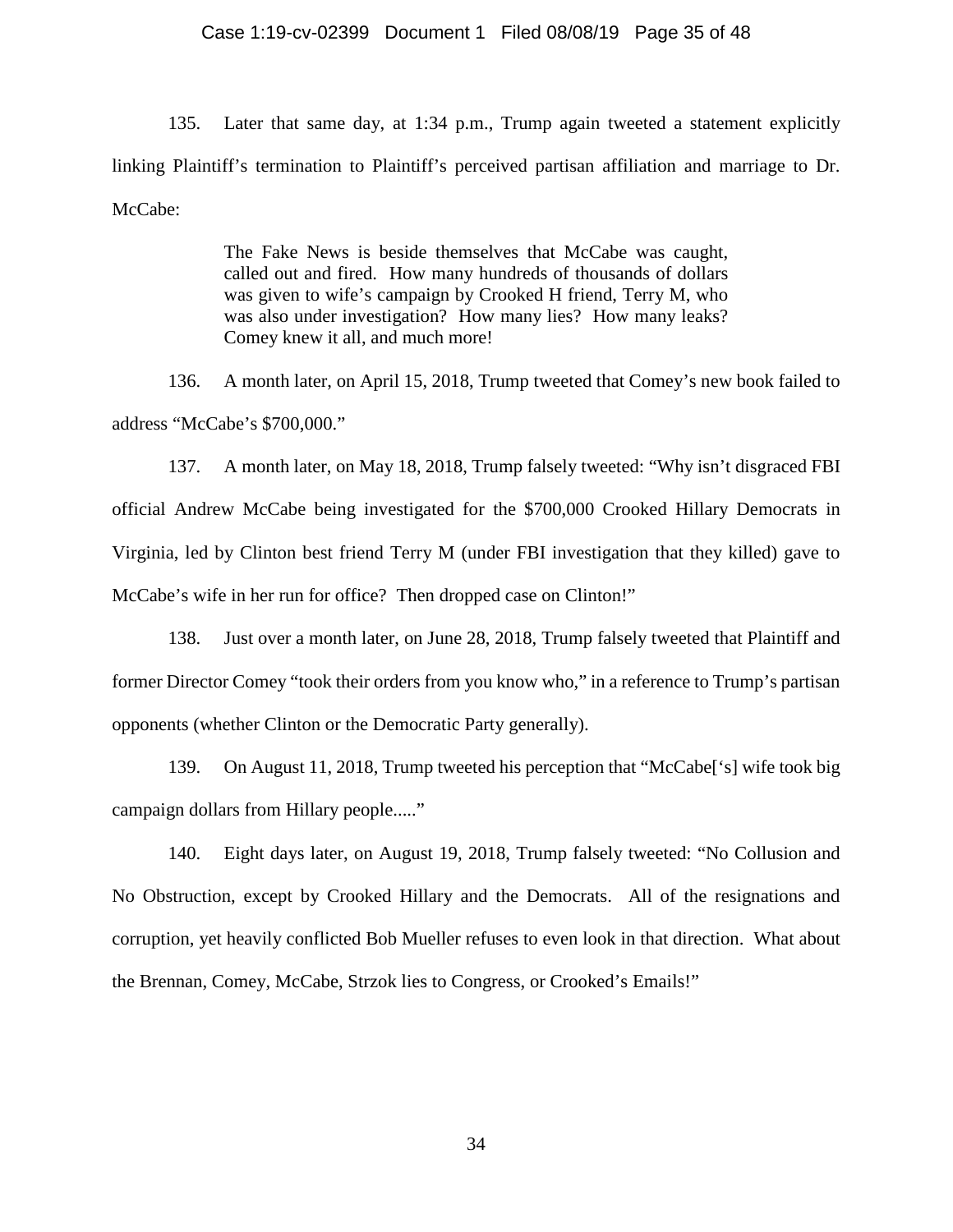## Case 1:19-cv-02399 Document 1 Filed 08/08/19 Page 36 of 48

141. Five days later, on August 24, 2018, Trump tweeted his perception that Plaintiff was part of his partisan opposition, by asking Sessions to "look into all of the corruption on the 'other side' including  $[...]$  McCabe  $[...]$ "

142. Three months later, on November 15, 2018, Trump tweeted an attack on Plaintiff as being "on the other side," *i.e.*, as part of a "gang of Democrat thugs."

143. On February 19, 2019, Trump falsely tweeted: "I never said anything bad about Andrew McCabe's wife other than she (they) should not have taken large amounts of campaign money from a Crooked Hillary source when Clinton was under investigation by the FBI. I never called his wife a loser to him (another McCabe made up lie)!"

144. On March 27, 2019, Trump falsely stated on a television program that Plaintiff "was running the FBI and running all sorts of cases, and his wife got hundreds of thousands of dollars from essentially Clinton's, from Clinton's closest friend. And then he rules so favorably. I mean, he tries to say that he wasn't involved. […] I don't believe that. But, you know, she got all those good rulings."

145. On May 23, 2019, Trump publicly threatened McCabe with execution by falsely accusing him of treason.

146. On July 13, 2019, Trump falsely tweeted: "Andy McCabe is a major sleazebag. Among many other things, he took massive amounts of money from Crooked Hillary reps, for wife's campaign, while Hillary was under 'investigation' by FBI!"

147. Trump's false attacks on Plaintiff are consistent with Trump's other public attacks on DOJ and FBI personnel (including those involved with the Special Counsel's investigation) as supposedly affiliated with Clinton and the Democratic Party, regardless of their actual party registration.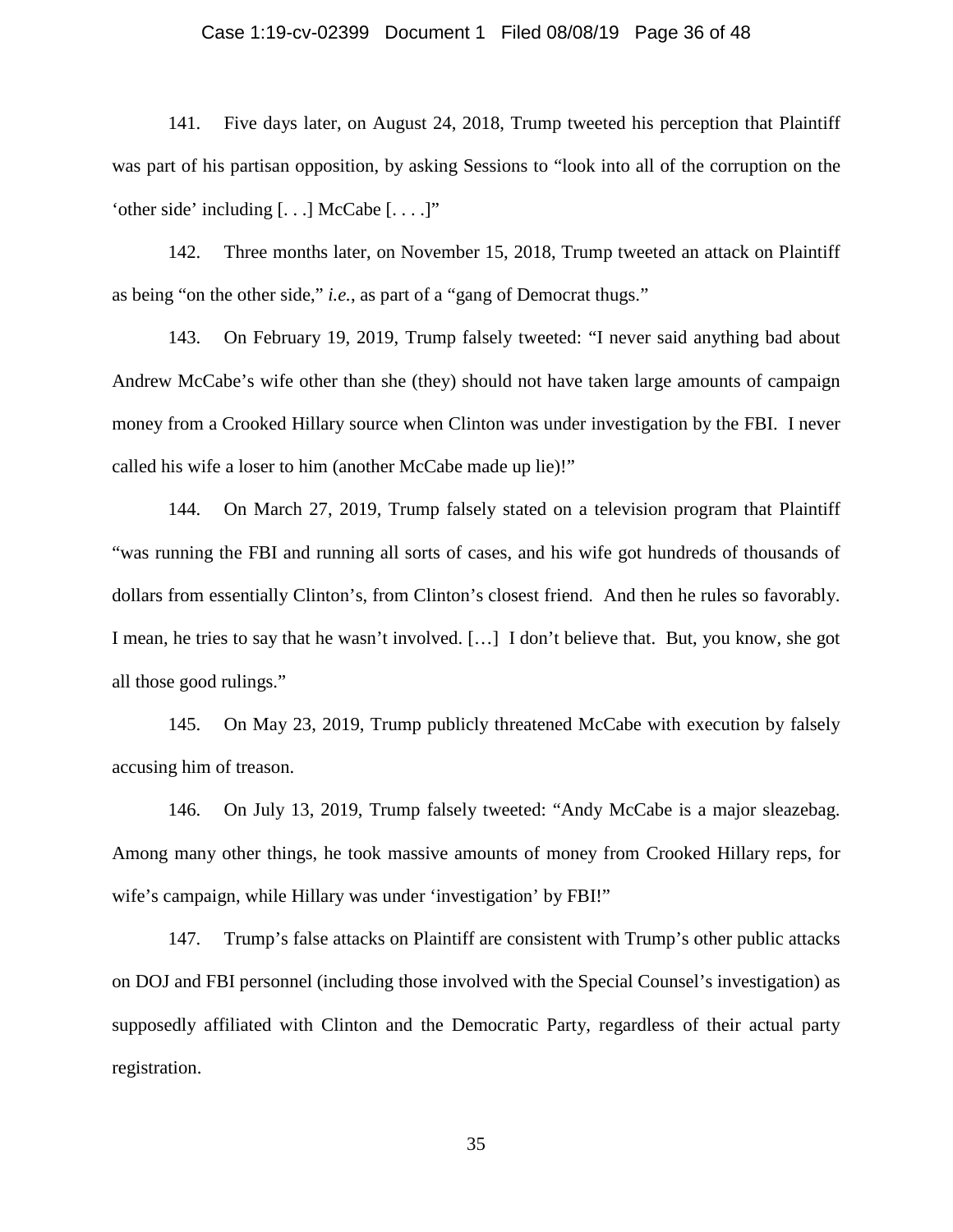## **COUNT ONE**

## **Plaintiff's Termination Was a Legal Nullity or, Alternatively, Was** *Ultra Vires*  **Agency Action in Violation of the Fifth Amendment's Due Process Clause.**

148. The Paragraphs above are incorporated and reasserted as if fully set forth herein.

149. Sessions' public announcement of Plaintiff's termination was not a valid termination action. Alternatively, Plaintiff's termination, as set forth above, was *ultra vires* agency action that violated the Fifth Amendment's Due Process Clause.

150. Under applicable federal law, policy, and practice, a career civil servant who completes his or her work obligations for both weeks of a federal pay period is deemed to have been employed for the full pay period, and is therefore entitled to payment and service credit for the entire pay period. A termination that becomes effective after the pay period's close of business does not diminish the employee's pay or service credit for that pay period.

151. Plaintiff completed all employment obligations for his final pay period at 5 p.m. on Friday, March 16, 2018. At that time, Plaintiff had no further work obligations, was deemed employed for the full pay period, and retired. Although Defendants claim to have fired Plaintiff, their attempt to do so was ineffective because it was made around 10 p.m. on Friday, March 16, 2018—well after the close of regular business for the pay period and well after Plaintiff was deemed retired.

152. Even if Plaintiff had not been deemed retired by 10 p.m. on Friday, March 16, 2018, Defendants failed to terminate him at that time. To remove Plaintiff from the career civil service, Defendants were required to specify in writing the reasons for its decision, state an effective date for removal, and deliver this information to Plaintiff on or before the effective date of the action. This did not occur. And although Defendants sent an email to Plaintiff around the time of Sessions' announcement—10 p.m. on Friday night—this email was not a valid removal action either. The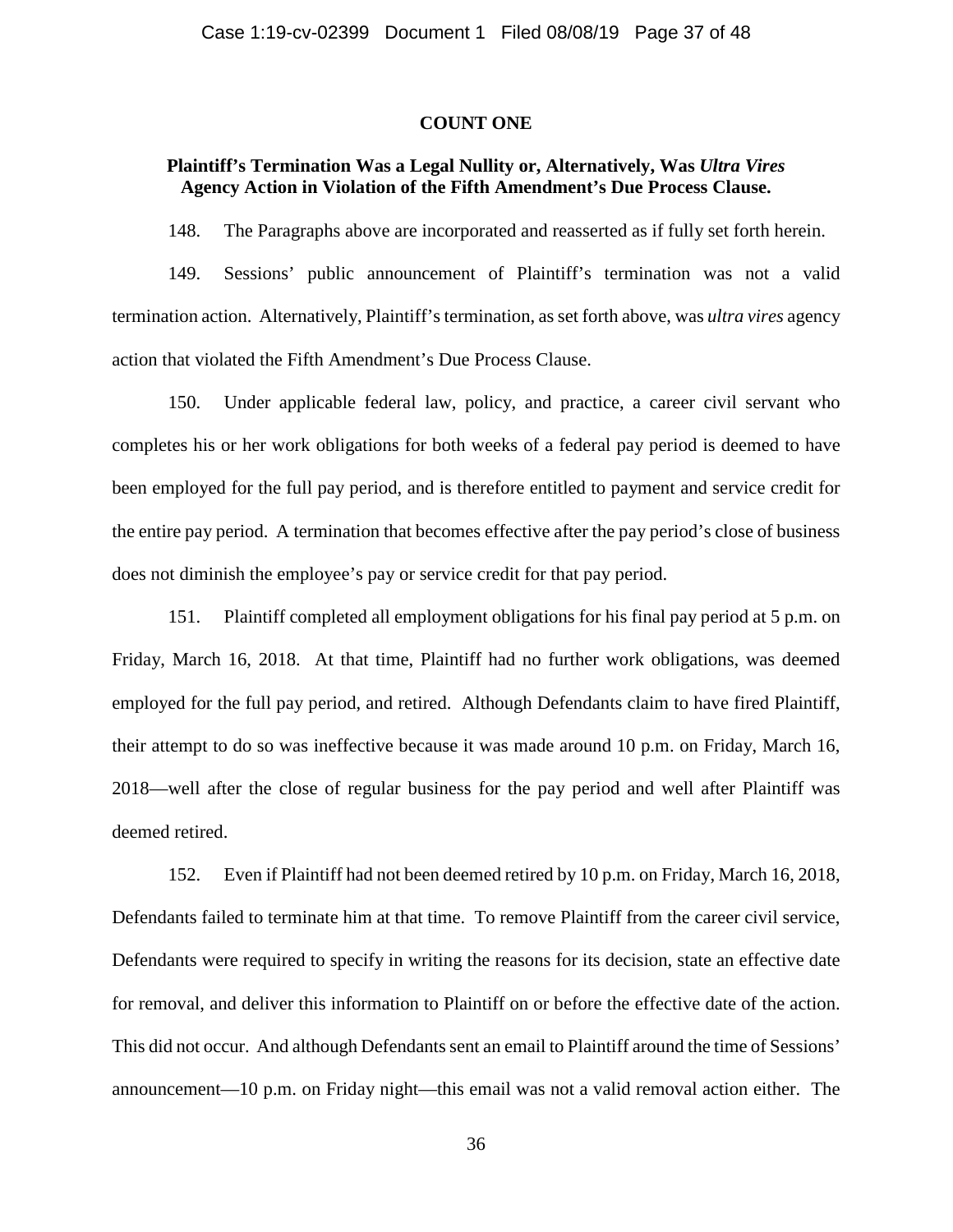## Case 1:19-cv-02399 Document 1 Filed 08/08/19 Page 38 of 48

email stated only that Sessions believed that Plaintiff "should be" removed. It did not contain an effective date and therefore had no effect.

153. Additionally, Sessions publicly announced that he had terminated Plaintiff "[p]ursuant to [DOJ] Order 1202," but that Order did not give Sessions the authority to terminate employees in Plaintiff's position. DOJ Order 1202, promulgated pursuant to 5 U.S.C. § 3151, provides that the FBI Director alone has authority to terminate career FBI senior executives, except that the Attorney General and Deputy Attorney General retain authority to remove those who serve in certain enumerated "key positions." After Defendant Wray removed Plaintiff from the role of Deputy Director in January 2018 and replaced him with Bowdich, Plaintiff remained a career FBI senior executive but did not serve in any of the "key positions" listed in DOJ Order 1202. Defendant Wray, as FBI Director, did not authorize Plaintiff's termination and in fact previously refused Sessions' request to terminate Plaintiff. Accordingly, Plaintiff was not, in fact, terminated before his retirement.

154. Even if DOJ Order 1202 could have been interpreted to grant Sessions authority to terminate Plaintiff, DOJ Order 1202 is invalid because it was promulgated through an invalid summary procedure, does not comport with statutory and constitutional requirements, and otherwise did not apply to Plaintiff.

155. Additionally, Sessions lacked any authority to terminate Plaintiff due to conflicts of interest and recusals, including Sessions' March 2017 recusal from "investigations of any matters related in any way to the campaigns for President of the United States." Defendants' pretextual basis for Plaintiff's termination arose from the OIG investigation of Plaintiff's actions related to the 2016 U.S. presidential campaign, specifically his actions regarding campaign-related articles published in October 2016 by the *Wall Street Journal*. Sessions' recusal, on its face,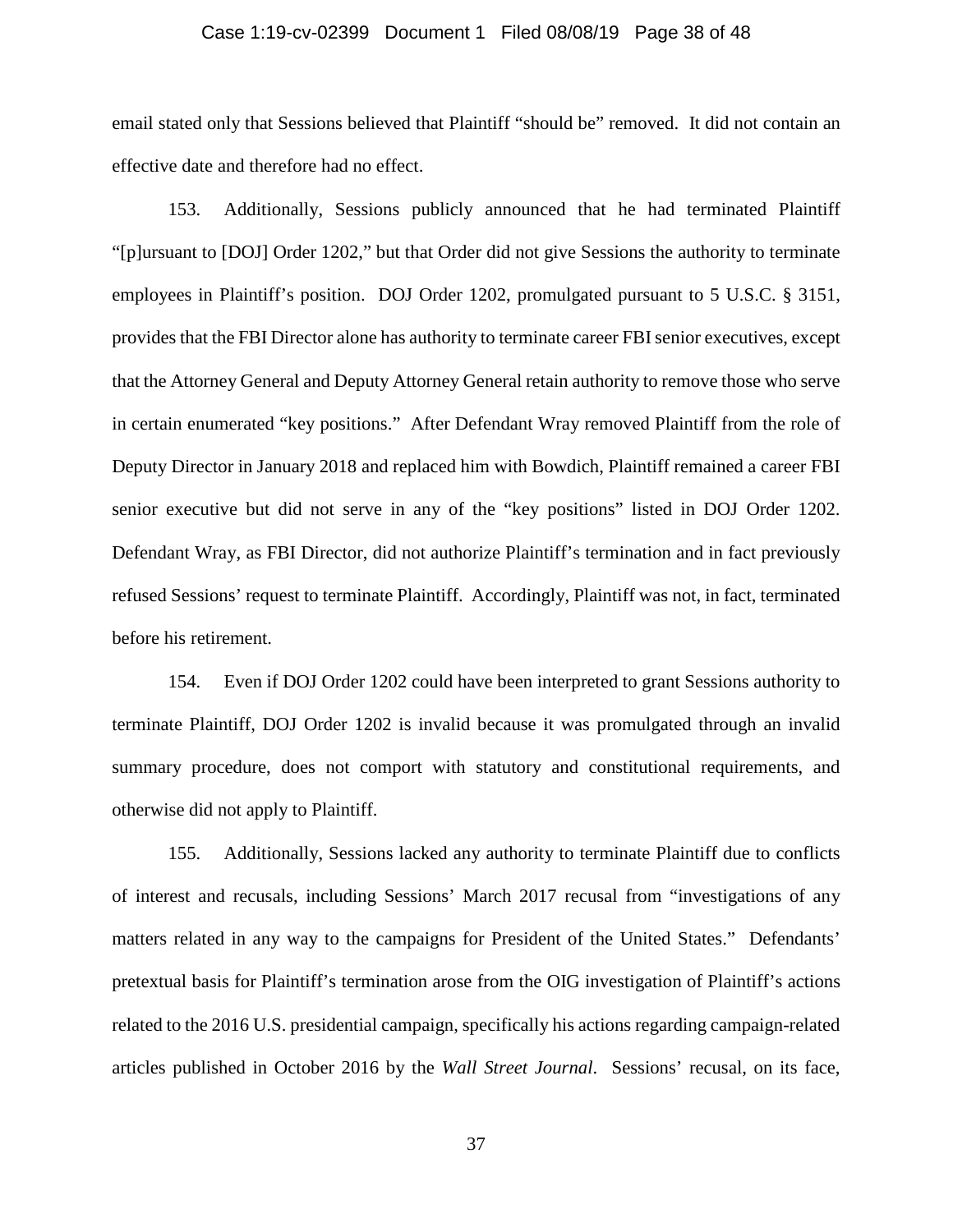## Case 1:19-cv-02399 Document 1 Filed 08/08/19 Page 39 of 48

extended to the OIG investigation. Sessions' recusal was therefore a "disability" under 28 U.S.C. § 508(a), meaning that he lacked legal qualification to participate in Plaintiff's termination. As a result, Sessions had no authority to terminate Plaintiff.

156. By falsely treating Sessions' March 16, 2018 termination announcement as if it had legal effect, and alternatively through their *ultra vires* actions, Defendants have harmed Plaintiff by denying him due process, damaging his reputation, depriving him of his rightful status as an FBI retiree in good standing with the agency, eliminating his primary source of income, and reducing his retirement benefits by depriving him of his full vested pension and related benefits.

### **COUNT TWO**

## **Plaintiff Was Terminated Through Sham and Accelerated Proceedings That Ignored Statutory Procedures and Agency Policies, in Violation of the Fifth Amendment's Due Process Clause.**

157. The Paragraphs above are incorporated and reasserted as if fully set forth herein.

158. Defendants further violated the Fifth Amendment by ignoring applicable statutory and agency processes in order to accelerate Plaintiff's termination, thereby depriving him of his property interest in his employment and full vested pension and related benefits, including health insurance, without due process of law.

159. Plaintiff was entitled to a meaningful opportunity to evaluate and respond to the allegations against him before being terminated. Defendants deprived Plaintiff of that meaningful opportunity when implementing Trump's directive that Plaintiff suffer the loss of his full retirement benefits. Defendants knew this directive to be unlawful and malicious, and they knew that implementing it would require circumventing agency procedures. Nevertheless, Defendants artificially accelerated Plaintiff's disciplinary proceedings in order to terminate him before his intended retirement date, which Defendants had known about since at least May 2017.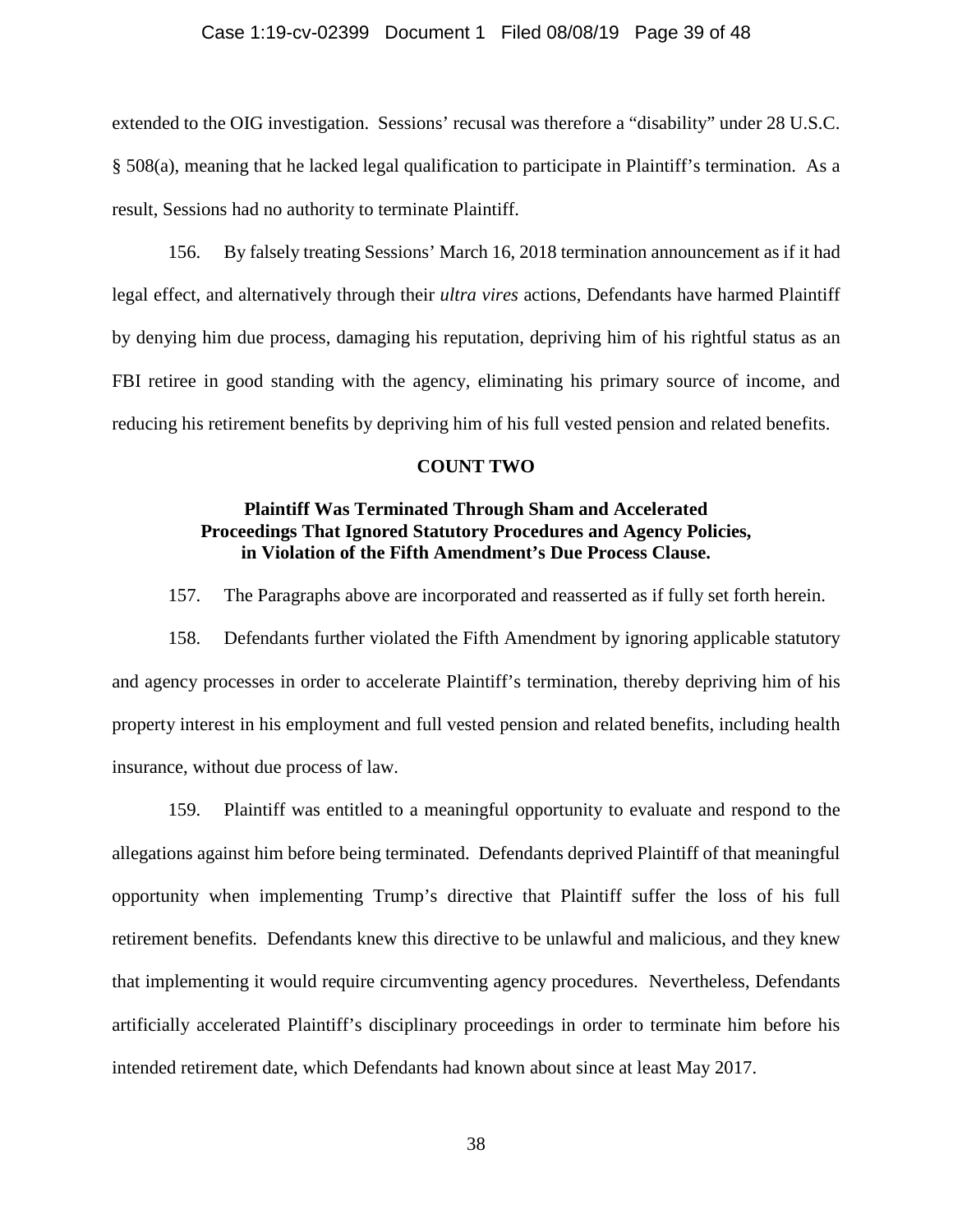## Case 1:19-cv-02399 Document 1 Filed 08/08/19 Page 40 of 48

160. By statute, Plaintiff was entitled to a minimum of 30 days' notice before his termination could become final. Under 5 U.S.C.  $\S$  3151(a)(5)(D), FBI SES employees may be removed or suspended only in a manner consistent with the provisions of 5 U.S.C. § 7543(a)-(c). Section 7543(b)(1) provides that an employee facing action for misconduct is "entitled to  $\dots$  at least 30 days' advance written notice" of a proposed removal action, "unless there is reasonable cause to believe that the employee has committed a crime for which a sentence of imprisonment can be imposed, stating specific reasons for the proposed action[.]"

161. In addition, regardless of the nature of cause for termination, an FBI SES employee in Plaintiff's position is entitled to "a reasonable time, but not less than 7 days, to answer orally and in writing and to furnish affidavits and other documentary evidence in support of the answer" to the proposed notice of termination. 5 U.S.C. § 7543(b)(2).

162. Plaintiff received less than seven days to evaluate the evidentiary record upon which his removal was based and to prepare for an oral hearing and written submission. In fact, Plaintiff received only six calendar days to review a voluminous record of over 1,000 pages, while simultaneously preparing for his oral hearing and written submission. Plaintiff therefore did not receive a meaningful opportunity to evaluate and respond to the allegations against him, in violation of DOJ Order 1202, 5 U.S.C. §§ 3151(a) and 7543 and the Due Process Clause.

163. Additionally, Plaintiff received less than the statutory minimum of 30 days' notice before his "termination" became final, in violation of 5 U.S.C. §§ 3151(a) and 7543 and the Due Process Clause. Plaintiff received the proposed notice of termination on March 8, 2018, and Sessions announced Plaintiff's termination eight days later, on March 16, 2018. OPR's proposed notice of termination did not identify "reasonable cause to believe that the employee has committed a crime for which a sentence of imprisonment can be imposed,"  $5 \text{ U.S.C.} \text{ § } 7543(\text{b})(1)$ ,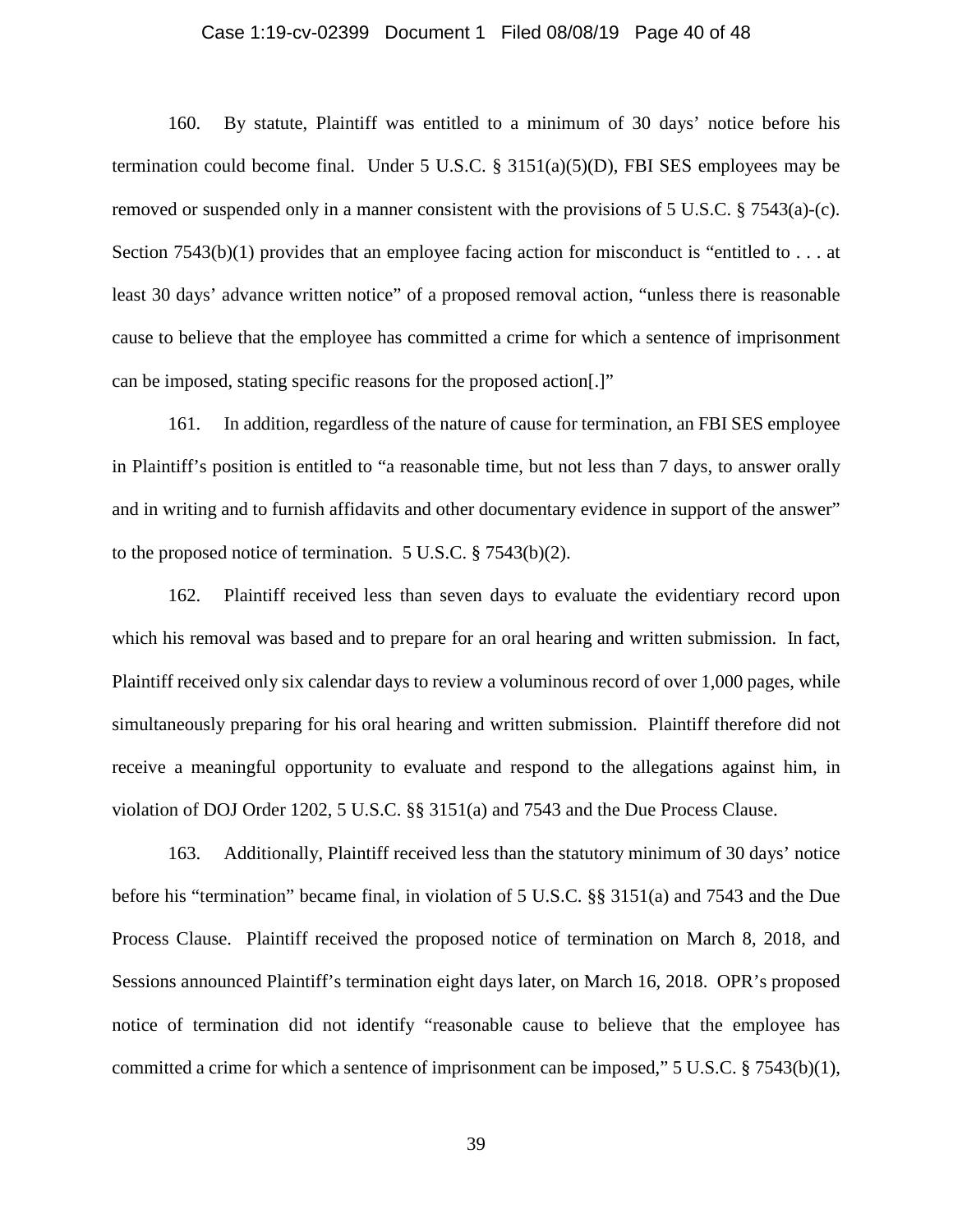## Case 1:19-cv-02399 Document 1 Filed 08/08/19 Page 41 of 48

as required to shortcut the statutorily mandated 30 days' notice period. Nor could OPR have identified any such reasonable cause, given the FBI Office of General Counsel's April 2018 determination that Plaintiff's separation from the agency was not due to "gross misconduct."

164. The sham hearing that Plaintiff received also violated constitutional and statutory requirements of due process. Defendants had already determined Plaintiff's fate, and the agency decision-maker served merely to rubber-stamp Defendants' (and Trump's) desired outcome. Plaintiff therefore never had a neutral, informed, and independent decision-maker address his case. In truth and in fact, the sole decision-maker concerning Plaintiff's termination was Trump, whose decision was made and finalized before Defendants ever commenced their pretextual termination process.

165. By accelerating the termination process in order to deny Plaintiff the ability to choose to retire as planned, Defendants also violated the FBI's longstanding administrative policies and practices. Those policies explicitly contemplate that an employee subject to a personnel inquiry might instead submit his or her resignation rather than see the inquiry continue. These policies permit supervisory officials to discuss the possibility of resignation with the employee, and they provide that duress, deception, intimidation, or anything similar will not be tolerated and must not be used to influence the employee's decision. These policies further provide that the employee under review must not be denied adequate time, if requested, to decide between resigning or seeing the inquiry continued. Defendants accelerated Plaintiff's termination process in order to moot these policies, and thereby also violated them.

166. Defendants' deficient termination proceedings also deprived Plaintiff of his constitutionally protected liberty interest in his reputation, in violation of the Fifth Amendment. Before, during, and after his unlawful purported termination, Trump and Defendants repeatedly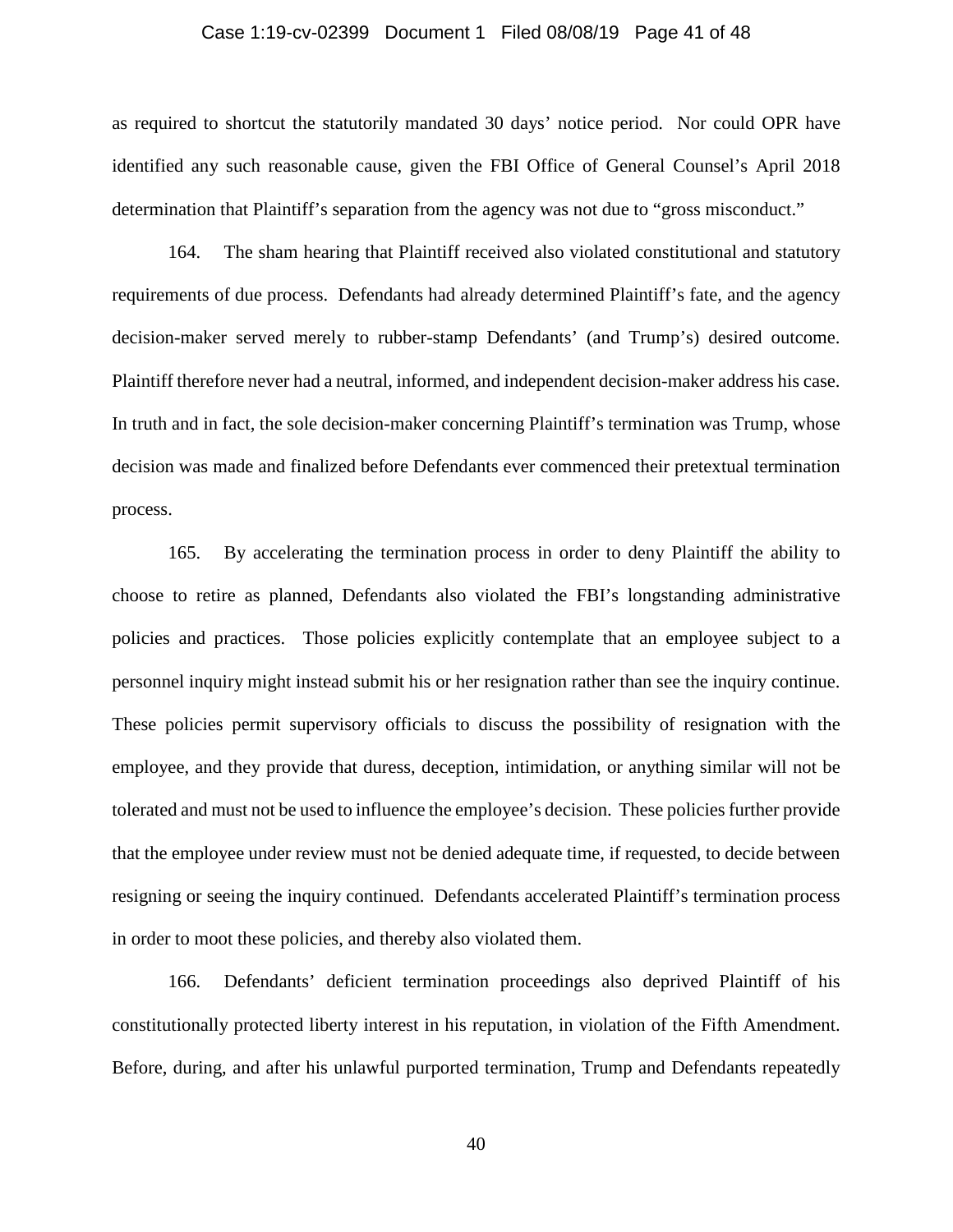## Case 1:19-cv-02399 Document 1 Filed 08/08/19 Page 42 of 48

charged Plaintiff with dishonest and other unprofessional behavior, by publishing their allegations in their official capacities and through official channels, for review by the public at large. As a result, Plaintiff's unblemished reputation has been stigmatized with false charges including dishonesty, his prospects for future employment with the DOJ and FBI have been foreclosed, and his prospects for other future public and private employment in law enforcement and related professions have been hampered.

167. Any provision of agency regulation or policy that might purport to authorize the procedure followed in connection with Plaintiff's termination would be unlawful.

168. Any statute that may purport to authorize the procedure followed in connection with Plaintiff's termination would be unconstitutional.

169. Defendants' unlawful action harmed Plaintiff by denying him due process, damaging his reputation, depriving him of his rightful status as an FBI retiree in good standing with the agency, eliminating his primary source of income, and reducing his retirement benefits by depriving him of his full vested pension and related benefits.

#### **COUNT THREE**

## **Plaintiff's Demotion and Termination Were Based on His Perceived Partisan Affiliation, In Violation of the First Amendment.**

170. The Paragraphs above are incorporated and reasserted as if fully set forth herein.

171. Defendants' actions, as set forth above, constitute improper acts of political patronage, in violation of the First Amendment to the United States Constitution. Plaintiff's demotion and accelerated termination were unlawful because they were based on a perception of Plaintiff as Trump's partisan opponent and not a Trump loyalist.

172. "[T]he First Amendment forbids government officials to discharge or threaten to discharge public employees solely for not being supporters of the political party in power." *Rutan*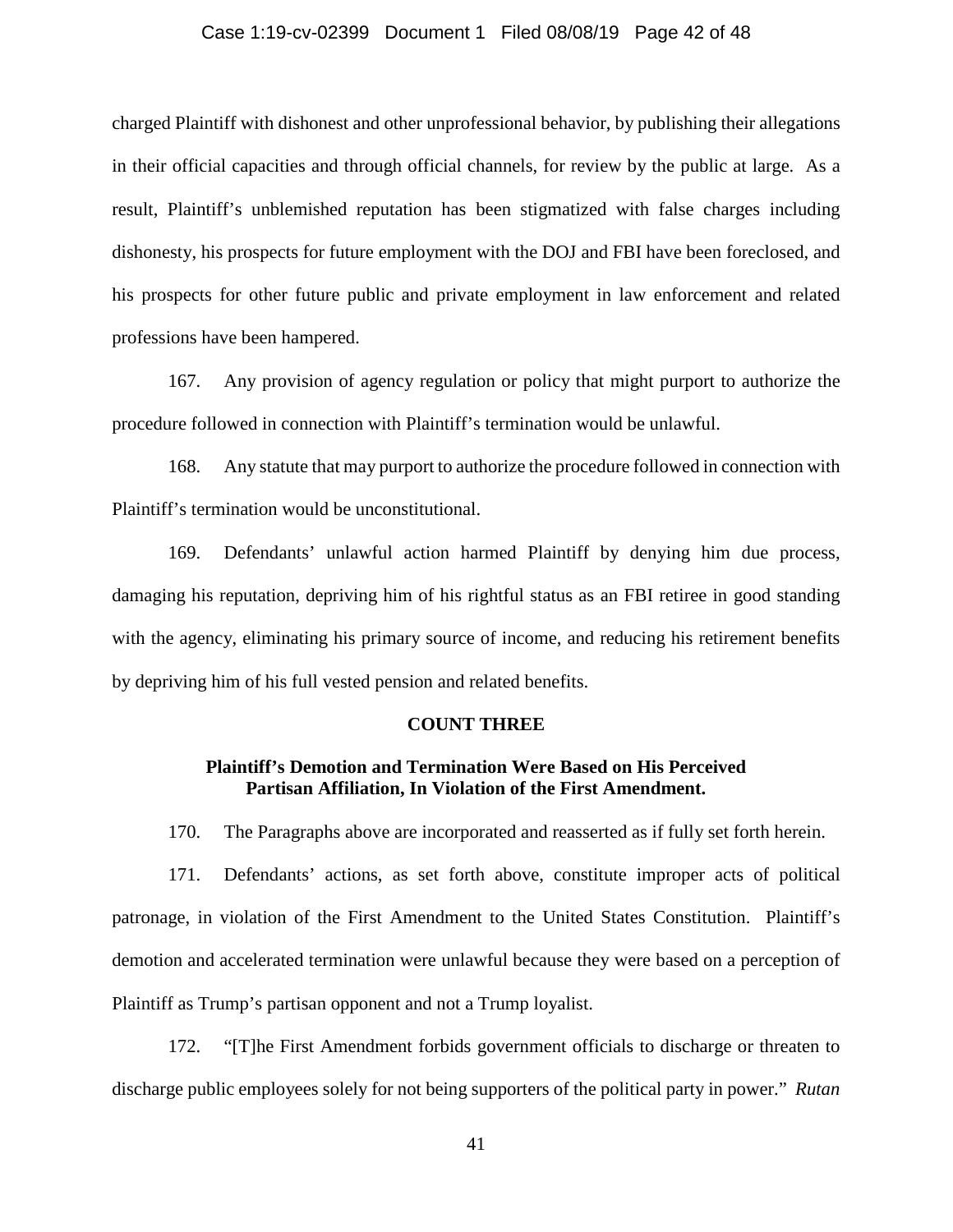#### Case 1:19-cv-02399 Document 1 Filed 08/08/19 Page 43 of 48

*v. Republican Party of Ill.*, 497 U.S. 62, 64 (1990) (citing *Elrod v. Burns*, 427 U.S. 347 (1976), and *Branti v. Finkel*, 445 U.S. 507 (1980)); *accord O'Hare Truck Serv., Inc. v. City of Northlake*, 518 U.S. 712, 714 (1996) ("Government officials may not discharge public employees for refusing to support a political party or its candidates."). The only exception is if "party affiliation is an appropriate requirement for the effective performance of the public office involved." *Branti*, 445 U.S. at 518.

173. A terminated federal employee may obtain reinstatement upon a showing that he or she was terminated on the basis of unlawful political patronage, *i.e.*, because of a belief—even an incorrect belief—"that the employee had supported a particular candidate" or otherwise "engaged in protected political activity." *See Heffernan v. City of Paterson, N.J.*, 136 S. Ct. 1412, 1416, 1418 (2016). It is sufficient for the employee to show that he was terminated because he was "not affiliated with or sponsored by" the dominant political party or its leaders. *See Branti*, 445 U.S. at 517 (quoting *Elrod*, 427 U.S. at 362).

174. As set forth above, Defendants demoted and terminated Plaintiff on an improperly accelerated schedule because of Trump's perception that Plaintiff was affiliated with Clinton and the Democratic Party, and not affiliated with or sponsored by Trump. This perception was based on, among other things, Plaintiff's involvement in the Russia investigation, his wife's political activity, his response to Trump's question about his voting history (*i.e.*, that Plaintiff did not vote for Trump in the 2016 U.S. presidential election), and his refusal to pledge or demonstrate personal loyalty to Trump.

175. Through public statements, private conversations, and other means, Trump communicated to DOJ and FBI decisionmakers at all levels that Plaintiff should be fired before he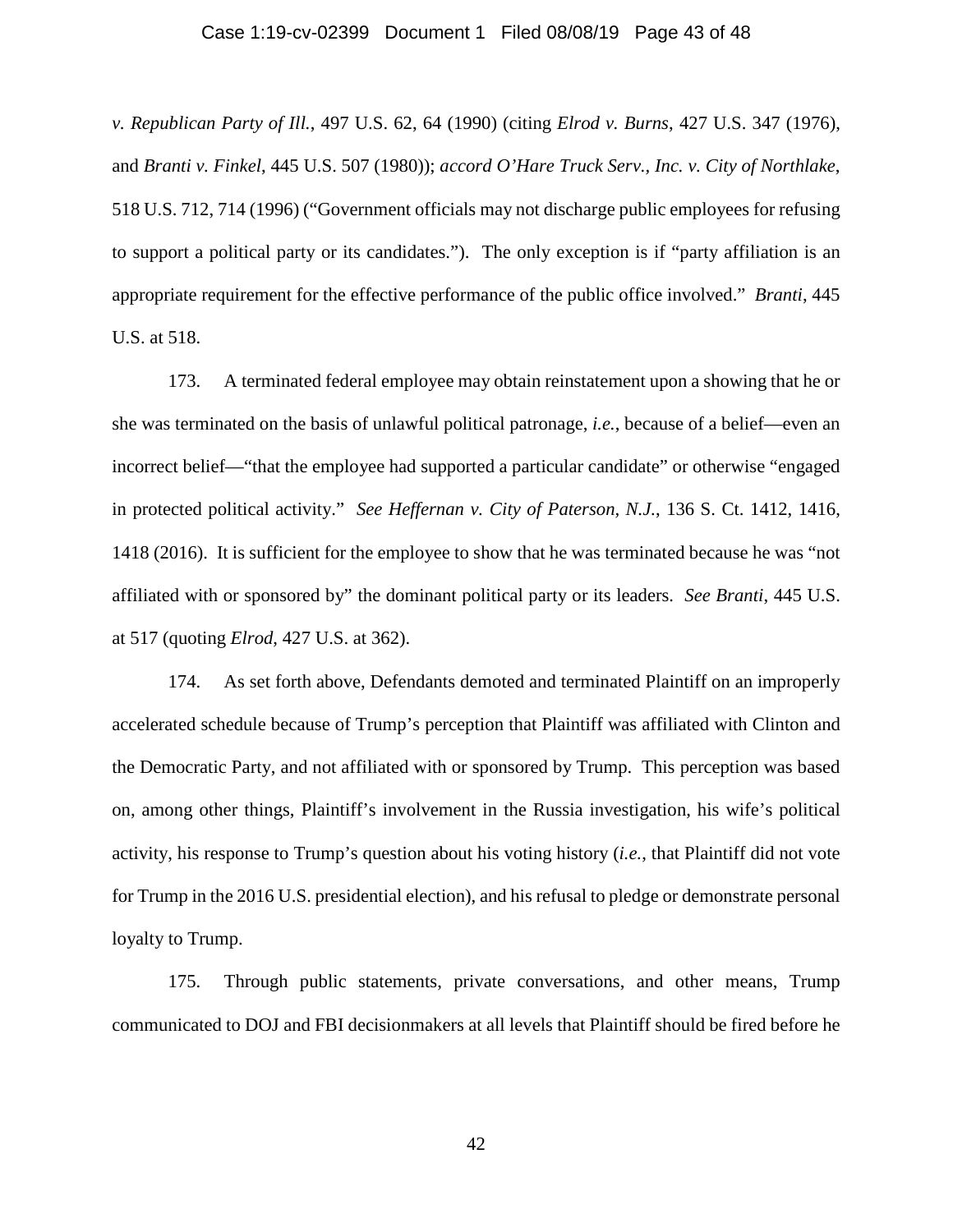## Case 1:19-cv-02399 Document 1 Filed 08/08/19 Page 44 of 48

could retire with full benefits. Trump also made known that his desire to fire Plaintiff rested on his perception that Plaintiff was a Democrat and that Plaintiff had failed to support him politically.

176. Partisan affiliation and political support for Trump were never legal or appropriate requirements for the effective performance of Plaintiff's role as an FBI supervisory special agent or Deputy Director.

177. Defendants implied that Plaintiff's job would be secure if only he would pledge and demonstrate his loyalty to Trump. Defendants thus made Plaintiff's employment subject to an unconstitutional condition.

178. Defendants' proffered reasons for Plaintiff's demotion and accelerated termination were merely pretext for the true, political basis for his demotion and ultimate removal. Trump's subordinates who participated in the decision to investigate, demote, and remove Plaintiff (including Sessions, Rosenstein, Schools, Horowitz, Defendant Wray, Bowdich, Will, and others) knew that the process was driven and accelerated by political considerations and Trump's malicious directive to deprive Plaintiff of his full retirement benefits.

179. Defendants implemented Trump's directive despite their knowledge that it was politically motivated, that there was no lawful basis to demote and terminate Plaintiff, and that the accelerated timeline for Plaintiff's termination deprived him of due process. The initiation and timing of the investigation, demotion, and termination decisions were all substantially motivated by, and would not have been made but for, Plaintiff's perceived partisan affiliation.

180. Defendants' unconstitutional actions harmed Plaintiff by infringing upon the exercise of his constitutional rights, damaging his reputation, depriving him of his rightful status as an FBI retiree in good standing with the agency, eliminating his primary source of income, and reducing his retirement benefits by depriving him of his full vested pension and related benefits.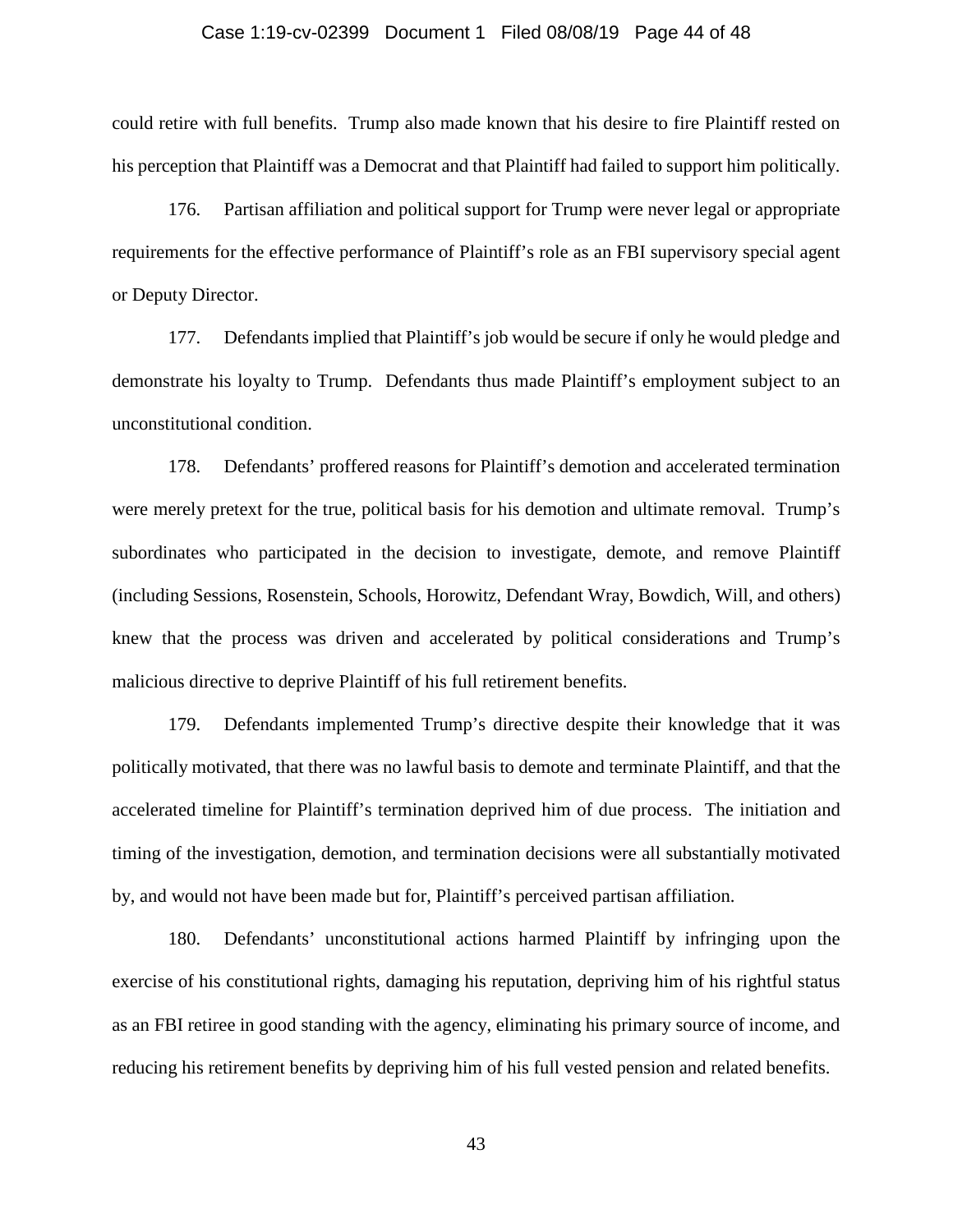## **COUNT FOUR**

## **Plaintiff Was Demoted and Terminated in Retaliation for His Political Expression and Intimate Association, in Violation of the First Amendment.**

181. The Paragraphs above are incorporated and reasserted as if fully set forth herein.

182. Defendants additionally or alternatively violated the First Amendment by demoting Plaintiff, terminating him, and accelerating his termination in order to deprive him of his full vested pension and related benefits, because of (a) his refusal to pledge personal loyalty to Trump, (b) his decision not to vote for Trump in the 2016 U.S. presidential election (which he only revealed in response to Trump's improper inquiry about it), (c) his wearing of a T-shirt in 2015, in a family setting outside the workplace, in support of Dr. McCabe's Virginia state senate campaign, and (d) his marriage to Dr. McCabe and the improper attribution of her political activity to him. Plaintiff undertook these expressive acts as a citizen on matters of public concern, and his marriage to Dr. McCabe is constitutionally protected association.

183. There is no governmental interest in demoting or terminating any career civil servant because of his or her (a) refusal to pledge personal loyalty to a public official, (b) voting history, (c) decision to wear a spouse's campaign T-shirt outside the workplace, or (d) spouse's political activity.

184. As set forth above, Defendants' disapproval of Plaintiff's political expression and association with Dr. McCabe was a substantial motivating factor in prompting his demotion, his termination, and the acceleration of that termination decision.

185. Had Plaintiff pledged his personal loyalty to Trump, voted for Trump in the 2016 election (or falsely told Trump that he had), not worn a T-shirt supporting Dr. McCabe's campaign, and not been married to Dr. McCabe, Defendants would not have reached the decisions to demote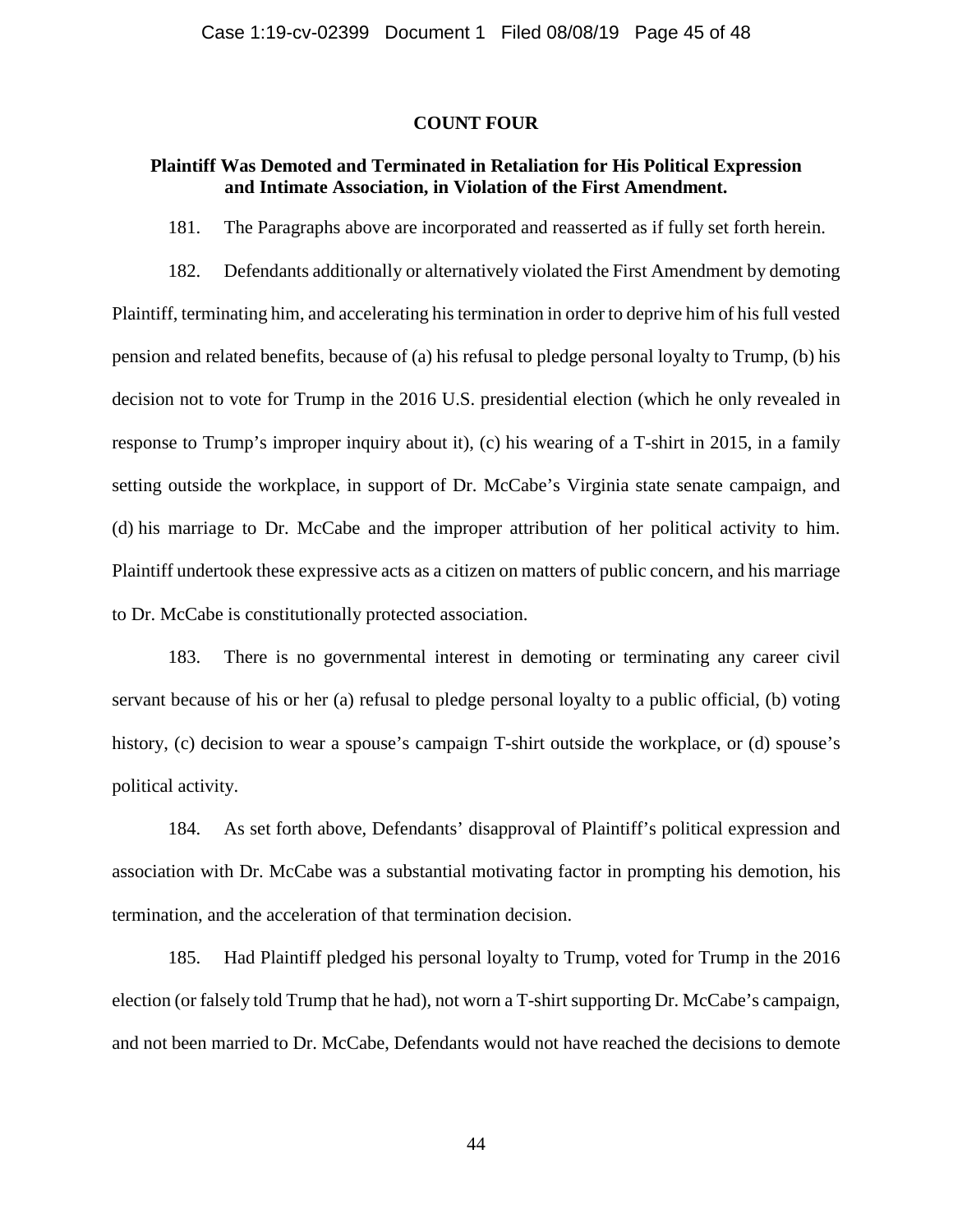## Case 1:19-cv-02399 Document 1 Filed 08/08/19 Page 46 of 48

him and terminate him, nor would they have proceeded on the accelerated schedule that deprived him of his full vested pension and related benefits.

186. Defendants implemented Trump's directive despite their knowledge that it was politically motivated and that the accelerated timeline deprived Plaintiff of due process. The initiation and timing of the investigation, demotion, and termination decisions were all substantially motivated by, and would not have been made but for, Plaintiff's First Amendment expression and association.

187. Defendants' unconstitutional actions harmed Plaintiff by infringing upon the exercise of his constitutional rights, damaging his reputation, depriving him of his rightful status as an FBI retiree in good standing with the agency, eliminating his primary source of income, and reducing his retirement benefits by depriving him of his full vested pension and related benefits.

## **COUNT FIVE**

#### *Mandamus*

188. The Paragraphs above are incorporated and reasserted as if fully set forth herein.

189. The provisions of 28 U.S.C. § 1361 provide a statutory basis for jurisdiction in cases seeking relief in the nature of *mandamus* against federal officers, employees, and agencies, and they provide for an independent cause of action in the absence of any other available remedies.

190. Defendants' actions, as set forth above, constitute an unlawful refusal to recognize that Plaintiff retired or, in the alternative, Defendants' actions constituted unlawful personnel actions.

191. Plaintiff has a clear right to be recognized as having retired from the FBI as the Deputy Director and as an agent in good standing, or, in the alternative, to be reinstated as Deputy Director of the FBI so that he may retire and receive his vested pension and related benefits.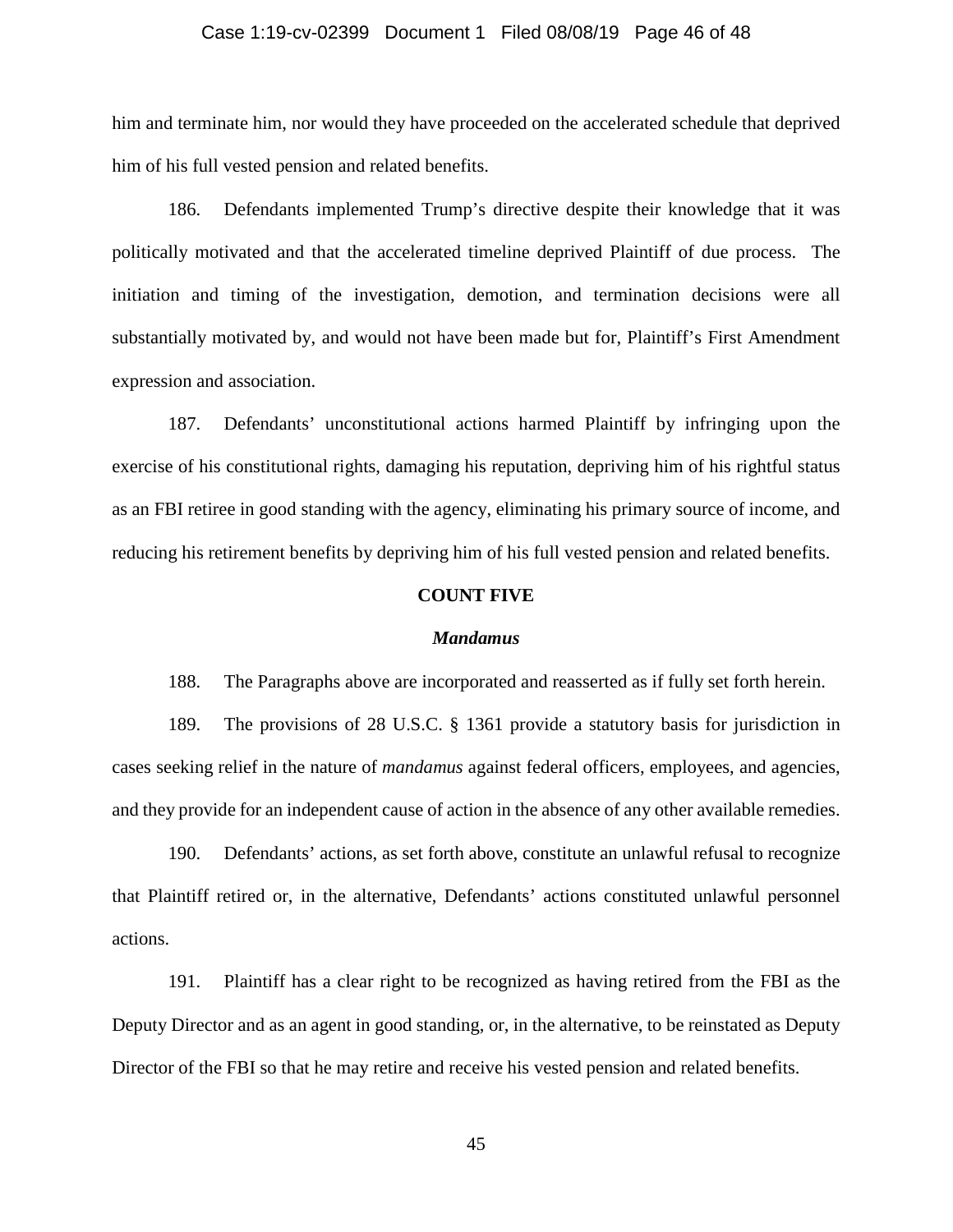## Case 1:19-cv-02399 Document 1 Filed 08/08/19 Page 47 of 48

192. Defendants have a clear non-discretionary duty to deem Plaintiff as having retired as Deputy Director rather than having been terminated or, alternatively, to rescind Plaintiff's unlawful demotion and termination.

193. If no other remedy is available through which Plaintiff can be properly recognized as retired and through which the unlawful demotion and termination orders may be rescinded, then Plaintiff is entitled to relief in the nature of *mandamus* compelling Defendants to recognize Plaintiff as retired from the role of Deputy Director in good standing with the FBI or, alternatively, to rescind the unlawful demotion and termination orders.

## **REQUEST FOR RELIEF**

194. WHEREFORE, Plaintiff requests that this Court:

(a) declare that Plaintiff's termination was a legal nullity because he had already retired as Deputy Director by the time the termination order was issued, or, in the alternative, that Defendants violated Plaintiff's constitutional rights by demoting him and terminating his employment;

(b) reinstate Plaintiff's employment as Deputy Director of the FBI, retroactive to the date of his termination and extended through Plaintiff's originally planned retirement date of March 17, 2018 (or any other date needed for Plaintiff to retire as the Deputy Director of the FBI and an agent in good standing, with sufficient time in service that allows him to receive his full earned law enforcement pension, healthcare insurance, and other retirement benefits);

(c) expunge Plaintiff's personnel file of all records related to Defendants' unconstitutional demotion and termination decisions;

(d) order Defendants to process and pay Plaintiff's full vested pension and provide his related benefits, retroactive to March 17, 2018;